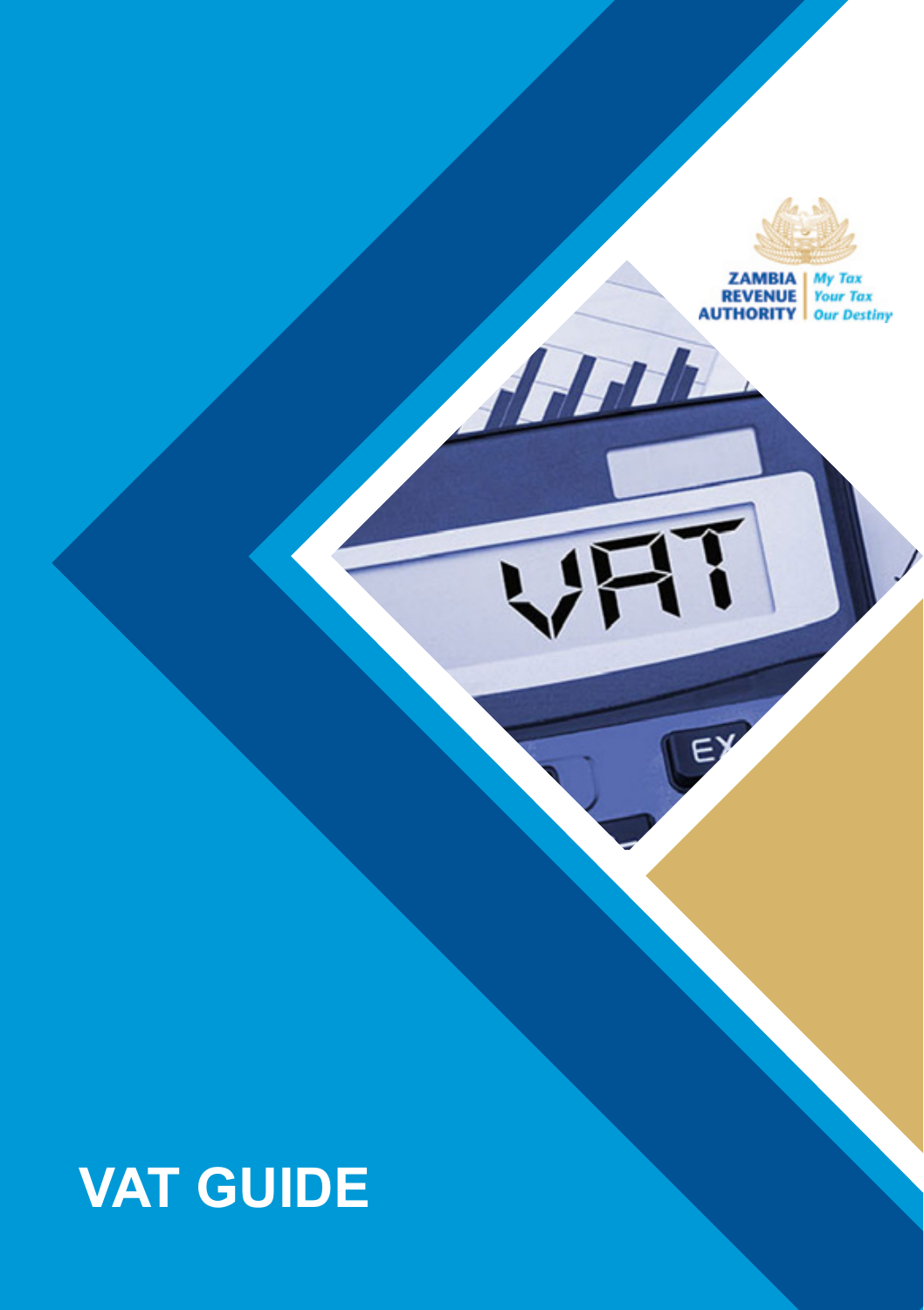#### FOREWORD

Every country in the world needs revenue to provide health, education, social services, roads, and a wide range of other facilities for all its citizens. One of the ways Government mobilizes revenue is through taxation and one such tax is a consumption tax called Value Added Tax (VAT).

VAT is an indirect tax which was introduced in Zambia on 1st July 1995 to replace Sales Tax. The advantages of VAT for businesses can be summarized as follows:

- $\blacksquare$  VAT is largely invoice based and therefore uniform and uncomplicated, offering a sound financial management system with less collection weaknesses.
- **As a result of increased tax compliance, brought about by the 'self**policing' nature of VAT, there is less distortion of trade.
- $\bullet$  VAT gives the potential for a stronger home manufacturing industry and more competitive export prices.
- $\bullet$  The input credit mechanism gives registered businesses back much of the tax they pay on purchases and expenses used for making taxable supplies.
- $\bullet$  It is a fairer tax than most General Sales Tax largely because it avoids the 'tax on tax' characteristic of most indirect taxes.
- $\bullet$  A wider tax base has resulted in less distortion of trade and a greater sharing, across all sectors of the business community, of the costs of collecting indirect taxes and remitting them to the Government.

VAT in Zambia is administered under the Indirect Taxes and Excise Division of Zambia Revenue Authority (ZRA). The primary Law relating to VAT is contained in the Value Added Tax Act Chapter 331 of the Laws of Zambia. The subsidiary legislation comprises General Regulations made by the Minister through Statutory Instruments and Administrative Rules made by the Commissioner General through Gazette Notices.

**The purpose of this booklet is to provide general guidance and it does not replace or amend the law**. Further, the quidance is not exhaustive and does not, therefore affect any person's right of appeal on any point concerning their liability to tax, nor does it preclude any discretionary treatment which may be

allowed under the Act.

KINGSLEY CHANDA COMMISSIONER-GENERAL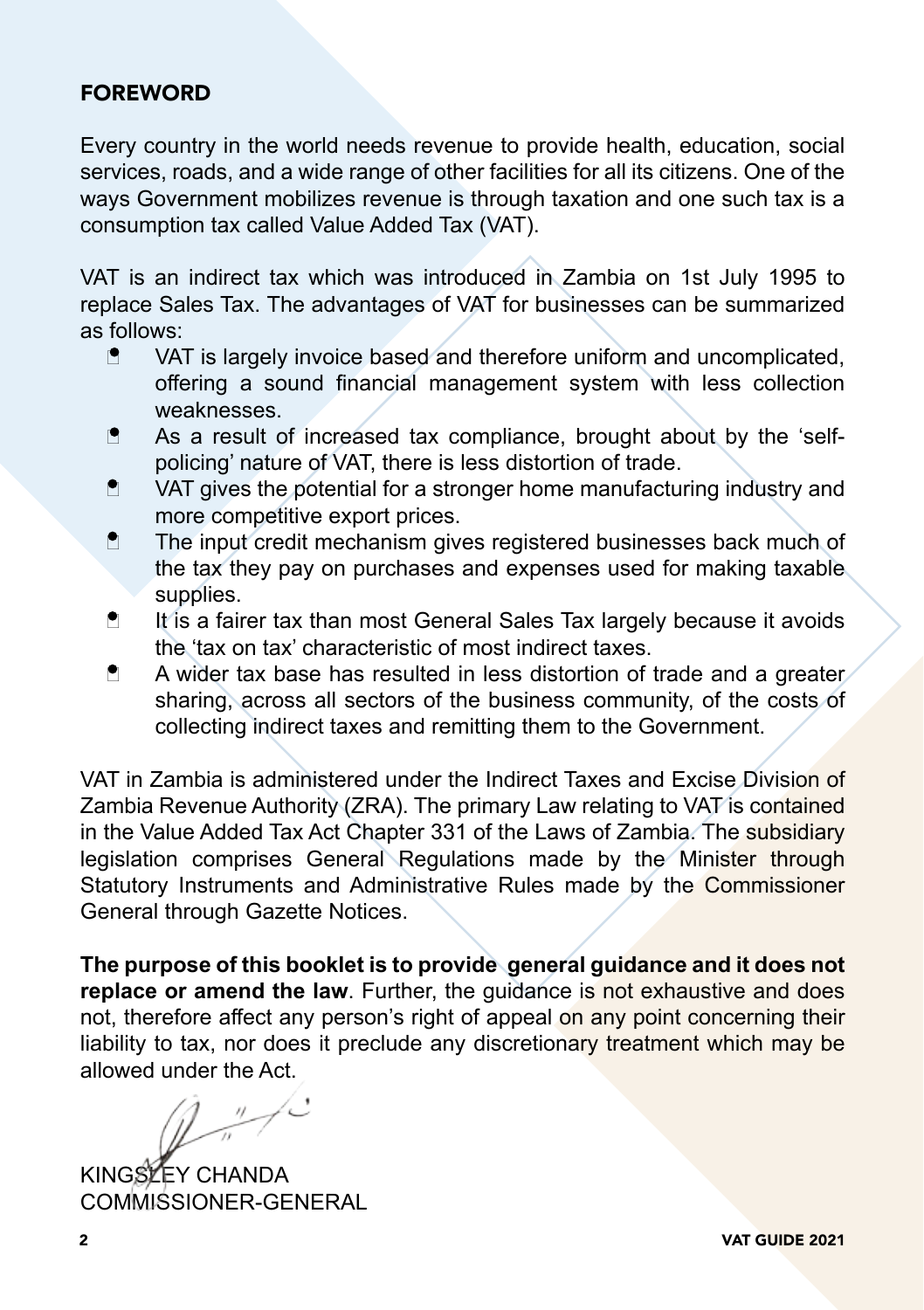# **CONTENTS**

# **PART 1**

- **1.0 Explanation of Value Added Tax (VAT)**
- 1.1 The Mechanisms of VAT<br>1.2 VAT Computation
- 1.2 VAT Computation<br>1.3 Supplies for VAT I
- 1.3 Supplies for VAT Purposes<br>1.4 Liability to VAT: Taxable &
- Liability to VAT: Taxable & Exempt Supplies
- 1.4.1 Taxable Supplier
- 1.4.2 Taxable Supplies<br>1.4.3 Examples of Taxa
- 1.4.3 Examples of Taxable Supplies<br>1.4.4 Exempt and zero-rated supplies
- 1.4.4 Exempt and zero-rated supplies<br>1.4.5 Difference between Zero-rated a
- 1.4.5 Difference between Zero-rated and exempt supplies<br>1.5 Imported goods
- 1.5 Imported goods<br>1.6 Export of goods
- 1.6 Export of goods<br>1.7 Place of supply
- Place of supply
- 1.7.1 Place of supply of goods
- 1.7.2 Place of supply of services
- 1.7.3 Reverse Charge on services supplied to registered suppliers in Zambia by non-resident suppliers
- 1.8 Tax point-the time when taxable supplies are made
- 1.8.1 Tax points for particular transactions
- 1.9 Taxable Value
- 1.10 Minimum Taxable Values

# **PART 2**

# **2.0 Registration for VAT- Registration Rules**<br>**2.1 Businesses making only Zero-rated**

- $m$ aking only Zero-rated supplies: Waiver of **registration**
- 2.2 Supplies to take into account when calculating taxable turnover<br>2.3 Effective Date of Registration (EDR)
- 2.3 Effective Date of Registration (EDR)<br>2.4 Late Registration penalties
- Late Registration penalties
- 2.5 Reclaiming of VAT prior to Registration
- 2.6 Intending traders
- 2.7 The obligations of a VAT registered supplier
- 2.8 Entities to be registered for VAT
- 2.8.1 Businesses with branches
- 2.8.2 Group Registration
- 2.8.3 Special Rules relating To Government Agencies
- 2.9 Registration procedure
- 2.9.1 Conditions for cancellation of VAT registration
- 2.9.2 Effective Date of cancellation (De-registration)
- 2.9.3 Payment of VAT on assets on hand at De-registration

VAT GUIDE 2021 3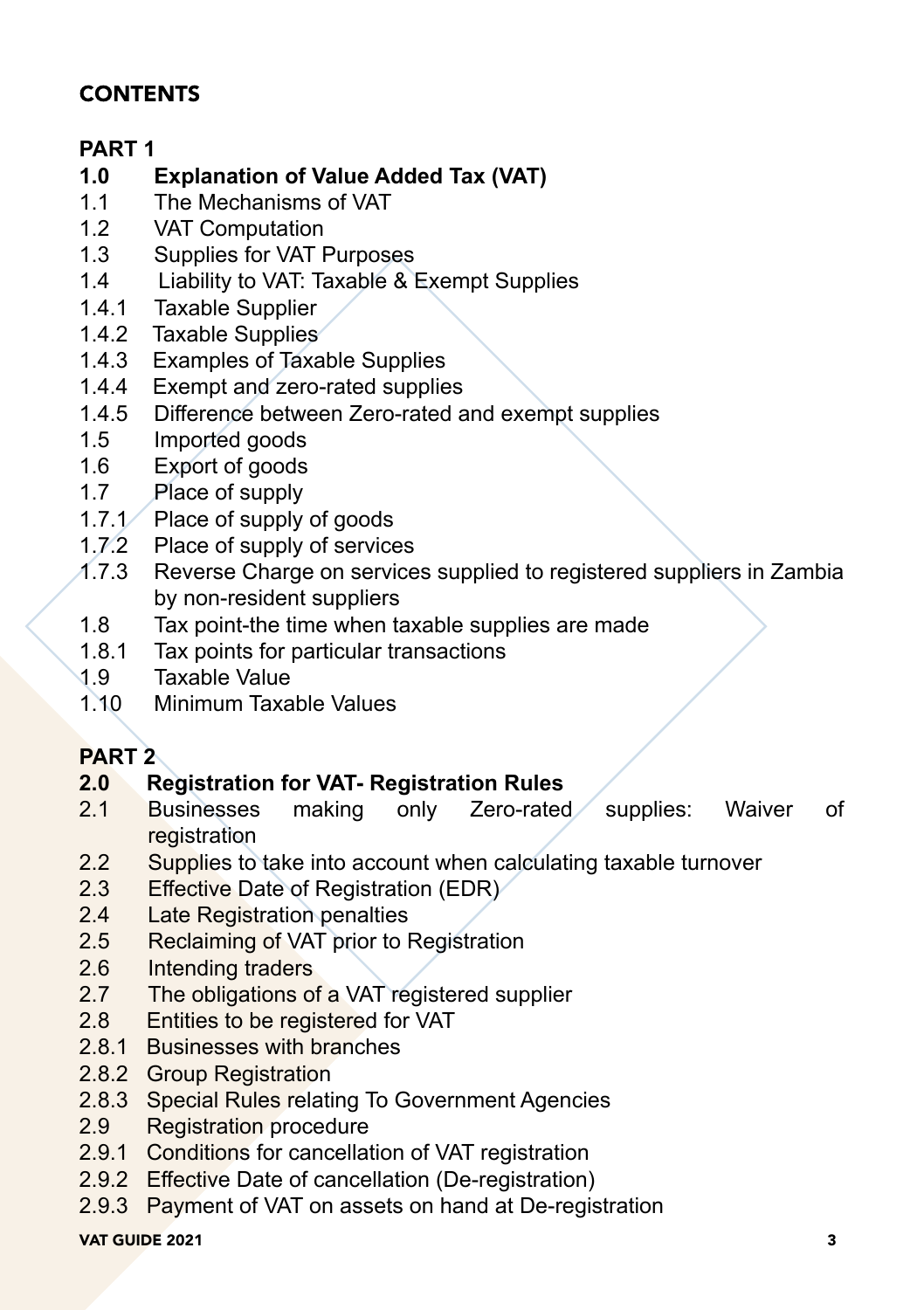- 2.9.4 Applications for De-registration
- 2.10 Changes not requiring cancellation of registration

- **3.0 Claiming back the tax paid on business purchases and expenses -Input Tax**
- 3.1 Restrictions on the Input tax that can be claimed
- 3.1.1 Business Use/Private use
- 3.1.2 Three months' time limit for claiming input tax
- 3.1.3 Evidence for claiming input tax<br>3.1.4 Exceptions on charging of VAT
- 3.1.4 Exceptions on charging of VAT on Imported goods<br>3.1.5 Input Tax must relate to taxable supplies
- Input Tax must relate to taxable supplies
- 3.2 Specific items on which input tax cannot be claimed: Non-deductible items
- 3.2.1 Telephone and internet services
- 3.2.2 Motor Cars<br>3.2.3 Business et
- 3.2.3 Business entertainment
- 3.2.4 Input tax incurred for the benefit of Directors, employees etc.<br>3.2.5 Input tax not allowed on construction of dwelling houses for s
- Input tax not allowed on construction of dwelling houses for staff
- 3.2.6 Input tax incurred on electricity expenses<br>3.2.7 Input tax incurred on goods lost in the cou
- Input tax incurred on goods lost in the course of business
- 3.2.8 Commission charged by tax agent
- 3.2.9 Late registration

# **PART 4**

# **4.0 Retailers -Accounting for VAT on supplies made output tax**

- 4.1 Retailers Concession not to issue invoices for retail supplies
- 4.2 Restrictions on the concession
- 4.3 Retailers making mixed supplies
- 4.4 Retail price to include tax

#### **PART 5**

# **5.0 Non-Retailers - Accounting for VAT on supplies made**

- 5.1 Non-Retailers -The invoice basis
- 5.2 Non-Retailers Payment or Cash Accounting basis

#### **PART 6**

#### **6.0 Tax Invoices**

- 6.1 Time for issuing invoices<br>6.2 Issuance of tax invoices
- Issuance of tax invoices
- 6.3 Details to be shown on tax invoices
- 6.4 Example: (Tax Shown Separately)
- 6.5 Manual tax invoices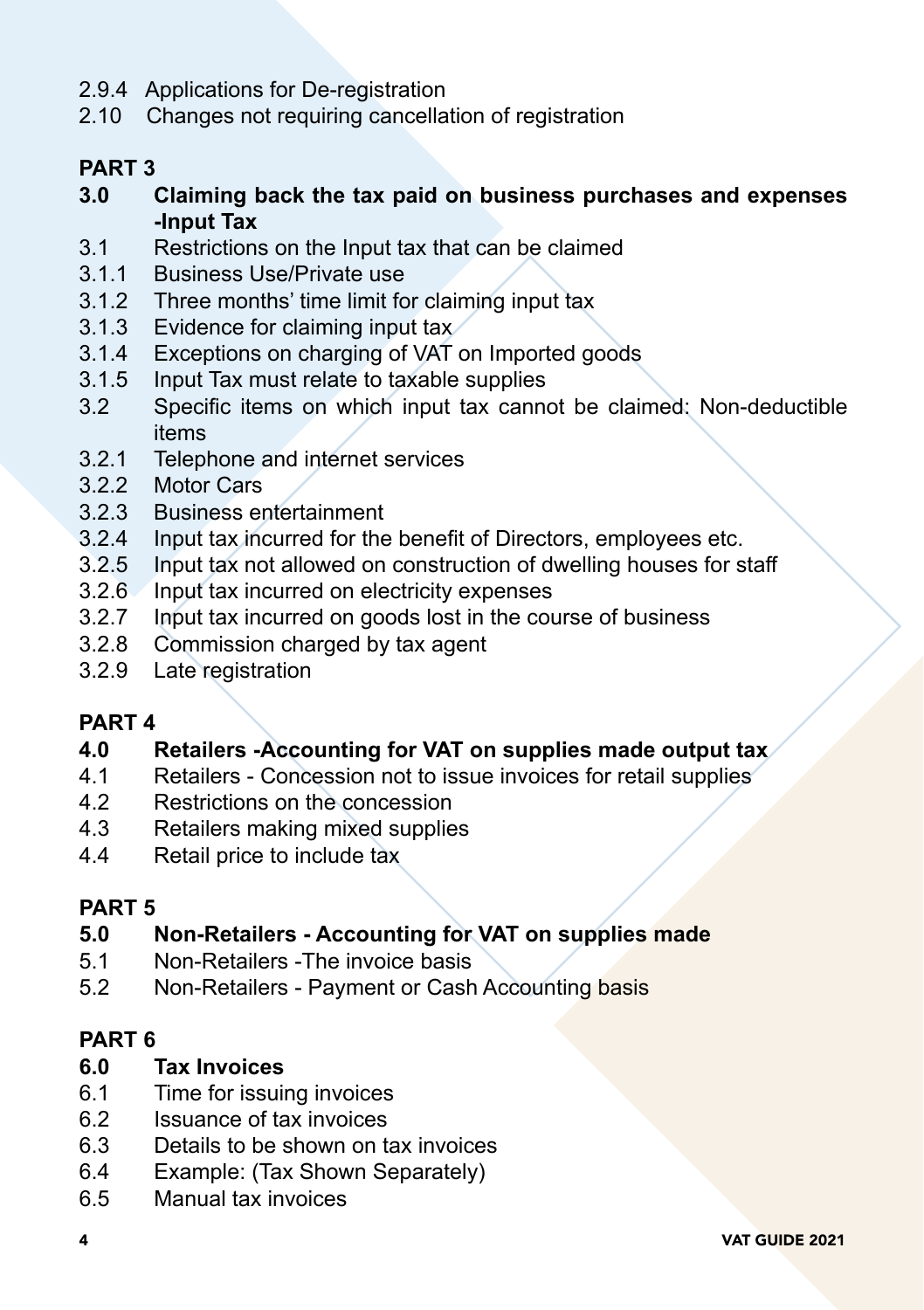- 6.6 Computer-Generated tax invoices
- 6.7 Bank Statements
- 6.8 Issuance of credit notes
- 6.9 Receipt of credit notes

# **PART 7**<br>7.0 **1**

# **7.0 Records and Accounting Systems**

- Records that must be kept
- 7.2 Records to be maintained by retail businesses<br>7.3 The VAT Account
- The VAT Account
- 7.4 Retention of records

# **PART 8**

# **8.0 Making VAT payments and returns**

- Enforcement of un-paid tax
- 8.2 Errors and omissions
- 8.3 False returns, documents, information, statements etc. and fraudulent evasion
- 8.3.1 Penalties for submission of false returns & documents
- 8.3.2 Penalties for tax evasion
- 8.4 Non-Standard tax periods
- 8.4.1 Accounting at a time of supply
- 8.4.2 Accounting for VAT by Oil Marketing Companies
- 8.5 Accounting for VAT withheld by appointed agents
- 8.6 Repayments of VAT
- 8.7 Use of electronic payment machines
- 8.7.1 Penalties for failure to avail an electronic payment machine
- 8.7.2 Exemptions from use of electronic payment machines

#### **PART 9**

# **9.0 Supplies made by or through agents**<br>**9.1** Accounting for VAT on agency services

- Accounting for VAT on agency services
- 9.2 Agents recording transactions in their own name
- 9.3 Invoicing for supplies made through a selling agent
- 9.4 Invoicing for supplies obtained through a buying agent<br>9.5 Auctioneers
- **Auctioneers**

#### **PART 10- INSURANCE PREMIUM LEVY**

# **10.0 Insurance Premium levy:**

10.1 Submission of returns by insurance businesses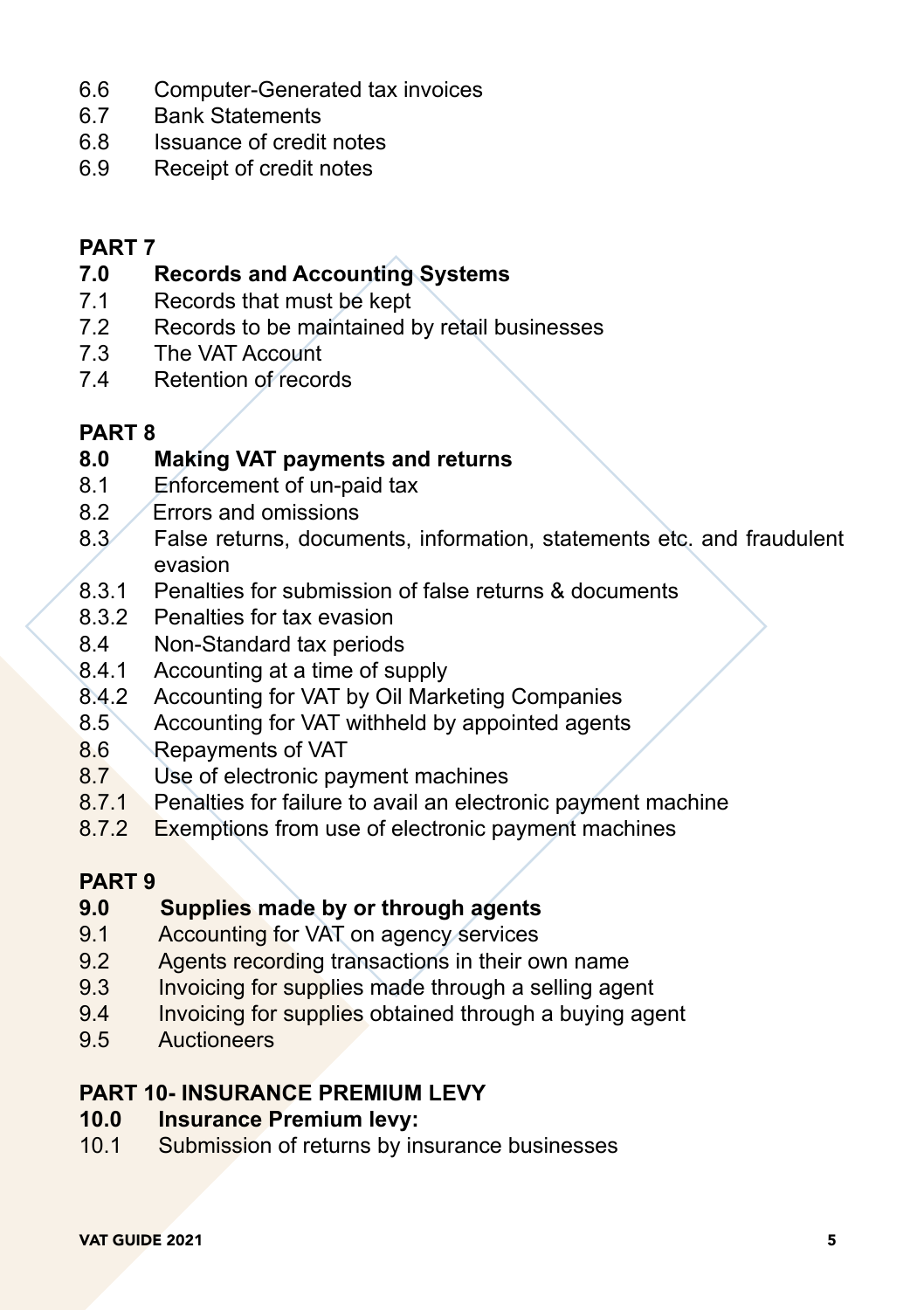# **11.0 Bad debt relief**

- Rules for claiming bad debt relief
- 11.2 How to claim the bad debt relief<br>11.3 Records to be kept for bad debt
- Records to be kept for bad debt relief

# **PART 12**

# **12.0 Appeals and requests for review**

- 12.1 ZRA internal review
- 12.2 The Tax Appeals Tribunal
- 12.3 Appealable matters
- 12.4 Appeal conditions

# **PART 13 - Appendices**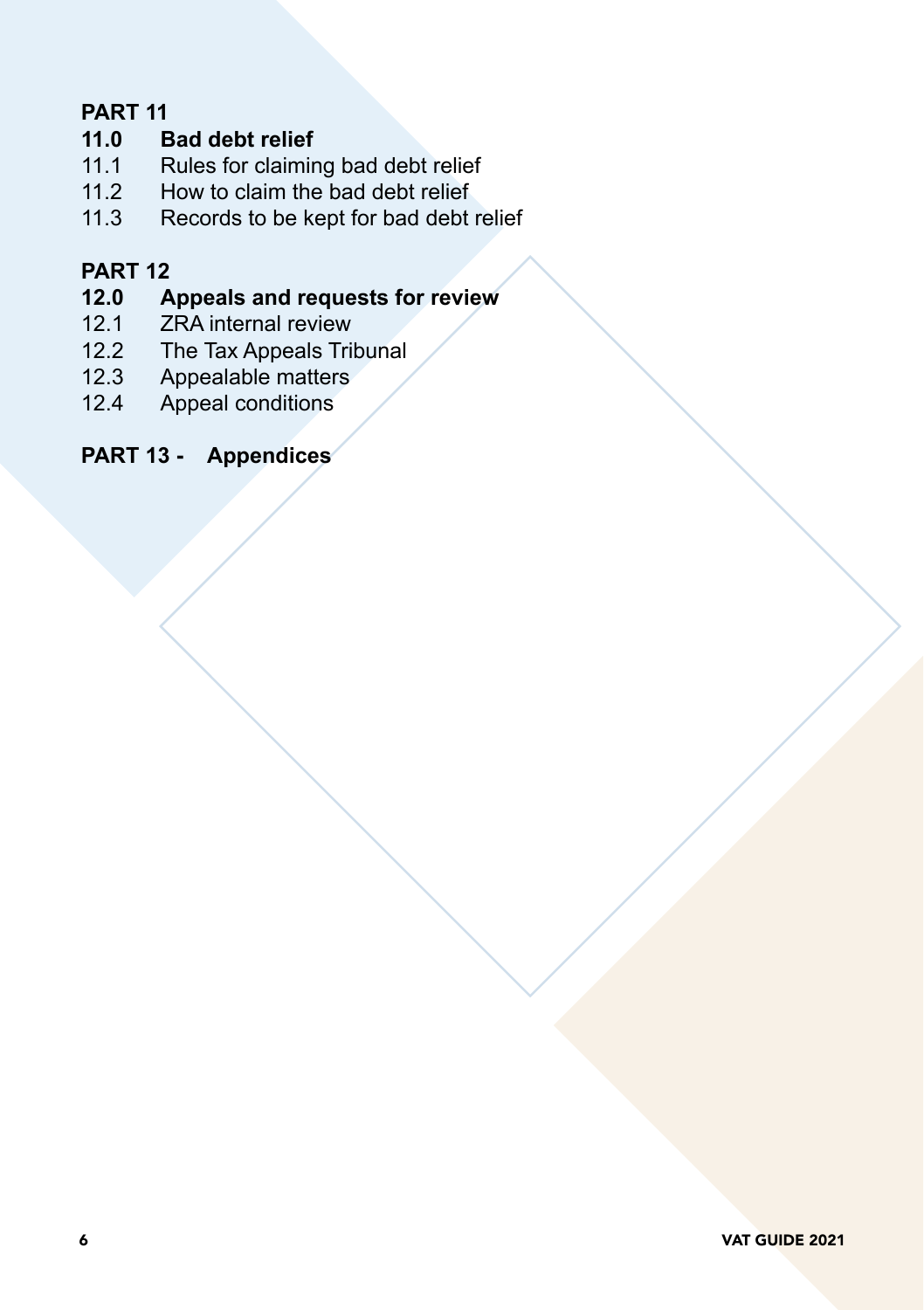# **PART 1 1.0 Explanation of Value Added Tax (VAT)**

This part explains the basic mechanisms and how VAT is levied, charged and collected.

# **1.1 The Mechanisms of VAT**

The VAT system is applicable to all businesses in the production chain that is from manufacture through to retail. VAT is also levied on imports.

VAT is collected at each stage in the chain when value or an incremental figure (mark-up) is added to goods or services, hence the name "Value Added" Tax. Goods or services sold or rendered at values less than their purchase amounts will still attract VAT at the prices they are traded at, subject to certain exceptions i.e. the Open Market Value. It is thus not true that VAT will only apply to a transaction when a good or service fetches more than it cost the business in purchase amount.

The essential mechanism of VAT is as follows:

- For VAT purposes, the sale or disposal of goods, or the rendering of services is called **supplies**.
- When a business that is registered for VAT supplies goods or services, VAT is charged and collected by the business, the VAT on these supplies or sales is called **output tax**.
- When a business that is registered for VAT purchases goods or services, the VAT incurred on these **supplies received** or purchases is called **input tax**.
- At the end of each tax period, the VAT due is arrived at by deducting the total **input tax** on **supplies received (purchases)**, from the total output tax on supplies made (sales).
- **Where the output tax** exceeds the **input tax** for the period, the difference must be paid to ZRA.
- If the *input tax* exceeds the **output tax**, a VAT refund is due. VAT refunds will normally be made within thirty (30) days from the date of lodgement of the return. However, if a taxable supplier has outstanding tax liabilities, the refund may be used to offset against such liabilities.

# **1.2 VAT Computation**

The following example shows how VAT works through the chain from Manufacturer to Retailer.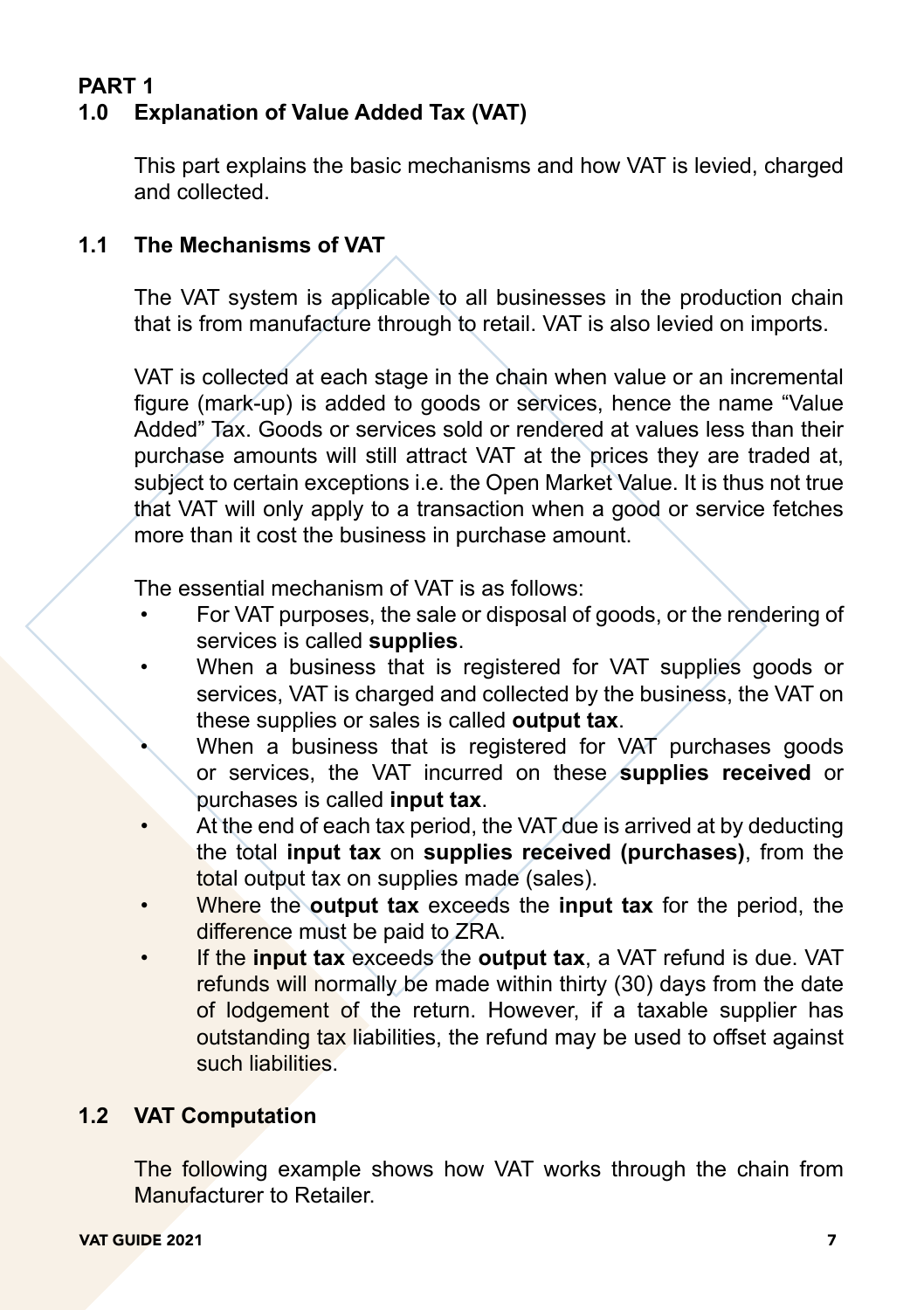A manufacturer makes copper trays which are sold through a wholesaler to a retail supermarket and then on to the consumer. The VAT rate is 16%:

 The Manufacturer sells the copper tray to the Wholesaler for K2, 900.00 VAT inclusive, being K2, 500 for the item and K400.00 VAT. He uses his own labour both to mine the copper and make the tray so he makes no purchases. The tax position of the manufacturer is as follows:

#### **a) Manufacturer:**

| Sales (supplies made)         | K2, 500 Output VAT                                  | K400.00 |
|-------------------------------|-----------------------------------------------------|---------|
| Purchases (Supplies received) | Nil Input VAT                                       | Nil     |
| Value Added                   | K <sub>2</sub> .500                                 |         |
|                               | VAT payable to the ZRA (output tax minus input tax) | K400.00 |

 Assuming the Wholesaler sells the copper tray to the supermarket for K4, 640.00 VAT inclusive (K4, 000.00 for the item and K640.00 VAT). The VAT on purchases was K400.00. The net VAT paid to ZRA by the wholesaler is (output tax minus input tax) K640.00- K400.00=K240.00

## **b) Wholesaler:**

| Sales (supplies made)                               | K4.000 | Output VAT K640.00 |         |
|-----------------------------------------------------|--------|--------------------|---------|
| Purchases (Supplies received) K2, 500               |        | Input VAT          | K400.00 |
| Value Added                                         | K1.500 |                    | K240.00 |
| VAT payable to the ZRA (output tax minus input tax) |        |                    | K240.00 |

The retailer puts a mark-up of K1, 000 and sells to the final consumer at a VAT inclusive price of K5, 800. Since he suffered K640 VAT on his purchase, he only pays K160.00 to ZRA as illustrated below.

#### **c) Retailer:**

| K <sub>160.00</sub> |
|---------------------|
|                     |
| K640.00             |
| K800.00             |
|                     |

So ZRA finally collects the K800 on a VAT inclusive total sales value of K5, 800 in 3 stages, i.e. K160.00 from the supermarket on a valueadded amount of K1, 000; K240.00 from the wholesaler on a value-added amount of K1, 500; and K400.00 from the manufacturer on a value-added amount of K2, 500.00.

This example illustrates that although VAT is collected in stages, by a VAT registered business, it is a tax on consumer expenditure.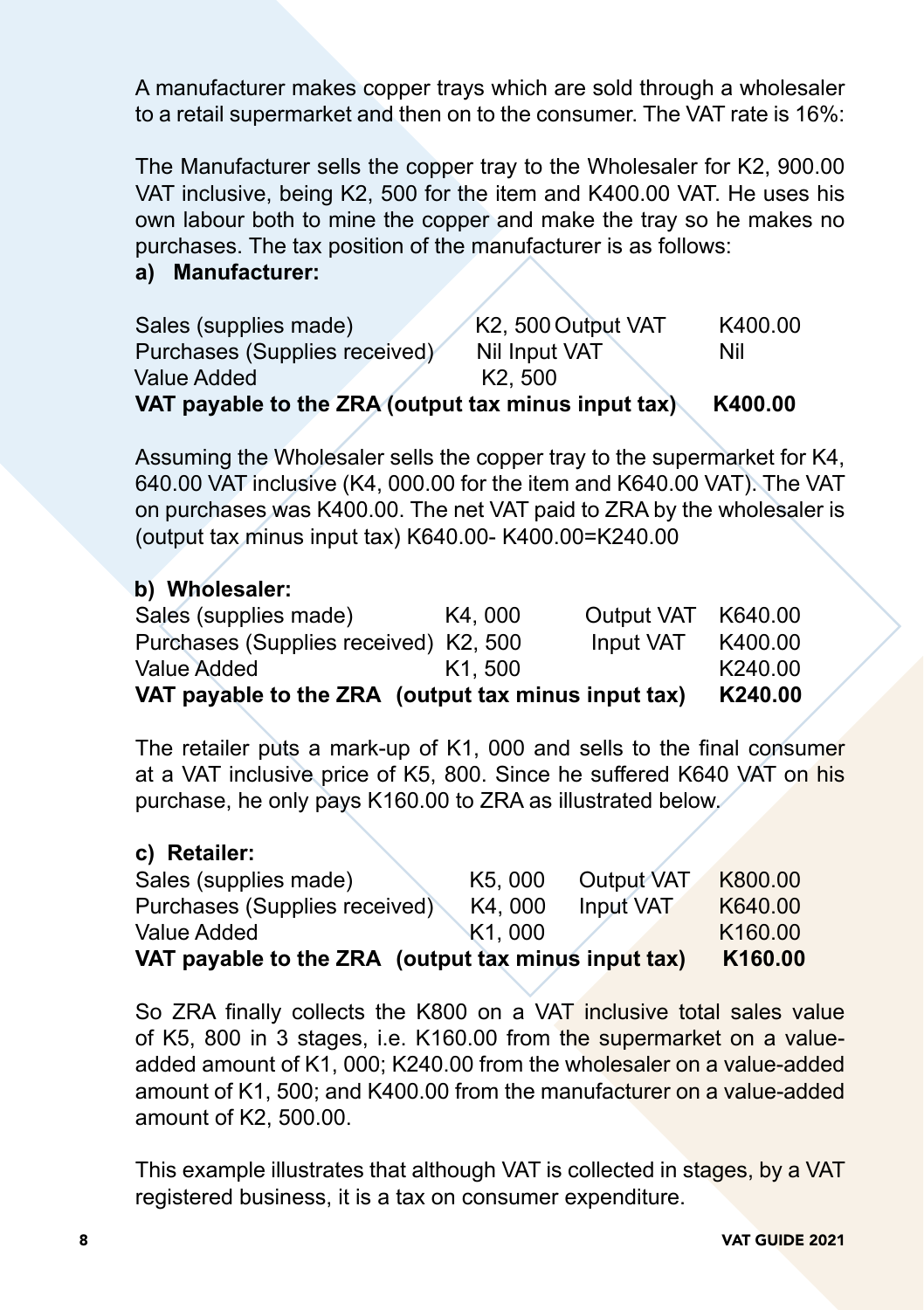The final consumer has paid the full tax of K800.00 in the retail price. VAT is collected in the chain that begins with the manufacturer or importer and goes through the distribution and retail stages to the final consumer.

# **1.3 Supplies for VAT Purposes**

VAT is a tax charged on taxable supplies of goods and services. The example above shows VAT being charged and collected on a chain of supplies on the sale of a tray. However, there are many business transactions in addition to a straight sale, which are also viewed as supplies under VAT Law, e.g.

- Gifts of goods (subject to conditions provided in the Regulations)
- Business goods taken for own use
- • Business goods taken for own consumption
- Lease or Hire services
- Treatment of any goods
- Imported goods
- Imported services.

# **1.4 Liability to VAT: Taxable and Exempt Supplies**

 Not all supplies or sales are liable to VAT. The VAT law classifies supplies as either taxable or exempt:

- Taxable Supplies are those which are liable to VAT.
- Exempt supplies are not subject to VAT

# **1.4.1 Taxable Supplier**

A taxable supplier is a person who is registered or is required by the VAT Act to be registered and includes tax agent or recipient of imported services. To be a taxable supplier, a person or business must deal in taxable supplies or a combination of taxable and exempt supplies but not solely exempt supplies.

# **1.4.2 Taxable Supplies**

A taxable supply is a supply of goods or services that are liable to VAT.

#### **Taxable supplies are subject to VAT at one of two rates:**

- Taxable supplies are either subject to VAT at the standard rate or zero rated i.e. charged at the rate of 0%.
- All supplies of goods and services that are not exempt or zero rated are standard rated. Currently the Standard rate is 16%.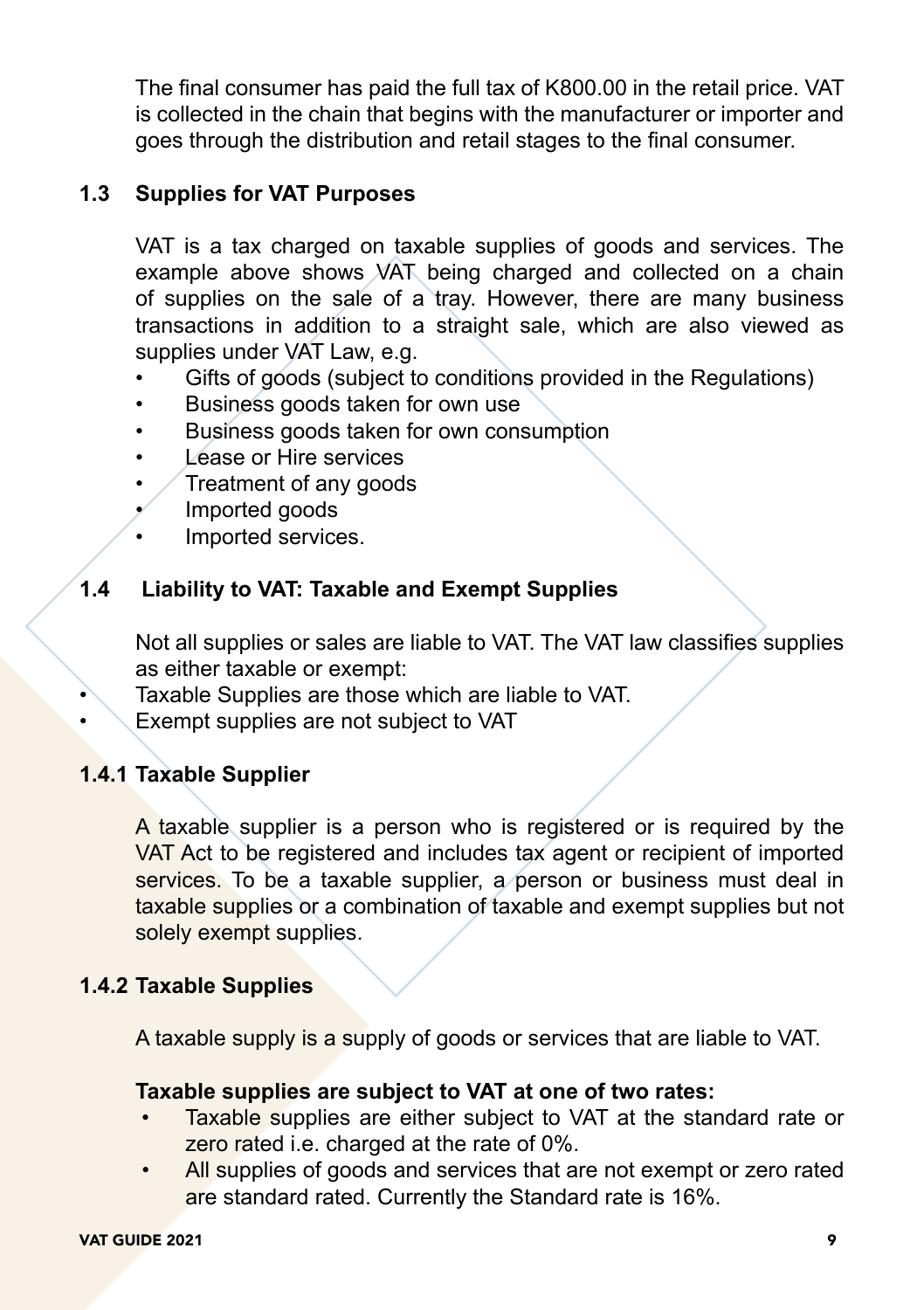All supplies of goods and services that are listed in the Zero-Rating Order are taxed at 0%.

Thus, taxable supplies consist of the following two categories:

- Standard rated goods and services at 16%; and
- • Zero-rated goods and services taxed at 0%.

# **1.4.3 Examples of Taxable Supplies**

- The sale of new or second-hand goods.
- Business samples or business gifts for promotional or publicity purposes (of a value above K100 to a person in a particular accounting year).
- The transfer of ownership or possession of goods, or the provision of services to persons involved with a business (employees, directors, partners, etc.).
- The sale of business assets, for example by companies in liquidation and receivership.
- The hiring or loan of goods within Zambia including hiring, leasing or loan of goods out of Zambia.
- Delivery, packing and postage charges.
- Treatments applied to any goods.
- The rendering of services (including building services; professional services; service charges; management and consultancy services.
- Imported services (Reverse VAT)
- • Club membership fees and subscriptions.

# **1.4.4 Exempt and Zero-rated supplies**

# **(a) Exempt Supplies**

These are supplies of goods, services or importation of goods not subject to VAT such that even when a VAT registered business supplies them, no VAT is chargeable. These are specified in the Exemption Order issued by the Minister responsible for Finance.

# **(b) Zero-rated Supplies**

These are supplies of goods, services or importation of goods that attract VAT at zero per cent. These are specified in the Zero-Rating Order issued by the Minister responsible for Finance.

# **1.4.5 Difference between Zero-Rated and Exempt Supplies**

 There is no VAT on exempt supplies whereas zero-rated supplies are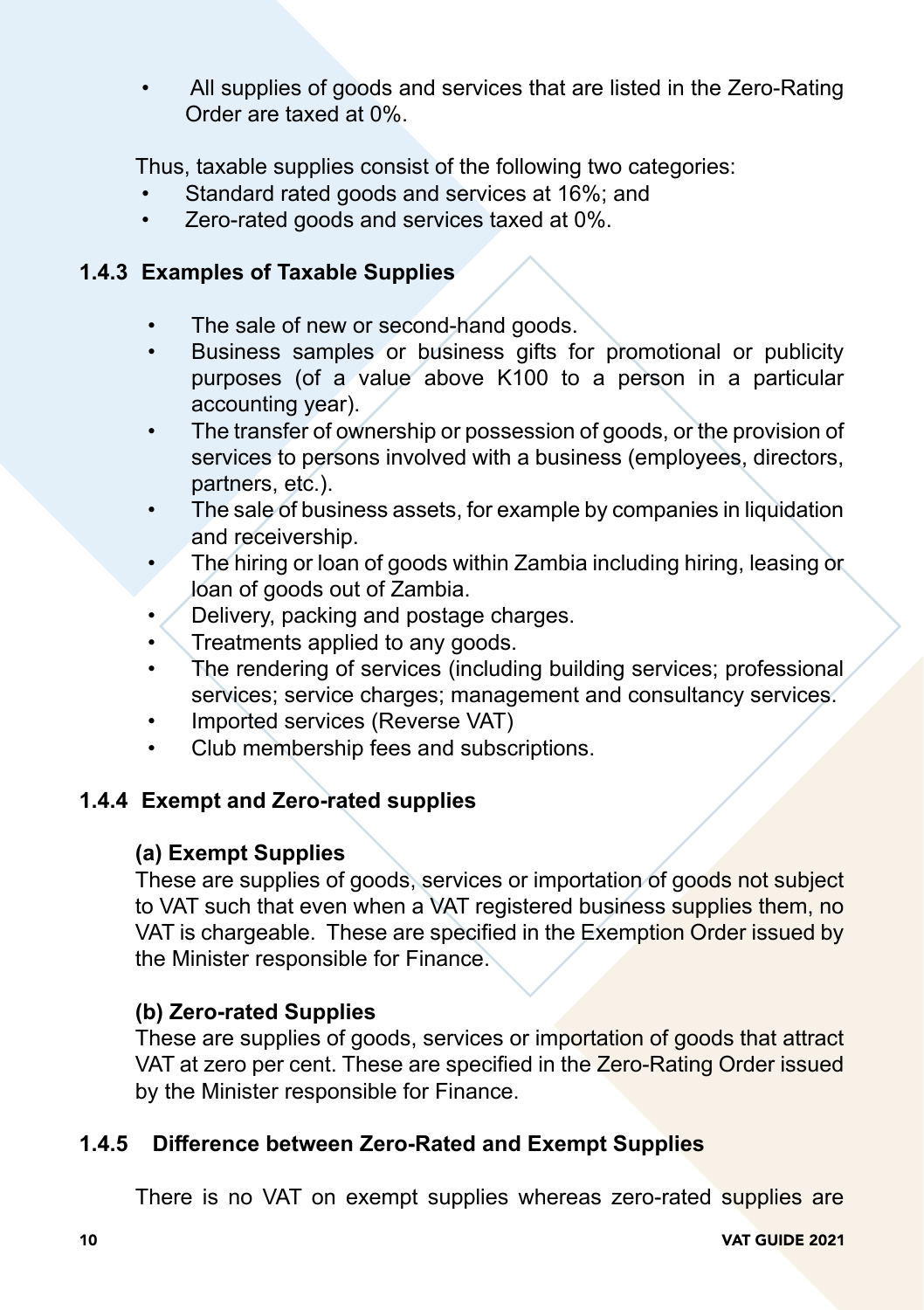taxed at 0%. The difference is that when dealing in zero-rated supplies, a business can register for VAT and reclaim input tax, which is not the case with exempt supplies.

# **• A business making only zero-rated supplies**

Since zero-rated supplies are taxable supplies, a VAT registered business that deals in them is still entitled to claim input tax on purchases made. This means that taxable suppliers dealing only in zero-rated goods and services will have input tax and nil output tax, as such will be in a refund position. A good example is a business dealing only in medical supplies which are all zero-rated and has purchases which are standard rated. However, the Commissioner – General may by notice in writing exempt a supplier from the requirement to be registered if he is satisfied that all the supplies of a business would be zero-rated. The Commissioner-General may likewise rescind at any time any such exemption granted.

## **• A business making only exempt supplies**

Since exempt supplies are not taxable supplies, a business dealing exclusively in such supplies is not entitled to register for VAT. This means that this business will have no opportunity to reclaim input tax on purchases.

#### **• A business making both taxable and exempt supplies**

A business supplying both taxable and exempt goods and services is described as "partially exempt". Where the taxable portion exceeds or is expected to exceed the threshold required for registration, the business must apply to be registered. There are special rules that govern how a partially exempt supplier may reclaim input tax (Refer to the appendix).

# **1.5 Imported Goods**

VAT is chargeable on all importations of taxable items whether by private persons or by businesses (and whether or not they are registered for VAT).

# **1.6 Exports**

# **1.6.1 Export of Goods**

VAT GUÍDE 2021 **11. Internacional de la contrata de la contrata de la contrata de la contrata de la contrata d**  Subject to certain conditions, the export of taxable goods is zero-rated for VAT. To zero-rate at exportation, the goods must be supplied (i.e. sold) direct to a business abroad by or on behalf of the supplier. To qualify for zero-rating, the following proof of exportation will be required to be produced:<br>VAT GUIDE 2021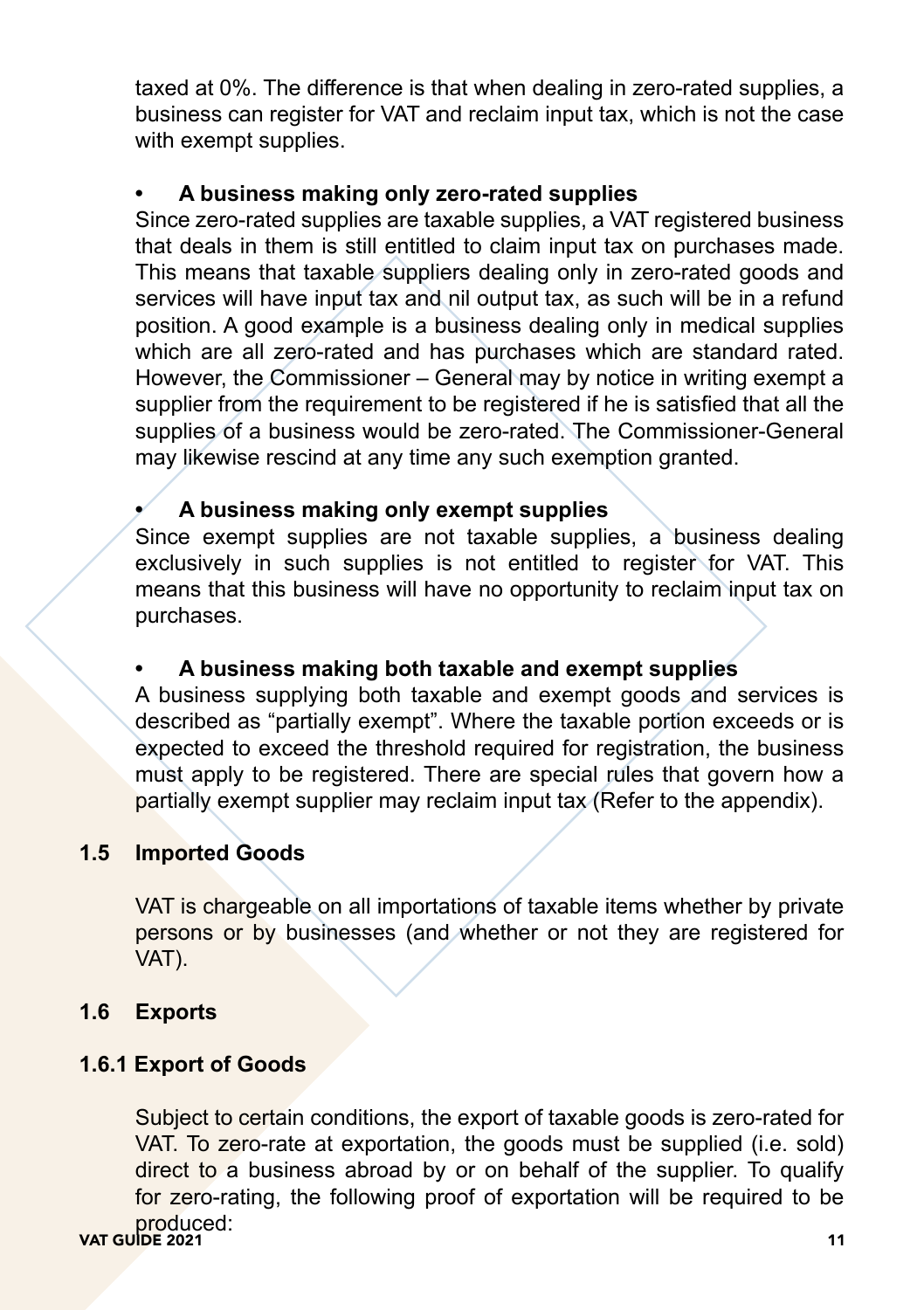- (a) copies of export documents for the goods, bearing a certificate of shipment provided by the Authority;
- (b) copies of import documents for the goods, bearing a certificate of importation into the country of destination provided by the customs authority of the country of destination or copies of transit documents for goods bearing a certificate of transit provided by the Customs authorities of the country of transit;
- (c) tax invoices for the goods exported;
- (d) documentary evidence proving that payment for the goods has been made in the exporter's bank account in Zambia; and
- (e) such other documentary evidence as the authorized officer may reasonably require.

## **1.6.2 Freight services for exports**

To zero rate freight services for exports, the following evidence must be produced:

- (a) copies of export documents for goods, bearing a certificate of shipment proved by the Authority; and
- (b) consignment notes;

As a mandatory requirement, and shall in addition provide any two of the following;

- i. tax invoices indicating the starting point and destination of the trip undertaken;
- ii. transport waybills;
- iii. proof of payment by the customer for the services rendered; and
- iv. contracts or agreements in respect of the transportation of goods.

#### **1.7 Place of Supply**

To be within the Zambian VAT system, a supply or sale must be made or deemed to have been made in Zamhia

There are rules that govern the determination of place of supply for VAT purposes. These are set out below: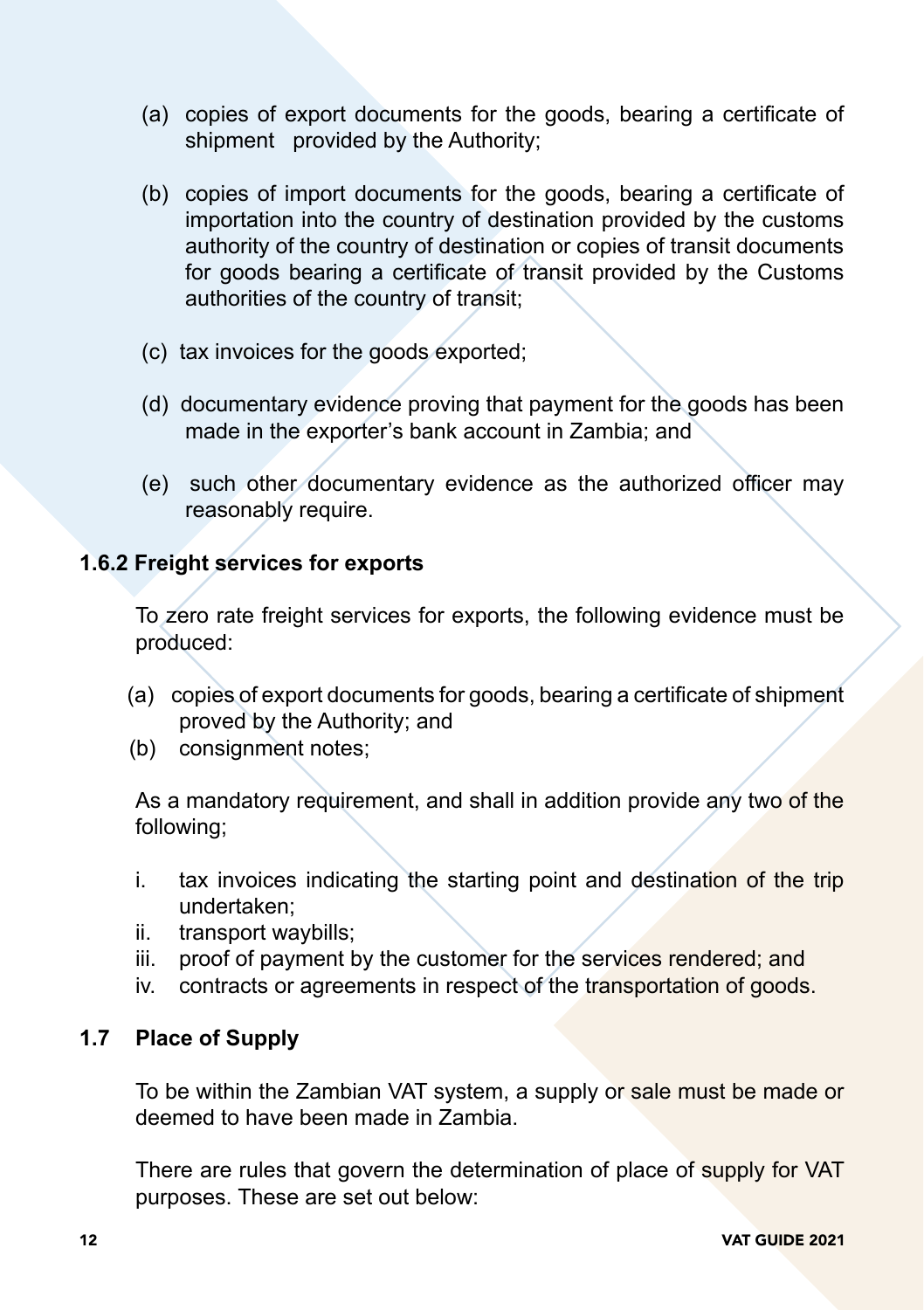# **1.7.1 Place of Supply of Goods**

Goods shall be regarded, for taxation purposes, as being supplies in Zambia if-

- (a) the goods are exported from Zambia;
- (b) the goods are supplied within Zambia;
- (c) the supply of the goods involve entry into Zambia; and
- (d) the supply involves installation or assembly of the goods at a place in Zambia.

# **1.7.2 Place of Supply of Services**

 You supply services in the place where you belong. You belong where you have a business or some other fixed establishment, including a branch or agency. If you have no such establishment, you belong where you usually live. In the case of a company this is where it is legally constituted. If you have establishments in more than one country, the supply takes place at the location of the establishment most directly concerned with the supply.

 Where services are supplied wholly or partly in Zambia, but on or near the border between Zambia and another country and whether or not the services are paid for in Zambia, the Commissioner-General may, by notice, determine that they shall be regarded as supplied in Zambia where:

- The business supplying the services is registered in Zambia; or
- The business operates on a de facto basis in Zambia;
- The services are imported. Services are imported when they are performed, undertaken or utilized in Zambia or when the benefit of their supply is for a recipient in Zambia; or
- Other circumstances, as the Commissioner-General considers relevant, exist.

 The place of supply of radio, television, telephone or other Information, Communication and Technology (ICT) services, where the signal or service originates outside Zambia, shall be treated as being supplied at the place where the recipient receives the signal or service, provided that a consideration is payable for receiving the service or signal.

#### **1.7.3 Reverse charge on services supplied to registered suppliers in Zambia by non-resident suppliers**

**Reverse VAT is charged on the supply of services, including** consultancy, research, advertising, management fees, royalties,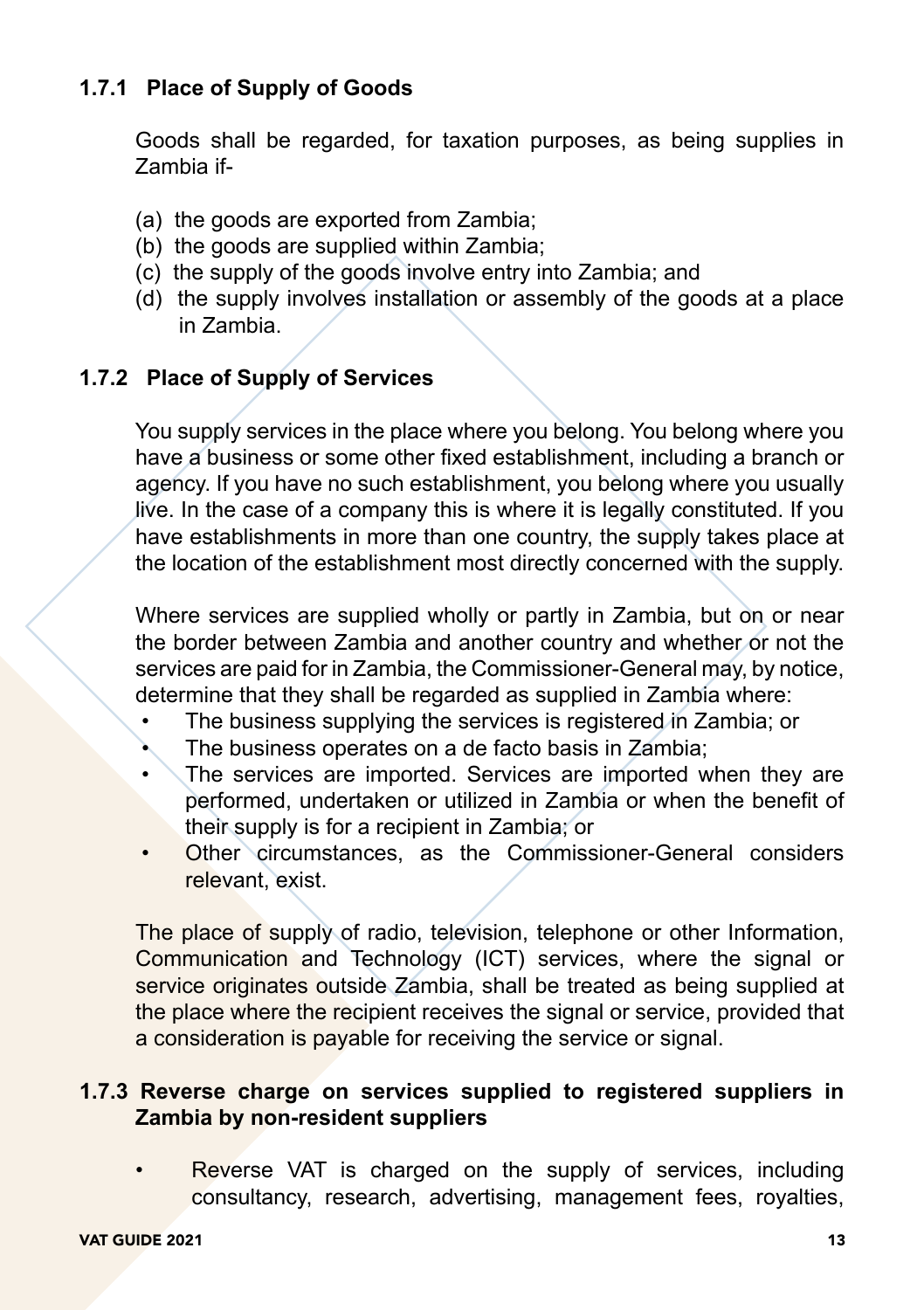etc., rendered by non-resident suppliers where the non-resident supplier does not appoint a tax agent. The purpose is to promote equity and fairness between the non-resident suppliers and the local suppliers.

The taxable value for imported service that are subject to reverse VAT is a full consideration or open market value for the services rendered whichever is greater. Refer to the leaflet on VAT Reverse Charge for more details.

#### **1.8 Tax Point -** The time when taxable supplies are made

 The tax point is the time when tax is due and payable. It is the earliest of the following:

#### **For goods:**

- the time when they are removed from the seller or supplier's premises;
- the time when made available to the person to whom they are supplied;
- when a payment is received; or
- the time when a tax invoice is issued.

#### **For services:**

- the time when a payment is received;
- the time when a tax invoice is issued; or
- the time when they are actually rendered or performed.

#### **1.8.1 Tax point for particular transactions**

#### **Deposits**

Most deposits serve primarily as advance payments and will create tax points when you receive them. However, certain deposits are not a consideration for a supply and their receipt does not create a tax point, e.g. when a deposit is taken as security to ensure the safe return of goods hired out and the deposit is refunded when the goods are returned safely.

#### **Continuous supplies of service**

If you supply services on a continuous basis and receive payments regularly or from time to time the tax point is the earliest of the conditions in paragraph 1.8 above being met. Examples include supplies of water, gas or any form of power, heat, refrigeration or ventilation, etc.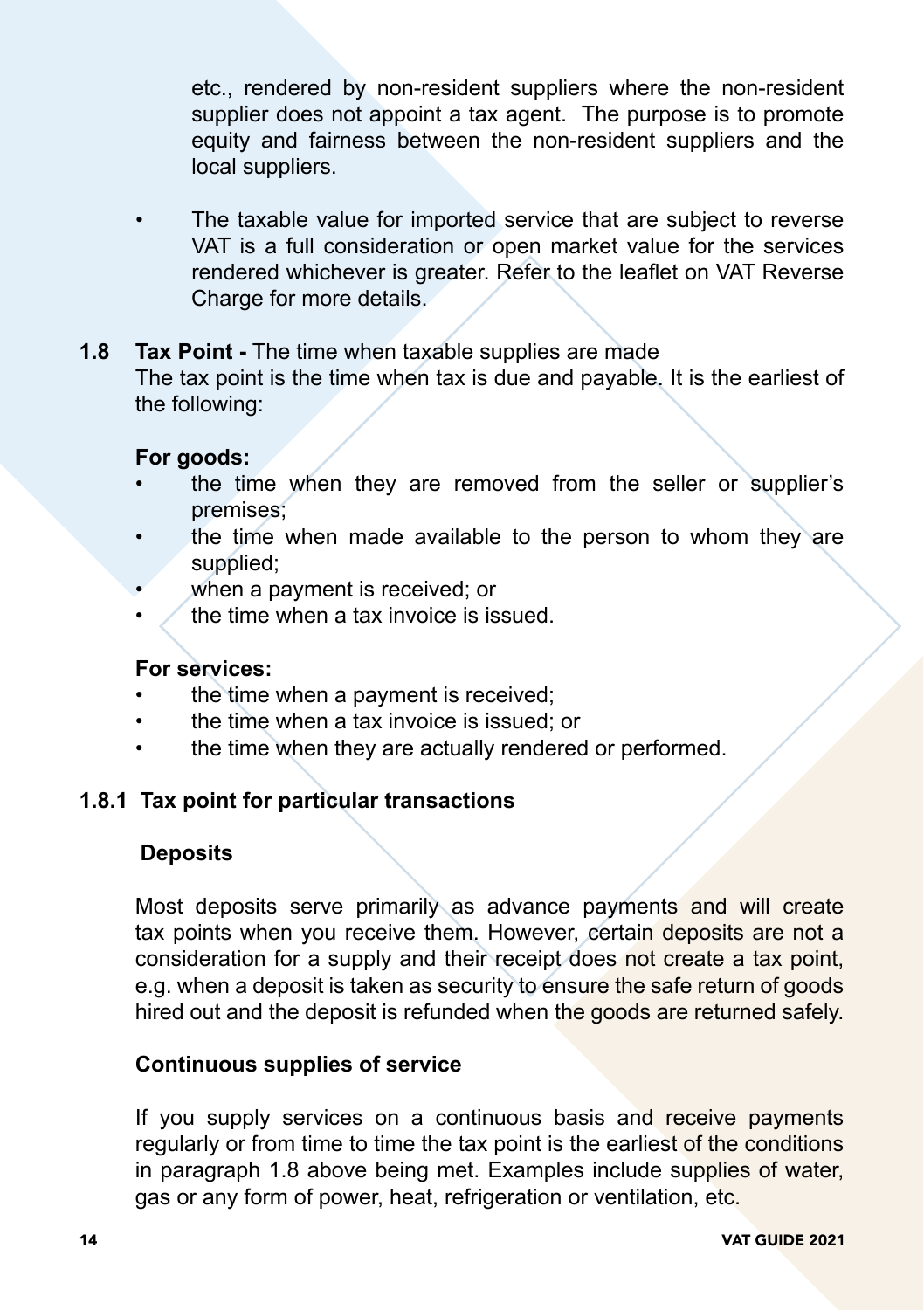# **Services supplied in units at frequent intervals, such as metered supplies.**

If you cannot determine the time when each unit was supplied, the tax point is taken as the time when you issue an invoice or receive a payment for services performed up to a specified date, or the time when the meter is read, whichever happens first.

# **Sale or return consignments**

When business supplies goods on "sale or return" agreements, the goods have not been sold and the supplier still owns them until such a time as the customer adopts them. Adoption means the customer pays for them or otherwise indicates willingness to keep them. Until the goods are adopted, the customer has an unqualified right to return them at any time, or unless there is an agreed time limit. The tax point for these consignments is the earliest of the date of adoption, payment or invoicing.

#### **Goods taken for personal or other non - business use**

When goods are taken out of the business, for personal use or for nonbusiness use, the tax point is the time when goods are taken or set aside for that purpose.

# **Staged payments and part payments**

Staged payments or part payments, such as is the practice in the construction industry, create a tax point at the time the payment is due or is made; whichever occurs first.

#### **Property and leasehold**

If you receive periodic payments of commercial rent, the tax point is that prescribed by the contract, i.e. when the service is performed, or the date you receive a payment, or the date of issue of a tax invoice, whichever happens first.

#### **1.9 Taxable value**

The taxable value is the price that is charged for goods and services onto which VAT at the prescribed rate (which currently is 16%) is added. For goods and services, which attract Excise Duty, it is the net selling price plus Excise Duty. Below is an example illustrating the taxable value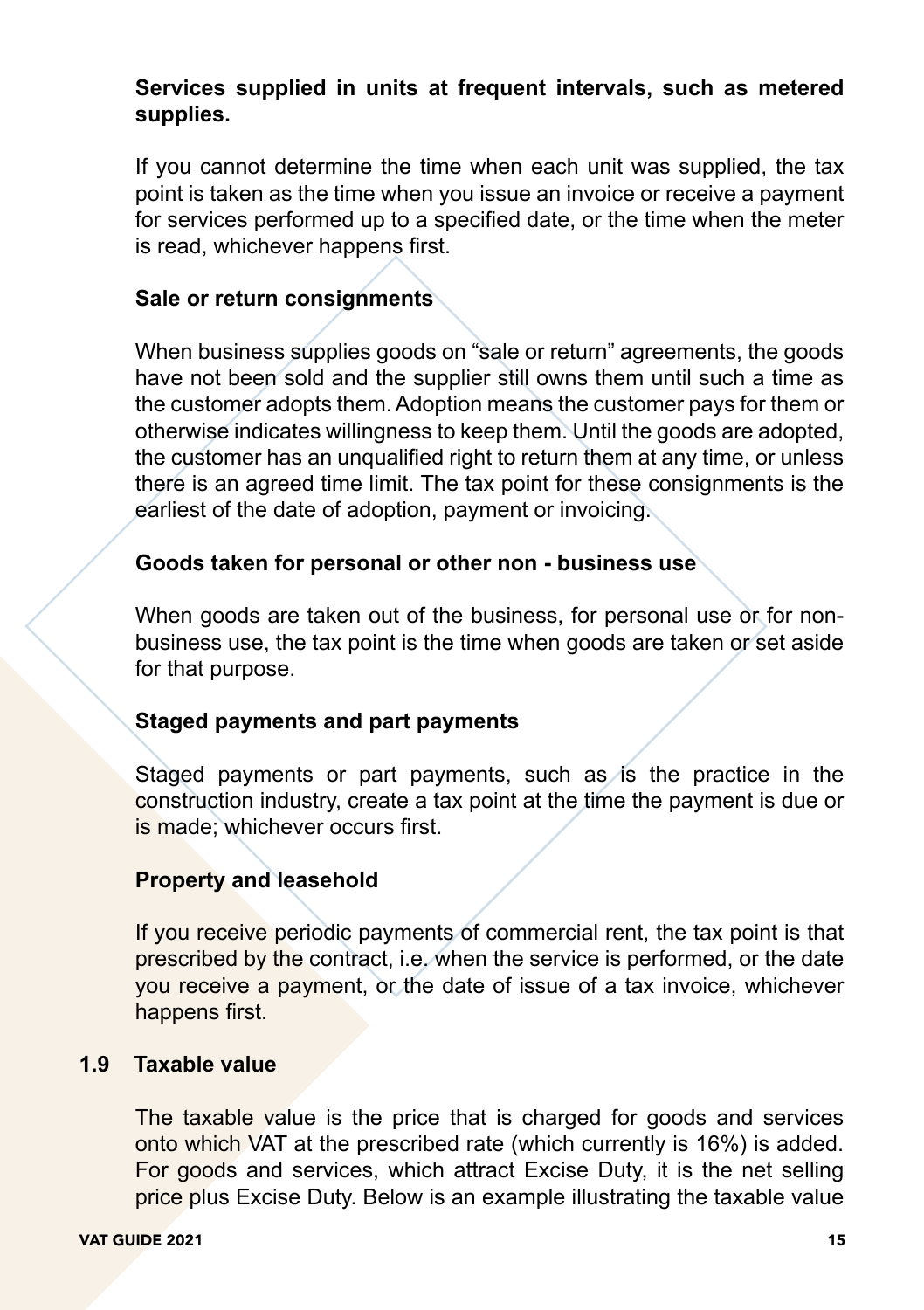concept where item 1 does not attract Excise Duty and item 2 attracts Excise Duty at 10%.

|                            | Item 1  | Item 2               |
|----------------------------|---------|----------------------|
| <b>Net Selling Price</b>   | K2,000  | K2,000               |
| Excise Duty [at 10%]       | nil     | $K$ 200              |
| <b>Taxable Value</b>       | K2,000  | K2, 200              |
| VAT                        | K 320   | K 352                |
| <b>Total Selling Price</b> | K2, 320 | K <sub>2</sub> , 552 |

For imported goods, the taxable value is the value for duty purposes with the addition of any duties and other charges. On duty free goods on which VAT is applicable, the taxable value is the value for duty purposes.

# **Where a cash discount is granted**

The value of the tax ascertainable is based on the undiscounted cash value.

For example:

|                            | Item 1               | Item 2               |
|----------------------------|----------------------|----------------------|
| Net Selling Price          | K2,000               | K2,000               |
| Cash discount [at 10%]     | nil                  | $K$ 200              |
| Net Amount                 | K <sub>2</sub> , 000 | K1, 800              |
| <b>Taxable Value</b>       | K2,000               | K2,000               |
| <b>VAT</b>                 | K 320                | K $320$              |
| <b>Total Selling Price</b> | K <sub>2</sub> , 320 | K <sub>2</sub> , 320 |

# **Where a trade discount is granted**

The value of the tax ascertainable is based on the discounted price. For example:

|                            | Item 1               | Item $2$             |
|----------------------------|----------------------|----------------------|
| <b>Net Selling Price</b>   | K <sub>2</sub> , 000 | K2,000               |
| Trade discount [at 10%]    | nil                  | K 200                |
| <b>Net Amount</b>          | K2,000               | K1,800               |
| <b>Taxable Value</b>       | K2,000               | K1,800               |
| <b>VAT</b>                 | K 320                | K 288                |
| <b>Total Selling Price</b> | K2, 320              | K <sub>2</sub> , 088 |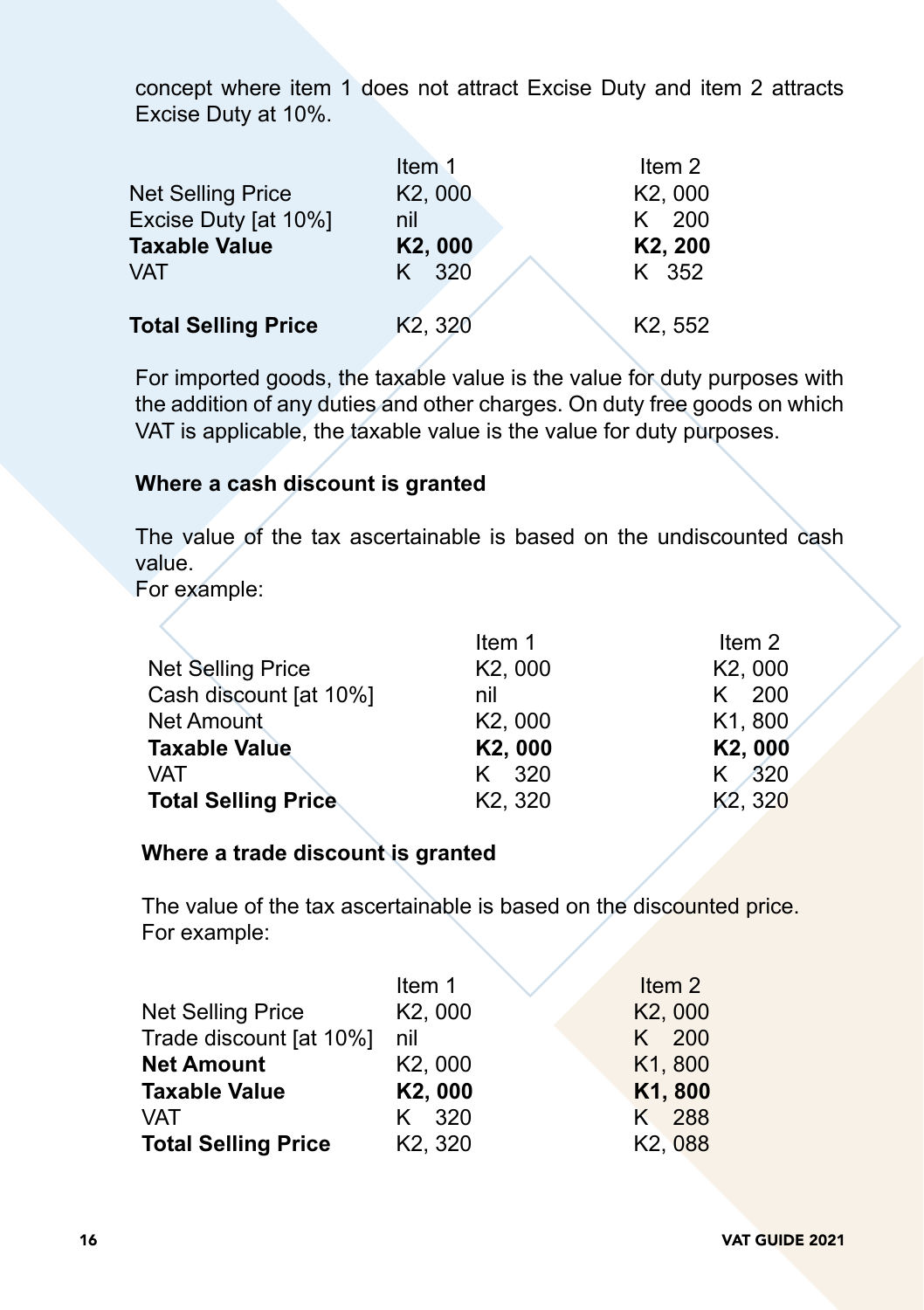There are some circumstances where the taxable value is calculated differently.

For example:

- When goods are supplied as a gift;
- In barter or part exchange transactions:
- Where goods or services are supplied at a reduced price to employees and others persons associated with a business.

In such cases, the **open market value** must be used. The open market value is the price at which the goods or services concerned would have been supplied in the ordinary course of business, to a person independent of the supplier.

# **1.10 Minimum taxable values (MTV)**

VAT is charged on the recommended retail price namely the MTV, for products listed in the third schedule of the VAT Act such as carbonated and non-carbonated soft drinks, Maheu and like products, beers, cigarettes, Air time, mineral water, sugar, and cement. The effect is that if these items are sold for a price less than the MTV, VAT due is based on the MTV. If they are sold for more than the MTV, VAT is due on the actual selling price. Refer to Appendix 1.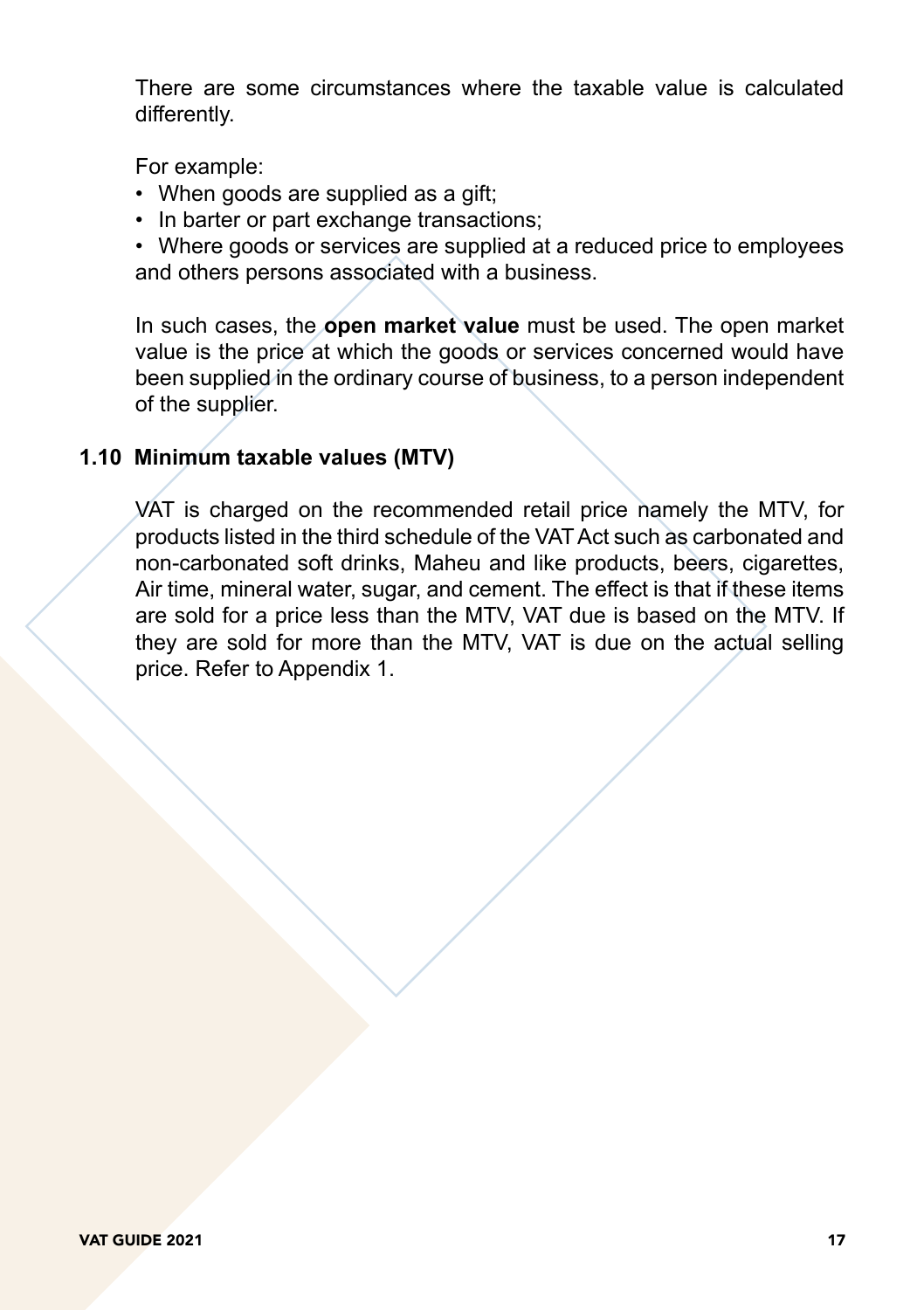# **2.0 Registration for VAT - registration rules**

# **Statutory registration**

A **supplier** must apply to register if the value of taxable supplies in the course of business exceeds or is likely to exceed the statutory registration threshold (currently K800, 000 in any twelve consecutive months or K200, 000 in any consecutive three months).

# **Voluntary Registration**

A taxable supplier with annual turnover of less than the statutory registration threshold has option to register under the voluntary registration upon satisfaction of prescribed conditions.

A supplier registered under voluntary registration is required to:

- renew the registration every twelve (12) months and;
- notify the Commissioner-General in writing thirty (30) days before the expiry of the twelve (12) months period of the intention to renew the registration.

# **2.1 Businesses making only zero-rated supplies - waiver of registration**

Where the Commissioner-General is satisfied that all supplies of a supplier are zero-rated he or she may by notice waive the requirement of the business to register. However, the Commissioner-General reserves the right to rescind the decision any time he deems necessary.

#### **2.2 Factors to take into account when calculating taxable turnover are:**

- Value of standard rated supplies
- • Value of zero-rated supplies

In estimating the future "level of taxable supplies, account should be taken of seasonal variations or one-off receipts that have either occurred or are expected to occur during the year.

# **2.3 Effective Date of Registration (EDR)**

The date when a business becomes eligible for VAT is as follows:

• For a new business - If the turnover threshold is likely to exceed K800,000, from the date of commencement of trading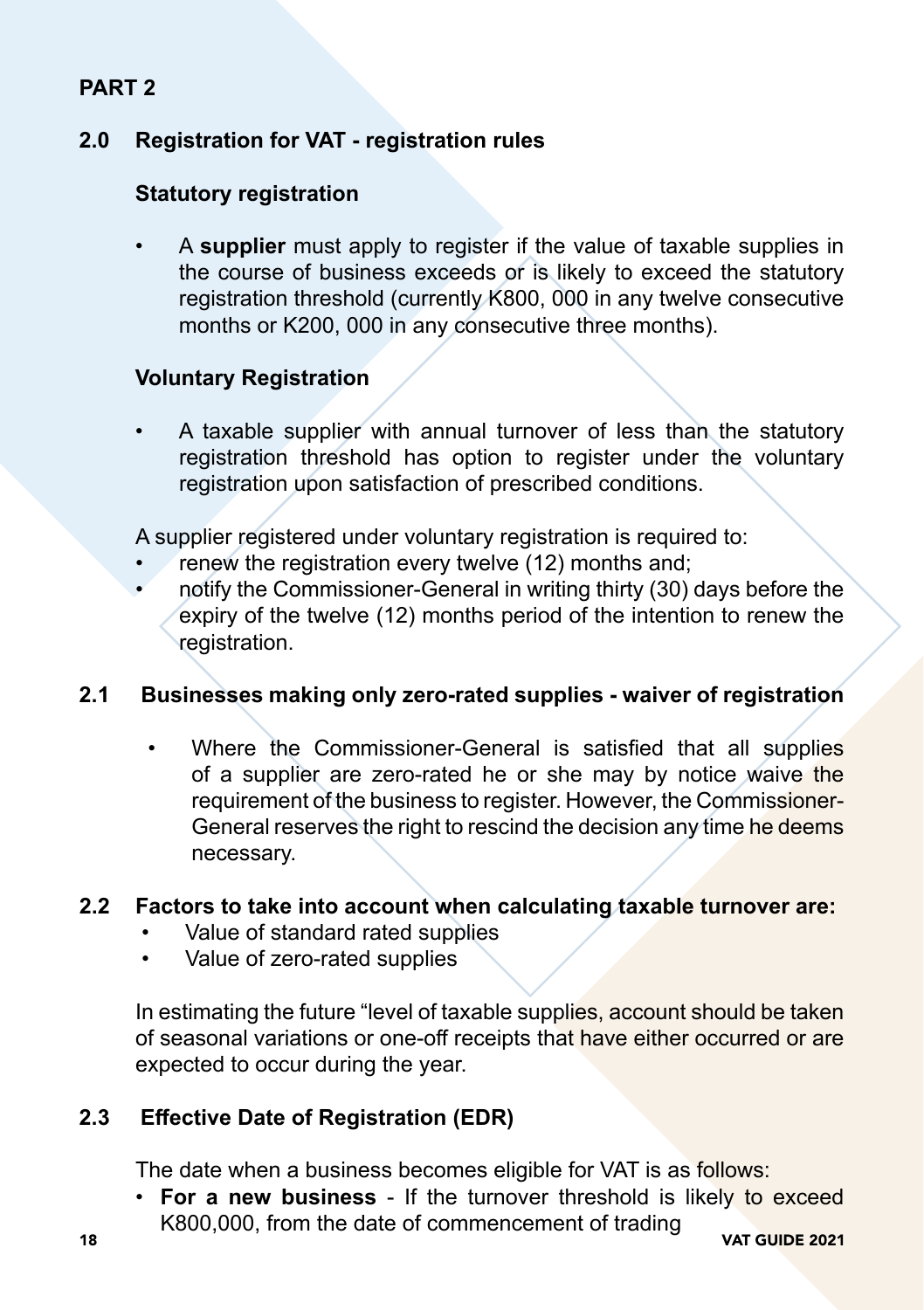- • **For a continuing business** which has exceeded the turnover thresholds:
	- $\Box$  Within one month of an application being made or from the date the application was received or,
	- $\Box$  Where the application is not made within one month of first becoming liable to register, on the day following the first period during which the limits were exceeded.

# **2.4 Late Registration Penalties**

#### **Late registration fee**

Late registration for VAT attracts automatic penalties consisting of ten thousand fee units for each standard tax period the supplier remains unregistered after meeting the registration threshold.

## **Assessment of Tax Due on supplies made prior to registration**

Where a supplier who is eligible for registration, fails to register, tax due on the supplies made shall be assessed from the time the supplier was due for registration to the date of the assessment and interest payable thereon.

#### **Failure to comply with registration conditions**

A supplier who contravenes the conditions of registration or holds oneself out as a registered supplier when not, will be liable upon conviction to a fine not exceeding ten thousand penalty units or to imprisonment for a term not exceeding twelve months.

#### **2.5 Reclaiming of VAT prior to Registration**

Tax incurred on goods or services purchased prior to a business registering for VAT is not claimable or deductible as input tax.

However, a supplier is expected to charge VAT on stock available at registration.

#### **2.6 Intending Traders**

Intending traders are suppliers who are registered for VAT before they commence trading activities. Such registration is normally for the sole purpose of claiming input tax, which relief is granted as follows: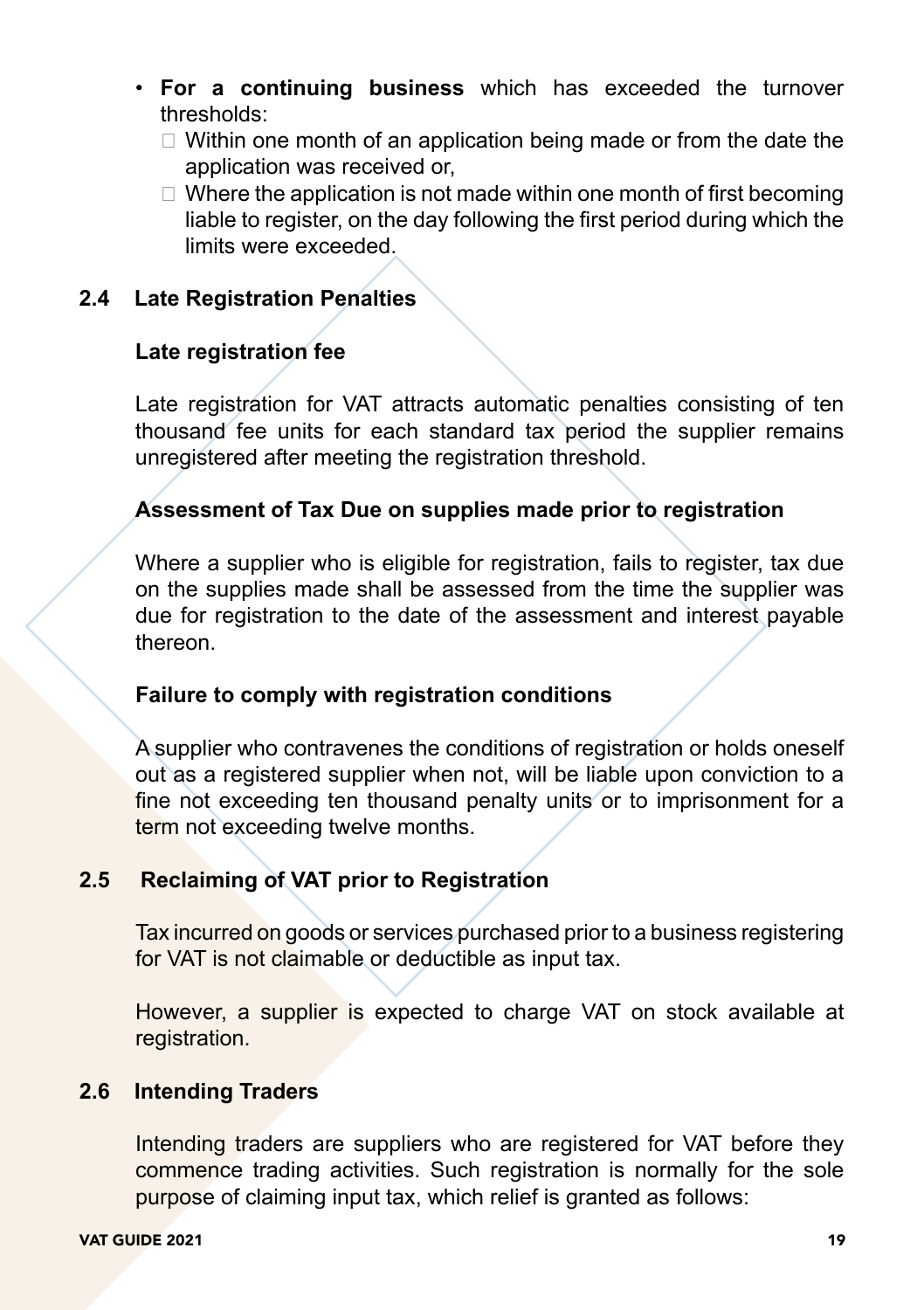- up to ten years for traders engaged in exploration;
- up to four years for traders engaged in electricity generation, farming and mining; and
- • up to two years for all others

ZRA may request any such suppliers to give security as a condition for repaying input tax.

#### **2.7 The Obligations of a VAT registered supplier**

A VAT registered supplier is required to:

- Display the tax registration certificate in a prominent place of the business. Similarly copies of this registration must be displayed at all other places of business that the registration applies to.
- Charge VAT on taxable supplies.
- • Submit returns and pay VAT on or before the due date to ZRA as follows:
	- o A return with less than ten transactions may be lodged manually and shall be submitted within five (5) days after the end of the prescribed accounting period to which it relates.
	- o A return with ten or more transactions shall be lodged electronically within eighteen (18) days after the end of the prescribed accounting period to which it relates.
- Provide "tax invoices" containing the details required by law
- Maintain required records, and retain them for a minimum period of 6 years to enable ZRA verify the VAT liability.
- Advise ZRA of any change in business details e.g. change of contact details such as address, email or telephone number, addition of new partner, including cessation of business, etc.
- Allow officers of ZRA to enter the business premises and examine goods and all business records.
- Provide information about the business as required by ZRA.

#### **2.7.1 Entities to be registered for VAT**

The entities that can be registered as suppliers or taxpayers for VAT purposes include:

- • Individuals (e.g. sole proprietors).
- • Companies.
- Partnerships.
- • Trust.
- • Groups of persons (associations and clubs).
- • Joint Ventures.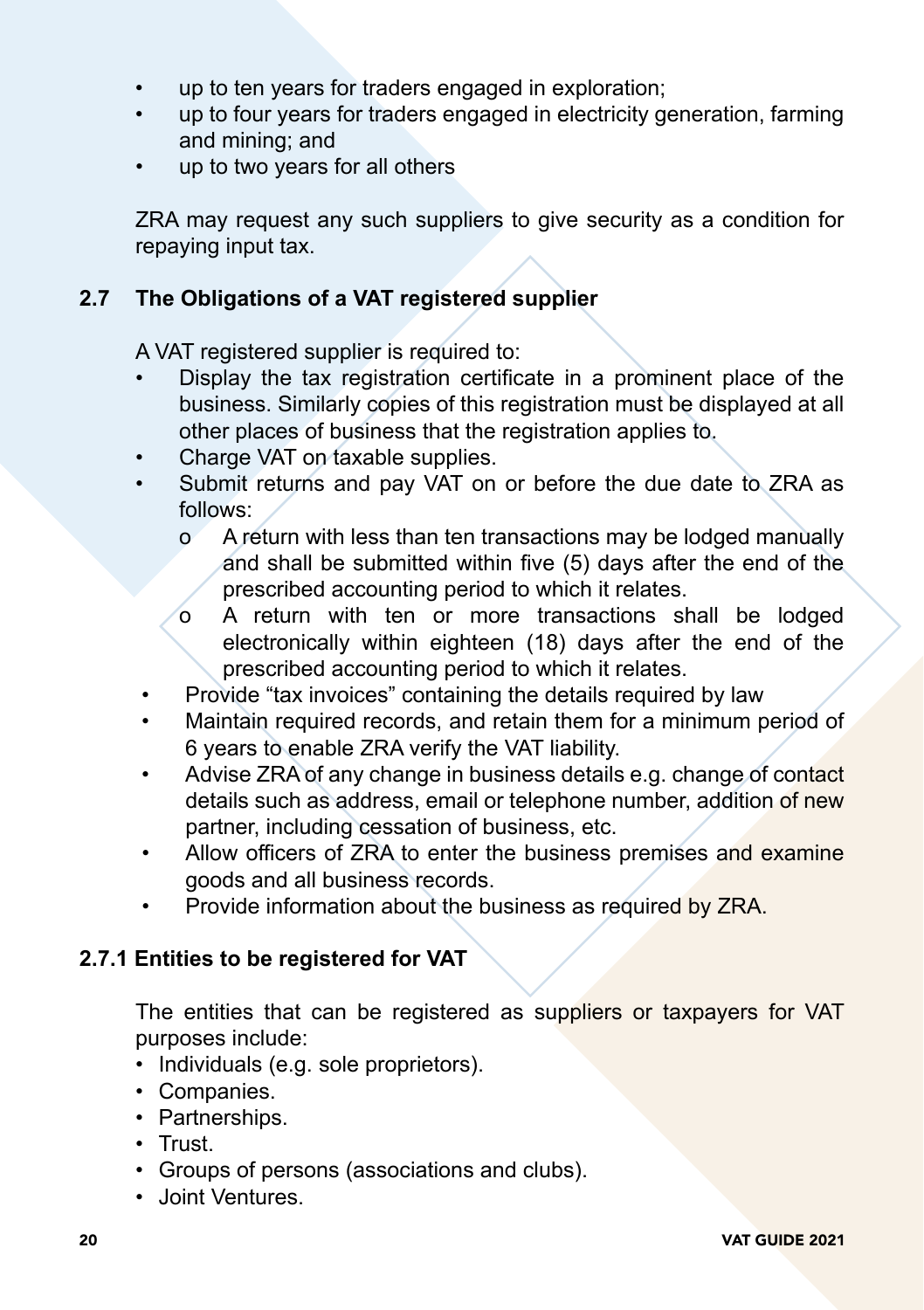# **2.8.1 Businesses with branches**

Normally only business entities are registered for VAT and not their individual outlets or branches. This means that businesses with a number of branches or outlets will normally have a single registration and make one return and payment for each tax period, keeping administration burdens to a minimum. However, where for some practical reasons it is more convenient, a branch or division of a business may be separately registered and carry on the obligations of a registered supplier if:

- It maintains an independent system of accounting; and
- It can be separately identified in terms of the nature of the activities carried on or location thereof.

If this is done, VAT has to be charged on supplies between separately registered divisions or branches.

# **2.8.2 Group Registration**

Group registration for VAT purposes has been abolished. Therefore, each member of a Group of Companies that meets VAT registration requirements shall be required to be registered separately.

# **2.8.3 Special Rules Relating To Government Agencies**

Government agencies engaged in making taxable supplies are required to register for VAT if they meet the VAT registration threshold. Government Agencies not engaged in providing taxable supplies and are thus not registered for VAT cannot claim input tax incurred on their purchases from the Ministry of Finance. Government agencies include:

- Any Ministry or Department of the Government.
- A statutory corporation or body.
- Local authorities.
- Any institution or body in which the government has direct or indirect control; or which is wholly or partially owned by the government.

# **2.9 Registration procedure**

All businesses that qualify for registration are required to complete a manual registration form or undertake an e-registration. On registration, businesses will be allocated a VAT account and a tax registration certificate will be issued.

Note: There is **no fee charged for registration**.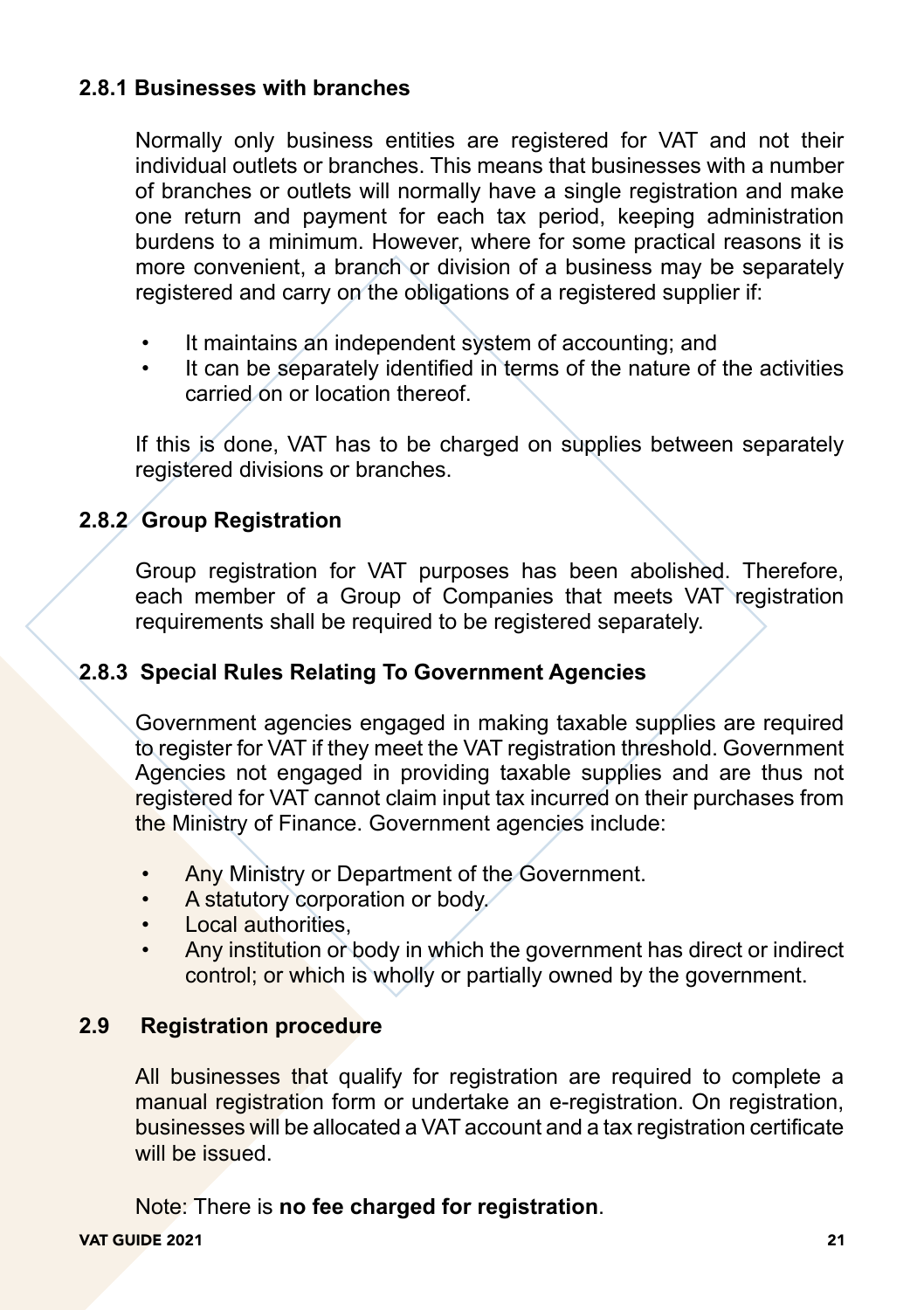# **2.9.1 Conditions for cancellation of VAT registration**

Cancellation of VAT registration can occur under the following circumstances: -

- When the taxable supplier's turnover falls below the VAT registration threshold in the course of an accounting year
- • When there is a change in the legal status of an entity (e.g. a partnership is dissolved).
- If the business ceases trading permanently.
- If the business is sold.
- When an intending trader ceases to pursue the intended business.

# **2.9.3 Payment of VAT on Assets on Hand at De-registration**

VAT registered businesses are required to pay VAT on the value of any stocks and assets on hand at the date of de-registration. This is because the registered supplier is, in effect, making a taxable supply to himself as a newly unregistered business. However, no VAT will be paid on motor cars (saloon cars, station wagons and twin cabs) in respect of which input tax deduction was not allowed.

# **2.9.4 Application for De-registration**

Requests for de-registration should be made to the Commissioner-General, either in writing or online stating the TPIN, full details of the circumstances giving rise to the request and the contact details.

De-registrations initiated by the Commissioner-General shall require submission of a Final Return on receipt of notice of de-registration. For de-registrations initiated by the taxable supplier, the applicant will be required to submit a Final VAT return after approval.

# **2.10 Changes not Requiring Cancellation of Registration**

- A change in the trading name of the business or the name and/or address of any partner in the business
- A change in the address of the principle place at which the business is carried on.

However, the transfer of a business as a going concern will not always require cancellation of registration:

For such changes, a supplier should notify the nearest ZRA office for amendment of details or update such details online.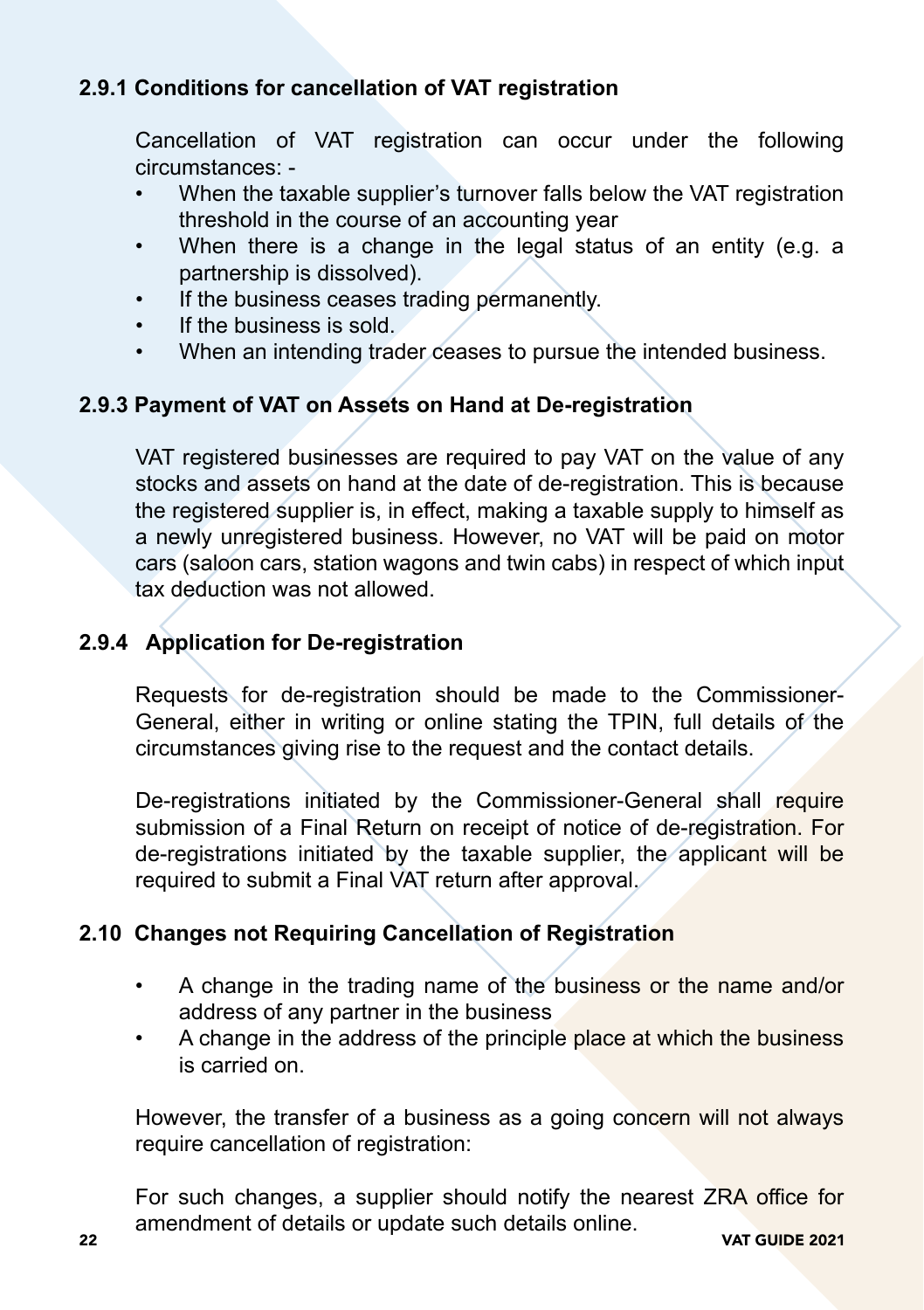## **3.0 Claiming back the Tax paid on business purchases and expenses - Input Tax**

VAT incurred on supplies received such as purchases and expenses is called Input tax.

# **3.1 Restrictions on the Input Tax that can be claimed**

To ensure that only input tax which relates to taxable business activities is claimed and to protect the revenue from inappropriate claims, there are some restrictions on what can be reclaimed: -

## **3.1.1 Business Use/Private Use**

The expenditure must be for the purposes of the business i.e. not for private use. Where Purchases are partly for business and partly for private use, only the business proportion can be reclaimed. For example, if a business pays for diesel for a car used by a director or employee both for private (which includes travelling to and from home to work) and business use, and the private use is 25% of the total mileage, only 75% of the input tax on the diesel may be reclaimed.

#### **3.1.2 Three Months' Time Limit for claiming Input Tax**

Input tax cannot be reclaimed after a specified period (currently three months) from the date of issue of the tax invoice or, for imported goods three months from the date of importation. Note that input tax cannot be claimed on a return for a period before the tax invoice date (premature input tax claim).

Supporting documents for claiming of input tax include Tax invoices, Credit Notes, Bank Statements and receipted Import Bills of entry.

# **3.1.3 Evidence for Claiming Input Tax**

Any taxable supplier claiming input tax must be in possession of a valid tax invoice or Customs and Excise form CE 20, receipt and Release Order, showing the amount of VAT paid before any claim can be made. Photocopy documents are not acceptable.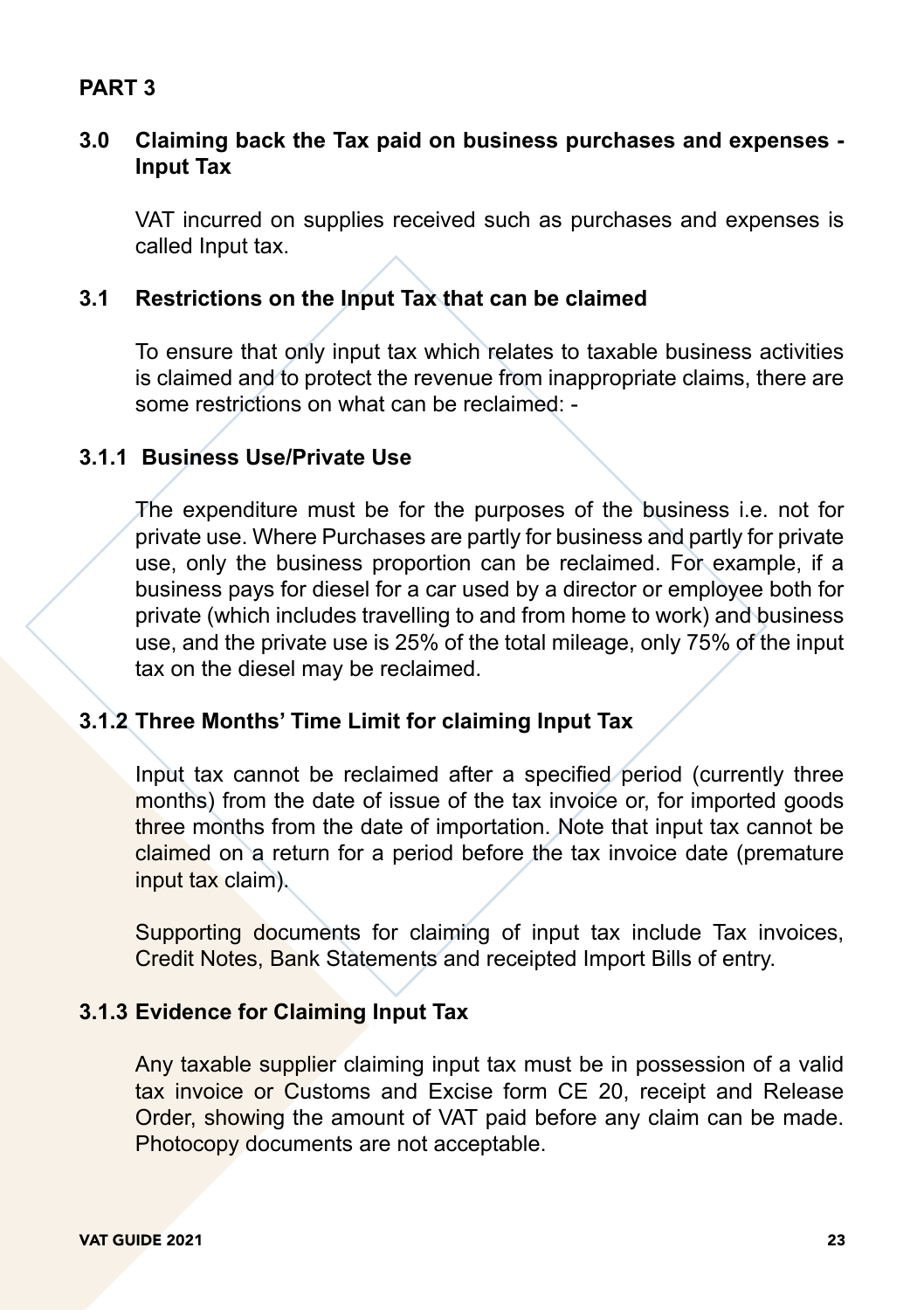# **3.1.4 Exceptions on charging of VAT on Imported Goods**

 When goods are imported into Zambia (which includes removing from an approved bonded warehouse), VAT, together with any import duties, is payable at importation to ZRA. VAT is chargeable on all imports except exempt goods. There are also some exceptions for goods imported under the Customs and Excise (General) Regulations 2000 as amended. The following are the goods which are not subject to VAT:

- • Goods destroyed or lost by accident while under Customs Division control.
- • Goods found to be of defective or faulty manufacture after release from Customs Division control.
- • Goods temporarily imported.
- Petty consignments
- • Goods imported temporarily by visitors and tourists
- • Motor vehicles imported by visitors and tourists
- • Commercial traveller's samples
- • New residents' effects
- Traveller's effects
- Aircraft stores and equipment
- Warehoused goods not worth the duty
- Goods re-imported into Zambia
- Goods and personal effects of a deceased person imported by a duly appointed administrator
- Goods used in occupational therapy or training
- Imported airline and airline operator's documents

Change of ownership of goods in bond does not attract VAT, but import VAT is payable to ZRA when goods are removed from bond.

#### **3.1.5 Input Tax must relate to taxable supplies.**

Purchases or business expenses on which VAT input credit is claimed must relate to taxable and not exempt supplies. Businesses that deal only in exempt supplies are not eligible to register for VAT and therefore have no opportunity to claim input tax.

Businesses that deal partly in exempt supplies and partly in taxable supplies are **Partially Exempt** businesses. **Partially exempt** businesses are not allowed to claim all their input tax except the portion relating to taxable supplies.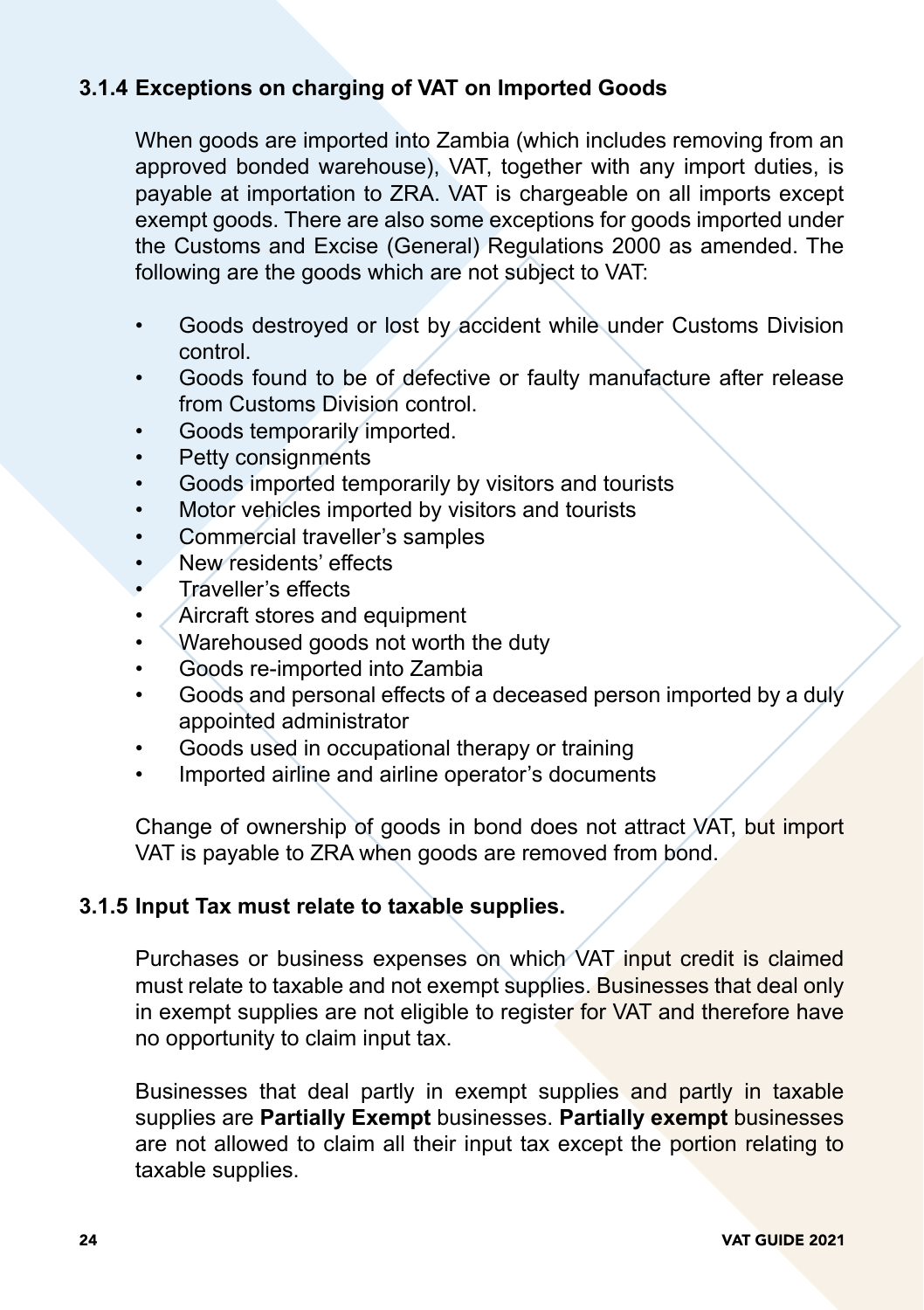Inputs that clearly relate to either taxable or exempt supplies are called **directly attributable inputs**, while inputs which are not directly related to taxable supplies are called **non-attributable inputs**; e.g. overheads which cover all the supplies of the business.

Special methods are available to assist partial exempt businesses to calculate the amount of input tax that may be claimed and all partially exempt businesses must adopt one of the methods – refer to leaflet on Partially Exempt Suppliers or to Appendix 2

## **3.2 Specific Items on which Input Tax cannot be claimed: Non- Deductible Items**

 In addition to the general rules on input tax there are also specific items on which VAT cannot be claimed.

# **3.2.1 Telephone and Internet Services:**

 Input tax credit is not allowed on telephone bills and internet services except on: -

- Interconnection fees and other services provided between telephone or internet service providers;
- Telephone and/or internet services provided by a hotel, lodge and similar establishment to its clients if such an establishment accounts for output tax on the supply of the telephone service to its clients.

#### **3.2.2 Motor Vehicles**

 Input tax credit is not allowed on motor vehicles, however car dealers who buy cars:

- for resale:
- to be leased by leasing businesses or financial institutions engaged in leasing;
- for hire:

may claim input tax in the normal way.

Input tax on maintenance and repairs to motor vehicles, used solely for business purposes can be claimed. Where a motor vehicle is used partly for personal purposes e.g. to transport business executives, VAT incurred on vehicle maintenance and repairs must be apportioned and only that part which directly relates to the business can be claimed.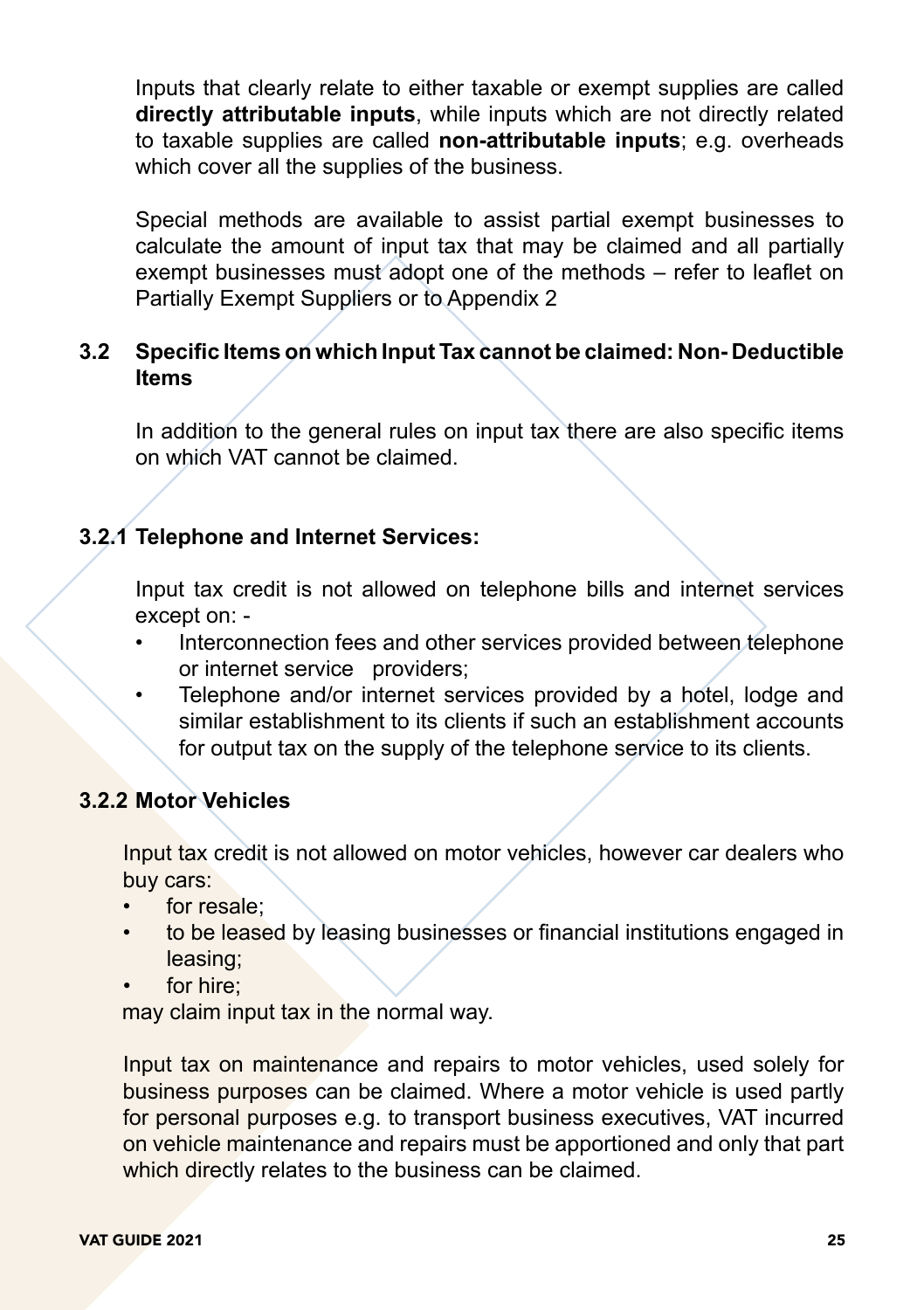Note that motor vehicles are defined as those that have side windows or a seat to the rear of the driver's seat. This restriction will therefore apply to saloon and estate cars, station wagons, and twin cabs. It will not usually apply to pick-up trucks and to other commercial vehicles such as vans.

#### **3.2.3 Business Entertainment**

 Input tax may not be claimed on business entertainment. Business entertainment includes the provision of food, beverage, entertainment, amusement, recreation or hospitality of any kind and any incidental transportation provided to any person by a taxable supplier whether directly or indirectly, in connection with a business carried on by a taxable supplier.

## **3.2.4 Input Tax incurred for the Benefit of Directors, Employees Etc.**

VAT incurred on any food, beverages, transportation or hospitality of any kind, or goods or services provided for directors, managers, partners, proprietors, employees, customers or potential customers etc. cannot be claimed e.g. the tax on furniture, electricity bills, or house rented by a business.

# **3.2.5 Input tax not allowed on construction of dwelling houses for staff**

Tax charged on the supply to the taxable supplier of construction of dwelling houses for staff is excluded from any claim, deduction or credit as input tax except when such a supply is for the sale of a dwelling house by a person carrying on business of constructing dwelling houses for sale.

#### **3.2.6 Input Tax incurred on electricity expenses**

Input tax claims by mining and mineral processing companies on electricity are limited to 80%.

## **3.2.7 Input tax incurred on goods lost in the course of business**

A taxable supplier whose goods on which input tax was claimed and are eventually lost in the course of or furtherance of the business, shall refund the input tax so deducted to the Commissioner General.

Goods are lost in the furtherance of the business, if they are expired, stolen, damaged or destroyed beyond use.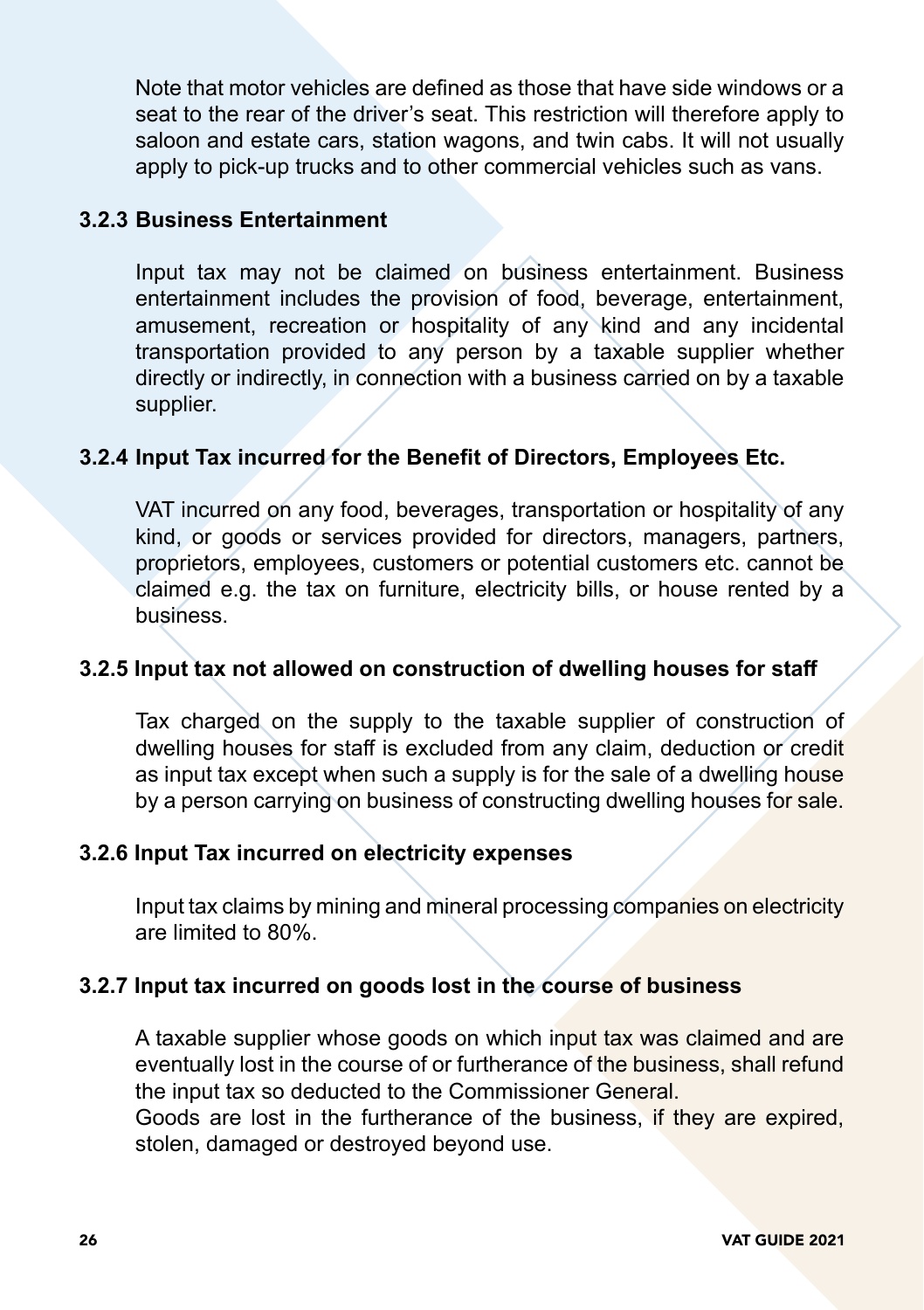# **3.2.8 Commission Charged by Tax agent**

VAT charged on commission received by a tax agent from a foreign supplier is not claimable.

#### **3.2.9 Late registration**

Input tax incurred by a supplier who is eligible for VAT registration but fails to register as required by law and is subsequently assessed and registered, is not claimable.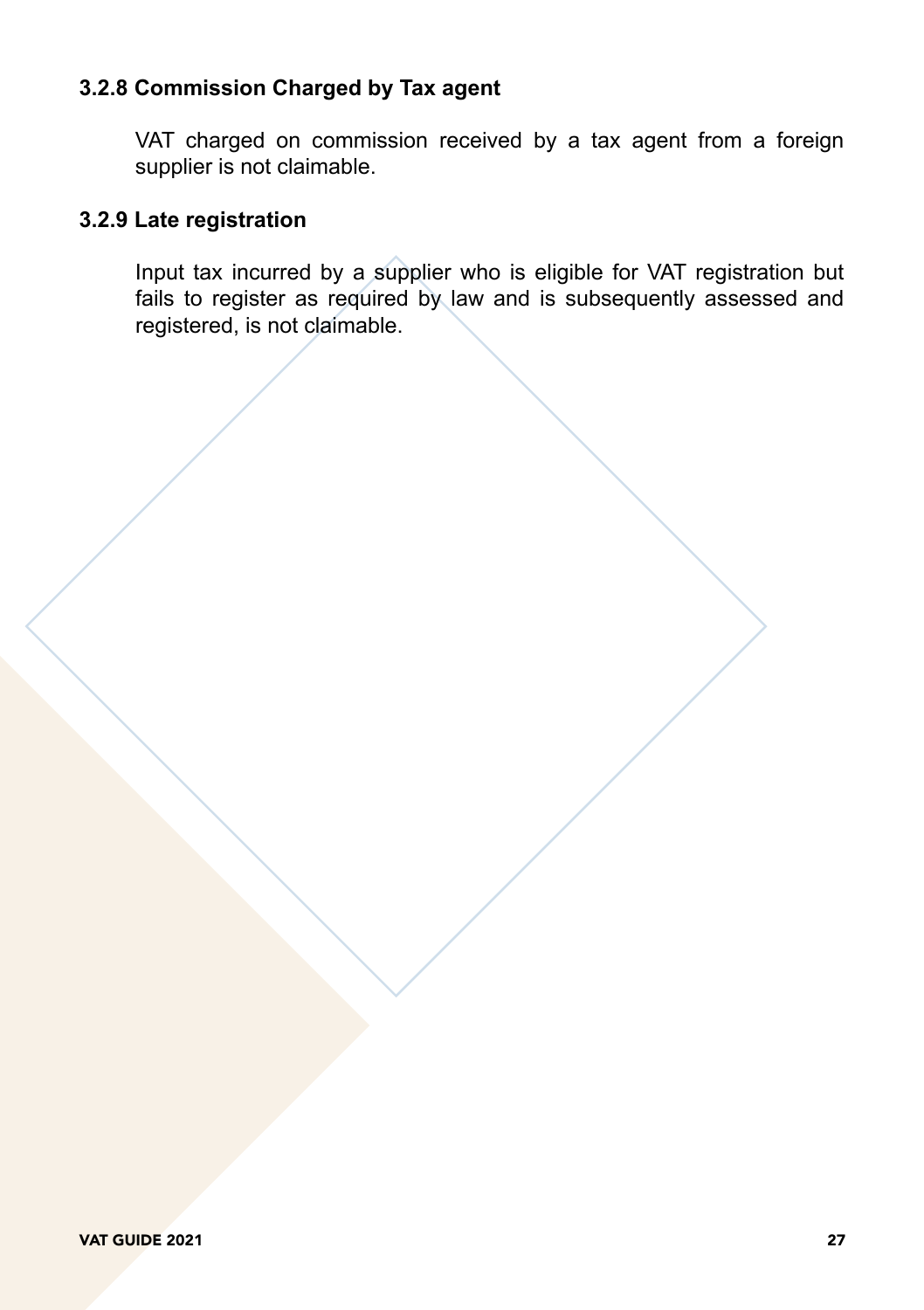### **4.0 Accounting for VAT on supplies made: Output Tax**

All taxable suppliers must account for VAT on the supplies they make. Depending on the nature of the business there are some options as to how this is done. Types of suppliers can be divided into two broad categories:- **Retailers** who make sales directly to the consumer and **non-retailers** who normally issue invoices, such as manufacturers and wholesalers.

#### **4.1 Issuance of Tax Invoices for supplies made**

A taxable supplier shall issue a tax invoice for the supply of goods and services using an electronic fiscal device. However, the Commissioner-General may approve the issuance of a tax invoice using an approved computer application or pre-printed tax invoice by a taxable supplier.

#### **NOTE:**

A taxable supplier who fails to issue a tax invoice in the form and manner prescribed by the Commissioner-General from an approved computer package, a pre-printed tax invoice book or Electronic Fiscal Devices (EFDs), commits an offence and is liable, on conviction, to a penalty not exceeding three hundred thousand penalty units or to imprisonment for a term not exceeding three years or to both.

#### **4.2 Concession**

Registered suppliers, who have not yet acquired an EFD due to nonavailability of the device, are allowed to continue to use the approved computer application or pre-printed tax invoice until a time determined by the Commissioner-General.

#### **4.3 Retailers making Mixed Supplies**

If the business is making a mixture of retail and non-retail supplies e.g. wholesale and retail supplies, it will still be required to use the Fiscal cash register for both categories of supplies.

#### **4.4 Retail Price to include tax**

28 VAT GUIDE 2021 The law requires that at the retail level all prices be shown as inclusive of VAT. Businesses however, may display notices in strategic places of the business premises stating that VAT is included in all prices displayed as an alternative to stating on each price tag that VAT is included in the price.<br>VAT GUIDE 2021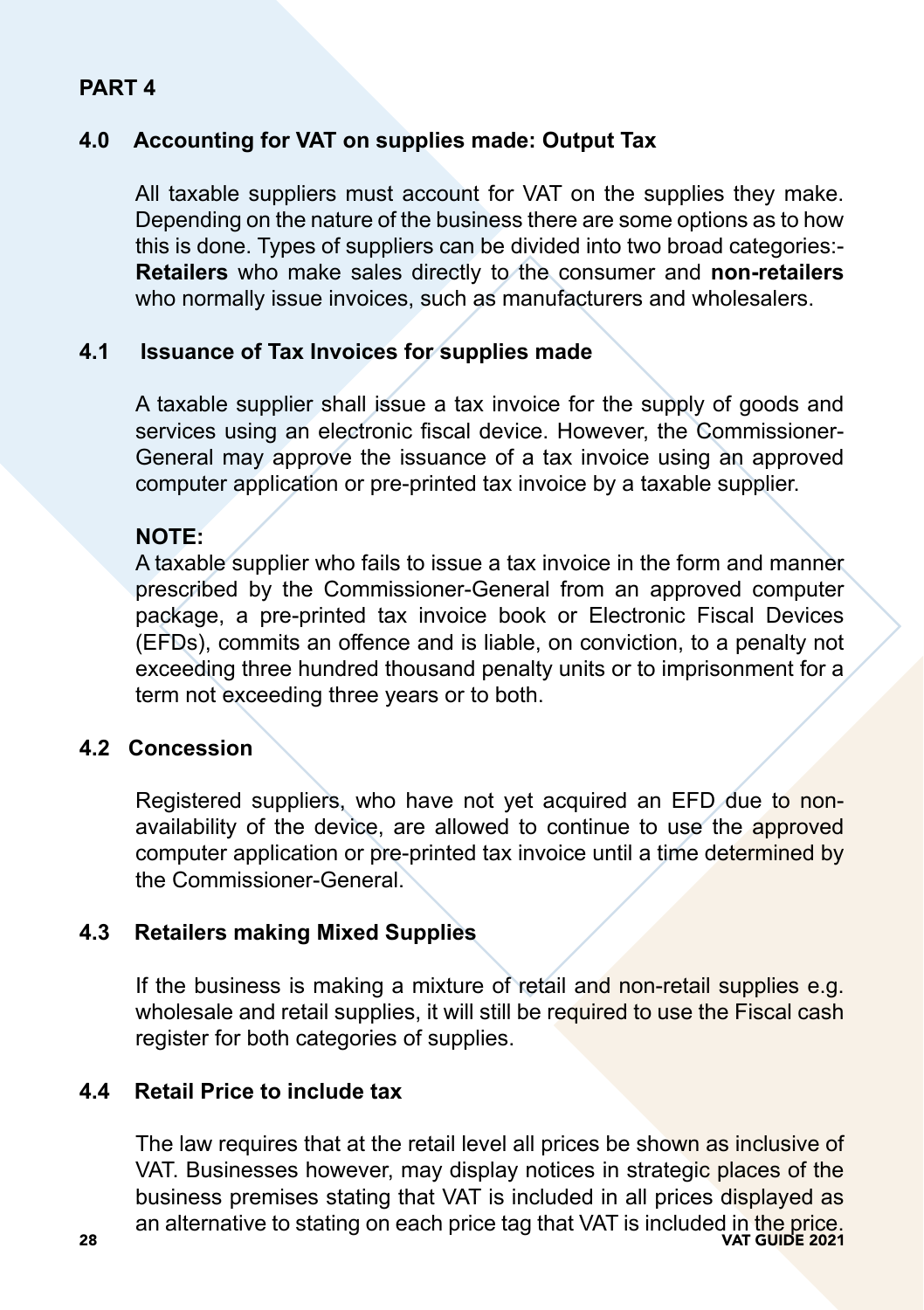#### **5.0 Non-retailers - Accounting for VAT on supplies made**

## **5.1 Non-Retailers -The Invoice Basis**

Businesses which use the invoice basis must account for output tax on all taxable supplies (sales), both cash and credit, whether or not payment has been received for the supplies made. A supply of goods and services is deemed to take place once the tax point occurs. Similarly, input tax can be claimed on cash and credit purchases at the time the tax invoice is obtained. However, if a payment or part-payment is received before an invoice is issued a tax point has occurred and the tax is due on that payment.

For transactions for which payment is not made wholly in cash, e.g. barter, part exchange, business gifts, etc. a tax point is created at the time of transaction and the tax payable at the open market value.

# **5.2 Non-Retailers - Payment or Cash Accounting Basis**

All VAT registered businesses are required by law to account for tax based on the invoices issued except where the law has given relief for cash accounting. The businesses, which are permitted to use the payment or cash accounting basis are required to account for VAT to the extent that payment has been made or received. In other words, output tax is accounted for on payments received and input tax is recovered only on those invoices where payment has been made for taxable supplies **received** 

Cash accounting concession is restricted to members of the Association of Building and Civil Engineering Contractors (ABCEC) that are required to apply to ZRA for approval to use the scheme. Intending traders are automatically required to adopt cash accounting and these include business in exploration, electricity generation, farming, and other businesses granted this status.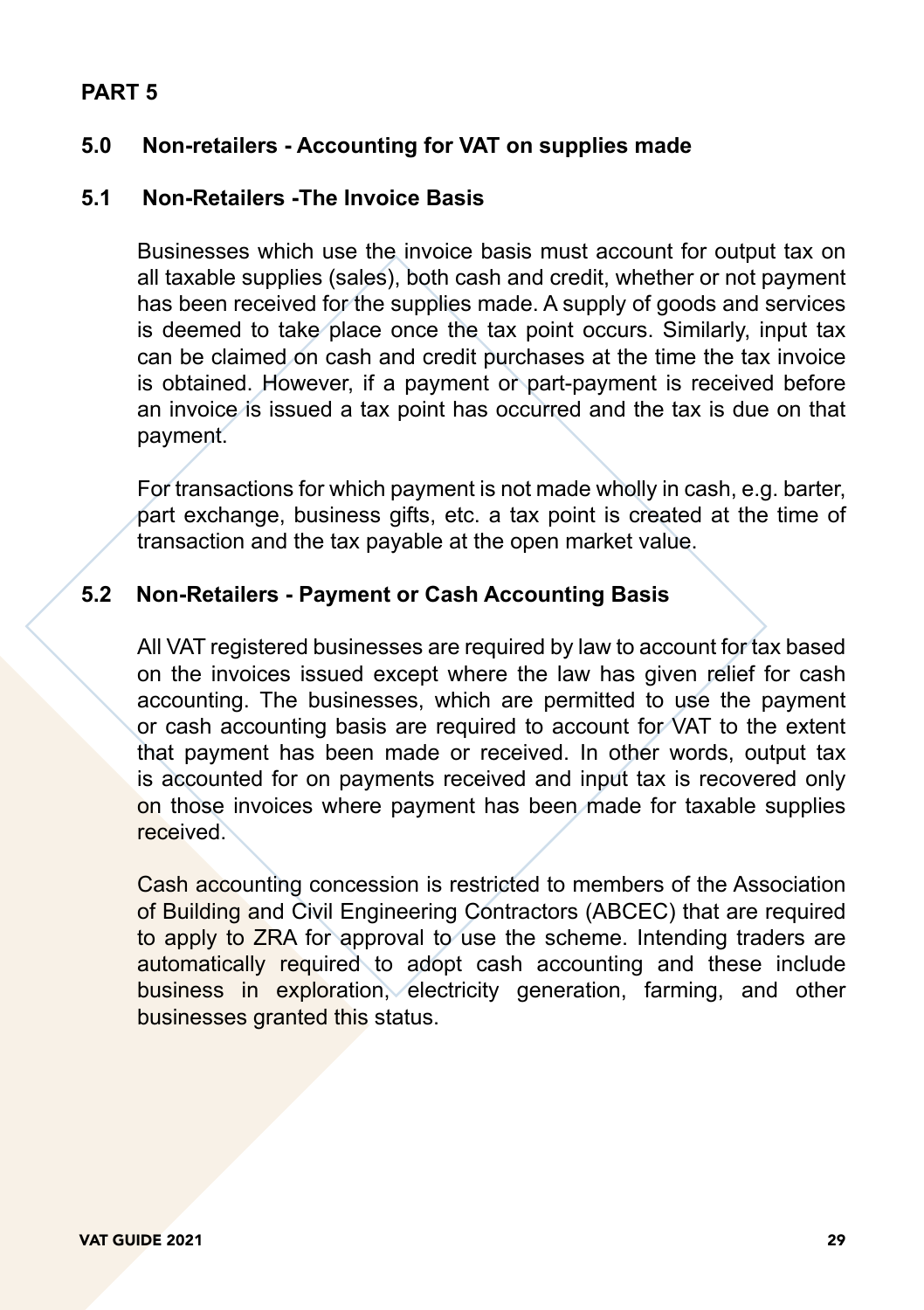#### **6.0 Tax Invoices**

VAT is "invoice driven". In other words, the calculation of VAT is based upon the issuance and retention of tax invoices. All VAT registered suppliers should issue tax invoices for every taxable supply, whether or not they have been granted the Cash Accounting concession. Complete copies of invoices must be retained for a minimum period of 6 years and must be produced to an authorized ZRA officer on request.

# **6.1 Time for Issuing Invoices**

Ideally, a tax invoice must be issued at the point of transaction.

#### **6.2 Issuance of Tax Invoices**

Not more than one tax invoice may be issued for the same taxable supply. A customer is entitled to ask for a duplicate invoice, which must be marked prominently as a duplicate.

#### **6.3 Details to be shown on tax invoices**

#### **General**

The following details must appear on the tax invoice:

- The words "tax invoice" in a prominent place.
- The name, address and Taxpayer Identification Number (TPIN) of the supplier.
- The TPIN of the customer in the case of a business to business or a business to Government transaction.
- The customer's name.
- The serial number of the invoice and date of issue.
- The quantity or volume of the goods or services supplied.
- A description of the goods or services supplied.
- The selling price, excluding VAT and any discount.
- The total amount of the VAT charged.
- The selling price including VAT.
- The total charge on the invoice inclusive of VAT, any discount and the rate of VAT.

#### **Electronic Fiscal Device invoice**

On the Fiscal Tax Invoice, the following must reflect: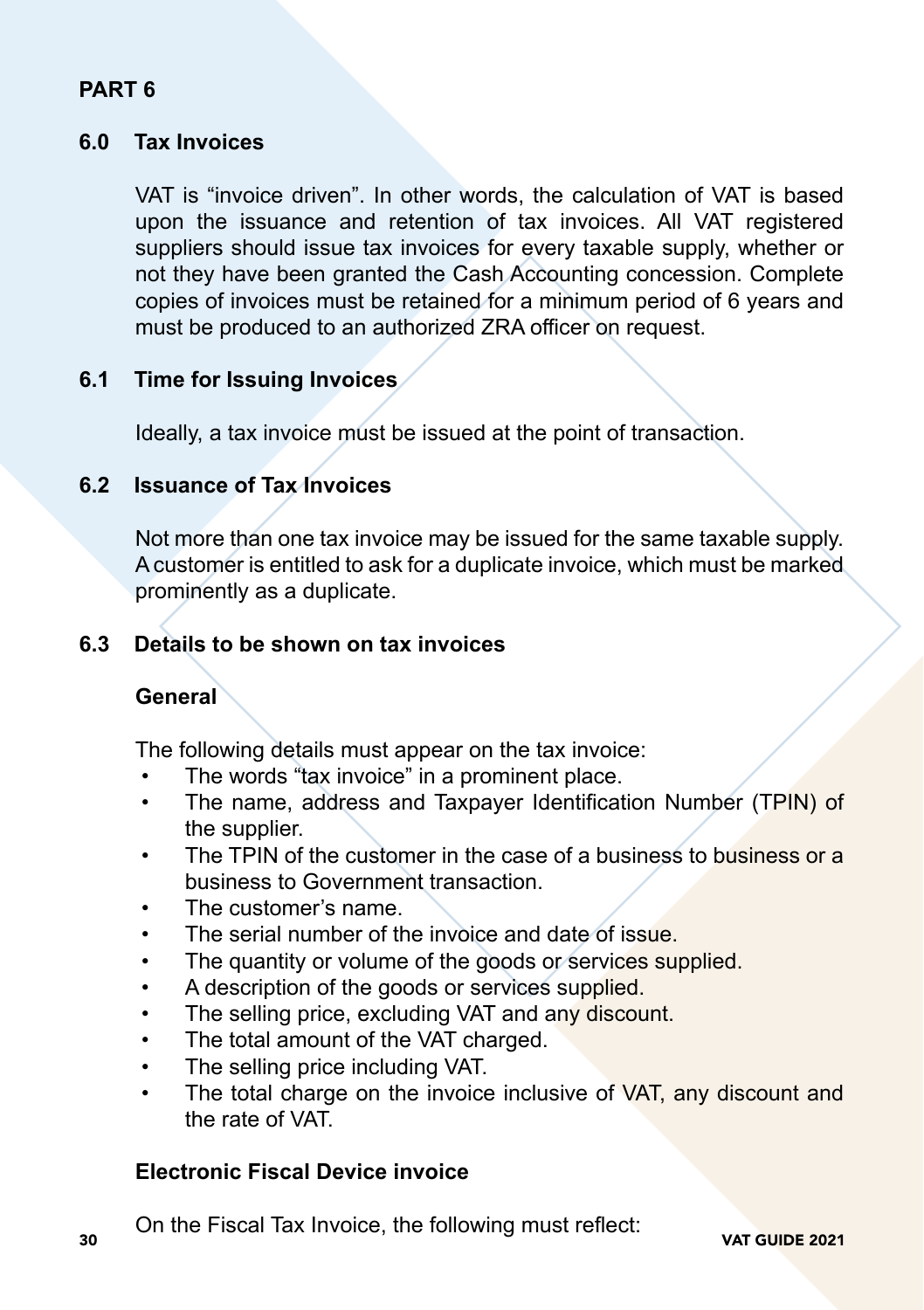- i. TPIN, Registered Name, Tax Account Name and address of must reflect on the printout.
- ii. Serial fiscal tax invoice numbers.
- iii. Fiscal invoice code.
- iv. Description of goods or services supplied.
- v. Quantity supplied.
- vi. Tax categories of the goods or services supplied.
- vii. Sales amount of the transaction.
- viii. Tax amount of the transaction
- ix. Currency notation and exchange rates for all foreign currency transactions.
- x. Time and date of the transaction.
- xi. Terminal ID of the POS.
- xii. Date and time of printout.

"Copy Tax Invoice" for all invoice reprints. The rest of the features remain the same as in 6.4 Example (Tax Shown Separately):

| <b>TAX INVOICE</b>                                                                    |                                                               |
|---------------------------------------------------------------------------------------|---------------------------------------------------------------|
| TPIN: 1000000001                                                                      | Tax Invoice No. 9238                                          |
| TPIN: 1000000002                                                                      | Date: 10th May 2020                                           |
|                                                                                       |                                                               |
|                                                                                       |                                                               |
| Unit Cost (K)<br>165/70x13 Tyres<br>25,000<br>175/70x14 Tyres<br>30,000<br>VAT at 16% | Total(K)<br>50,000<br>120,000<br>170,000<br>27,200<br>197,200 |
|                                                                                       | Total                                                         |

#### **Note:**

# **Businesses should record separately on the tax invoice any supplies that are zero-rated or exempt.**

In situations where it is impractical to include certain information and sufficient detail on the invoice, other records are maintained in support of the invoice.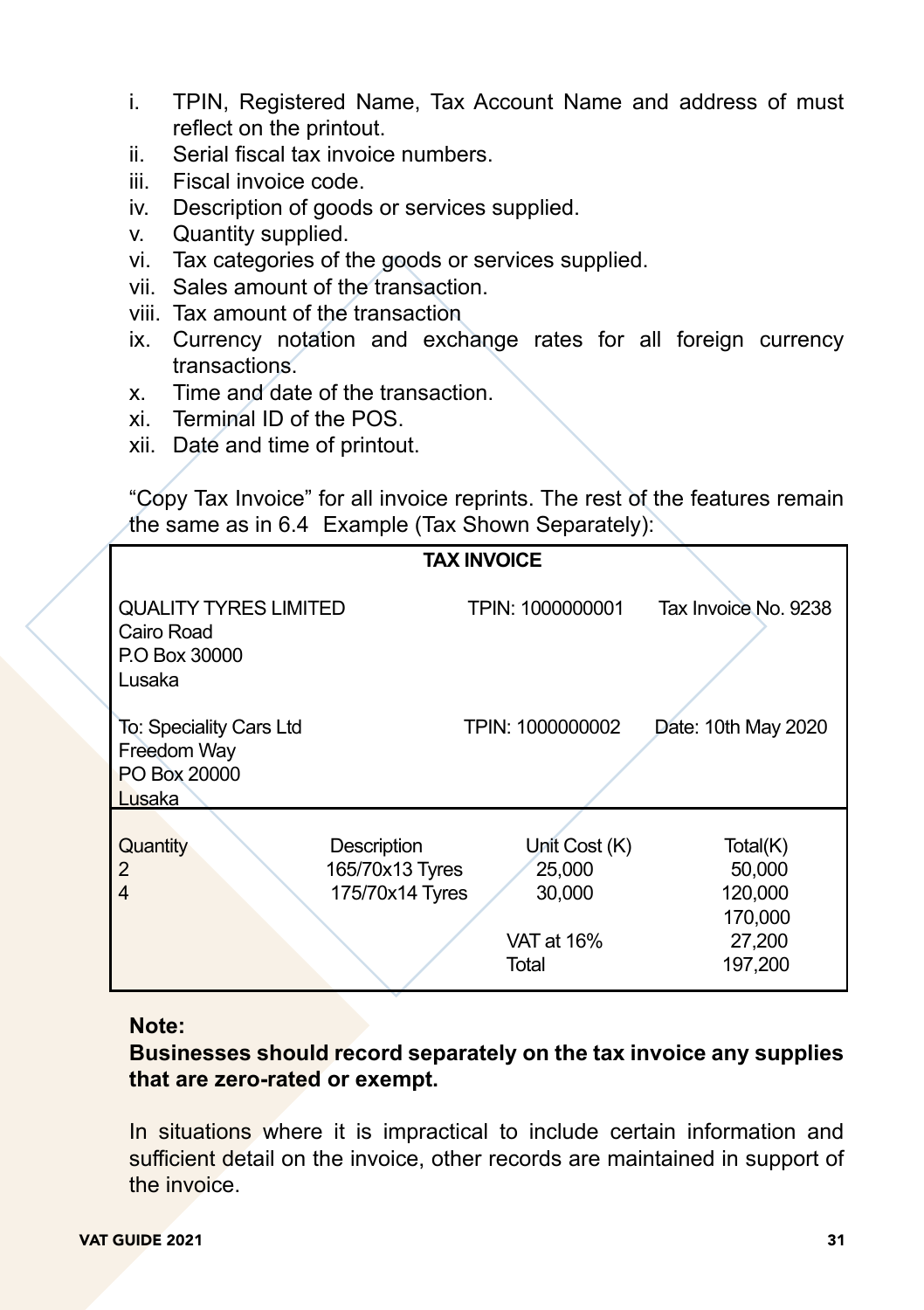Tax invoices received, and copies of those issued, must be retained for a minimum of 6 years and produced to the ZRA on demand.

#### **6.5 Manual Tax Invoices**

It is mandatory that manually issued tax invoices be taken from a serially numbered pre-printed invoice book.

#### **6.6 Computer-Generated Tax Invoices**

Suppliers with computerised accounting packages (in-house or off-the shelf) that have not already been approved by the Commissioner-General shall apply for approval. Eligible accounting packages must have the capacity to:

- (i) Print tax invoices, credit notes and debit notes bearing all the mandatory features of a Tax Invoice;
- (ii) Generate automatic and consecutive document numbering with inbuilt safeguard against reallocation or resetting of the numbers in any circumstance; transactions, once posted and a tax invoice printed, become read-only to all user or, where editing is possible a read-only audit trail showing original details is in-built:
- (iii) Produce periodic transaction reports showing invoice number, invoice date, customer's name, description of goods or services supplied, value before VAT and VAT amount.

#### **6.7 Bank Statements**

Banks registered as Commercial Banks under the Banking and Financial Services Act (Cap 387 of the Laws of Zambia) shall issue bank statements as their tax invoices to their clients which will show the following features:

- (i) Name of the bank in a prominent place of the bank statement;
- (ii) Taxpayer Identification number (TPIN) of the bank;
- (iii) Month of transaction;
- (iv) Date of the transaction;
- (v) Description of the service rendered, tax liability (standard rated, exempt, or zero-rated), the amount charged before tax and the VAT charged.
- (vi) Total supplies for the month split into standard rated, exempt and zero-rated supplies;
- (vii) Total VAT charged in the month
- (viii)Page number(s) of the bank statement e.g. 1 of 3, 2 of 3 and 3 of 3.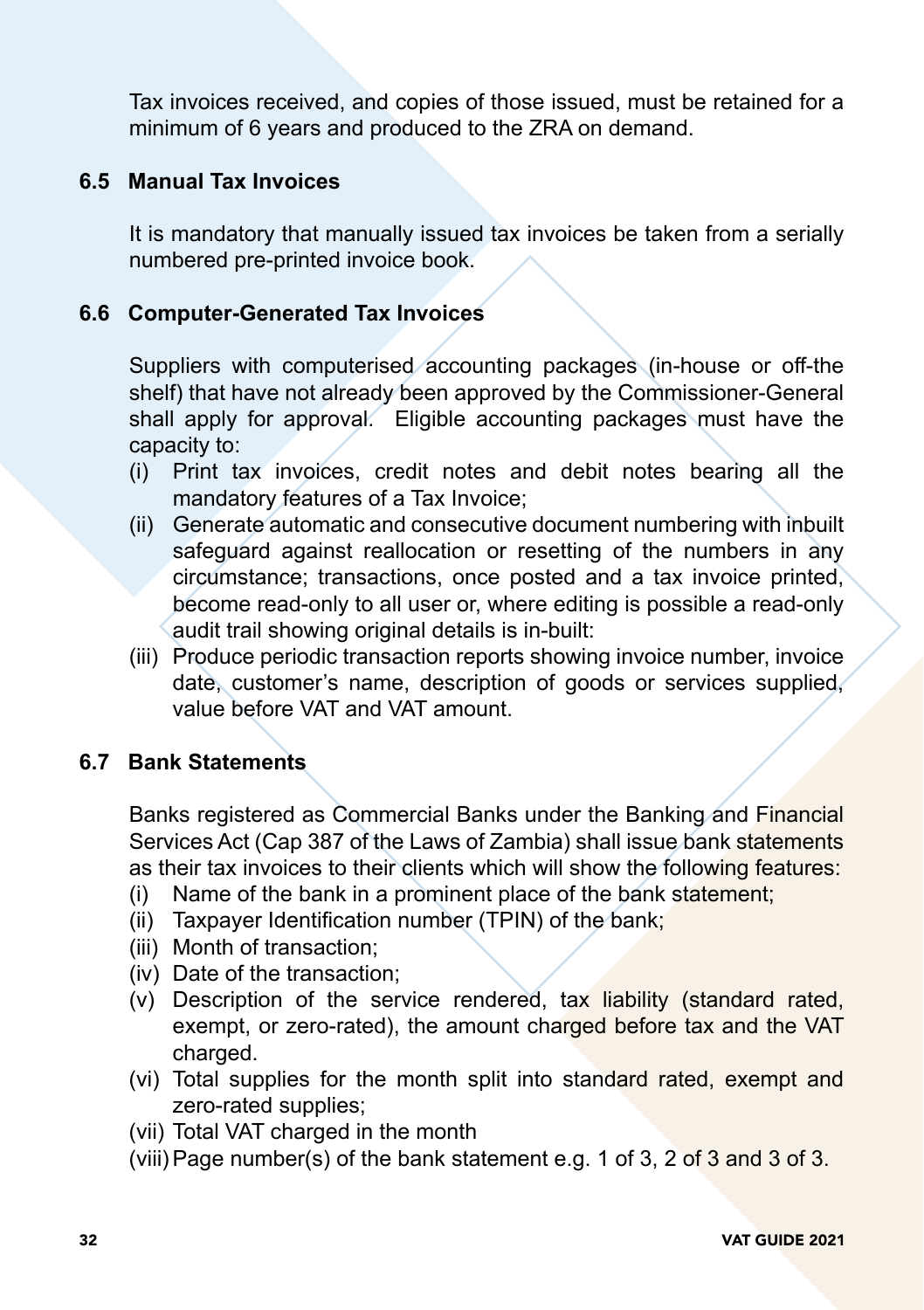# **6.8 Issuance of Credit Notes**

The issue of a credit note is required where:

- The supply has been cancelled.
- The supply has been varied or altered.
- The purchase price has been varied or altered
- The goods have been returned to the supplier.

**Note,** when purchasers receive discounts for prompt payment (details of which must be stated on the face of the tax invoice) credit notes need not be issued to cover the cash discount given.

The Tax Credit Note shall contain the following features:

- $(i)$  The words 'credit note' displayed in a prominent place;
- (ii) The registered supplier's name and address;
- (iii) Taxpayer identification number;
- (iv) The date of issue of the credit note;
- $(v)$  The credit note serial number:
- (vi) The customer's name and address;
- (vii) A description sufficient to identify the goods or services supplied which includes the quantity of the goods or the extent of the service supplied, the exclusive amount charged for each description of goods or services supplied and the rate or rates of tax;
- (viii) Number of the invoice being adjusted;
- (ix) Statement of the reason for the credit; and
- (x) The amount of credit

Credit notes not meeting these requirements shall not be accepted as evidence for tax claims or other tax adjustment purposes.

The VAT on Credit notes issued should be deducted from the total output tax in the period in which the credit is given. Complete copies of credit notes must be retained for a minimum period of 6 years and must be produced to an authorised ZRA officer on request.

A credit note shall not be allowed for deduction of input tax after the expiry of three months from the transaction date.

#### **6.9 Receipt of Credit Notes**

If a credit note has been received, the customer must ensure that input tax is not claimed, or if it has already been claimed that it is corrected by deducting the VAT amount from the input tax claimed in the same period in which the credit note is received. There are severe penalties for claiming input tax to which one is not entitled.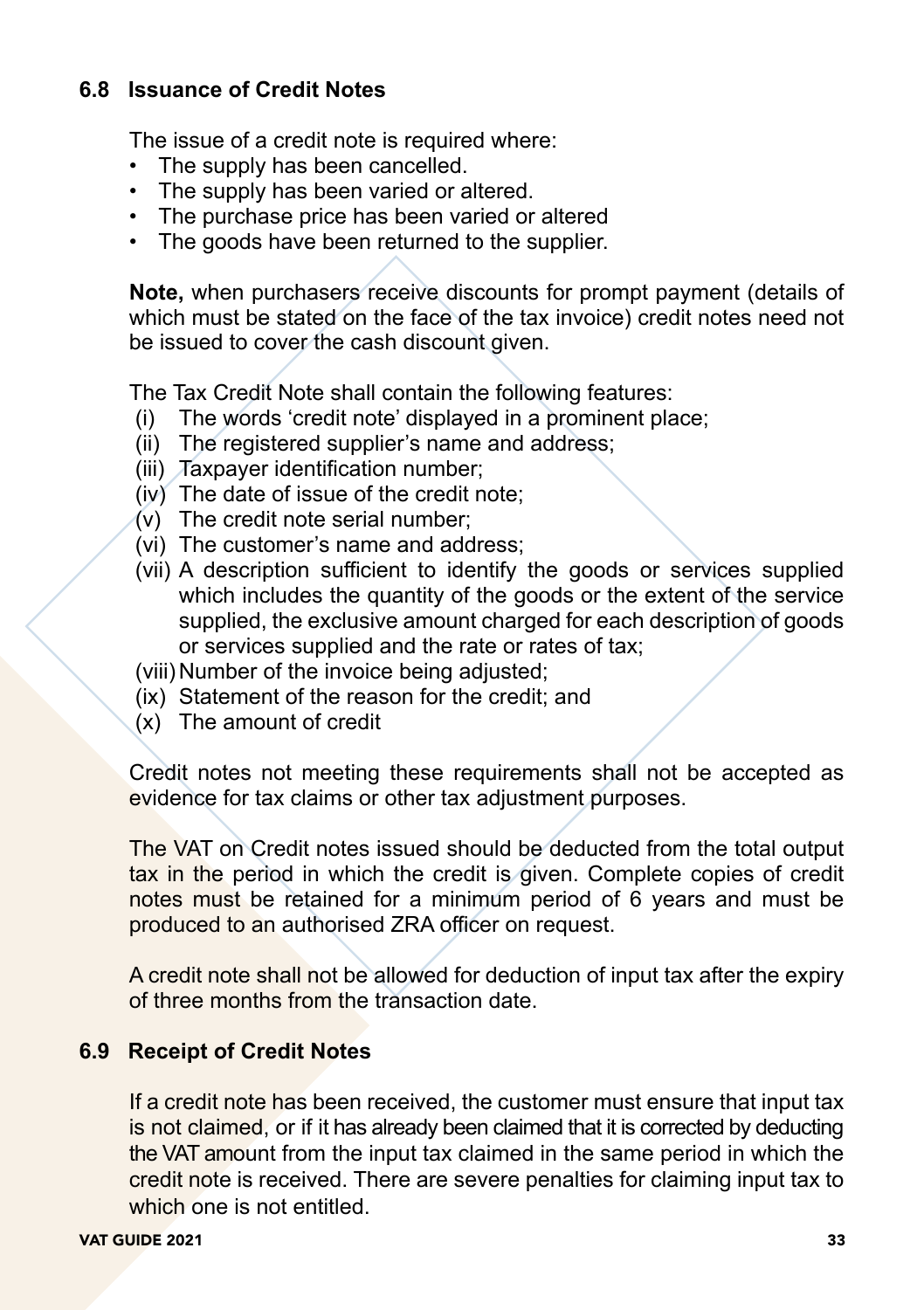# **7.0 Records and Accounting Systems**

For VAT purposes, as far as possible the ZRA relies on the records and accounts ordinarily kept by businesses. However, to make sure that businesses keep appropriate records, the law prescribes some minimum requirements.

## **7.1 Records that Must Be Kept**

ZRA officers will visit to examine records to satisfy themselves that the business is accounting for the tax correctly. It is important that the business retains sufficient records to enable ZRA do this effectively. If the business is accounting for VAT for the first time, some modifications to the normal accounting records will probably be necessary. Under the law, a VAT accounting system must: -

- Record the nature, quantity and value of both supplies made and supplies received e.g. Purchase and Sales day books, plus daily sales records, recorded from till rolls for a retailer
- Be able to distinguish between taxable and exempt supplies.
- Record payments for both supplies made and supplies received e.g. a Cash Book.
- Include a summary of the output tax, input tax and the net tax payable or reclaimed i.e. a **VAT Account.**
- Contain adequate proof that goods have been exported e.g. copies of export documents, copies of documents showing importation into the receiving country and proof of payment by the customer.
- Contain adequate proof that goods have been imported e.g. in addition to a commercial invoice, a Customs CE 20 form.
- Contain adequate evidence for zero rating of supplies made.

**Purchase and Sales Day Books** should include columns for the following:

- Invoice number
- Invoice date
- Supplier's name (purchase day book) or customer's name (sales day book).
- • Taxable value.
- The amount of VAT
- The gross invoice value

Partly exempt businesses will need to add extra columns to separate exempt sales and purchases relating to them.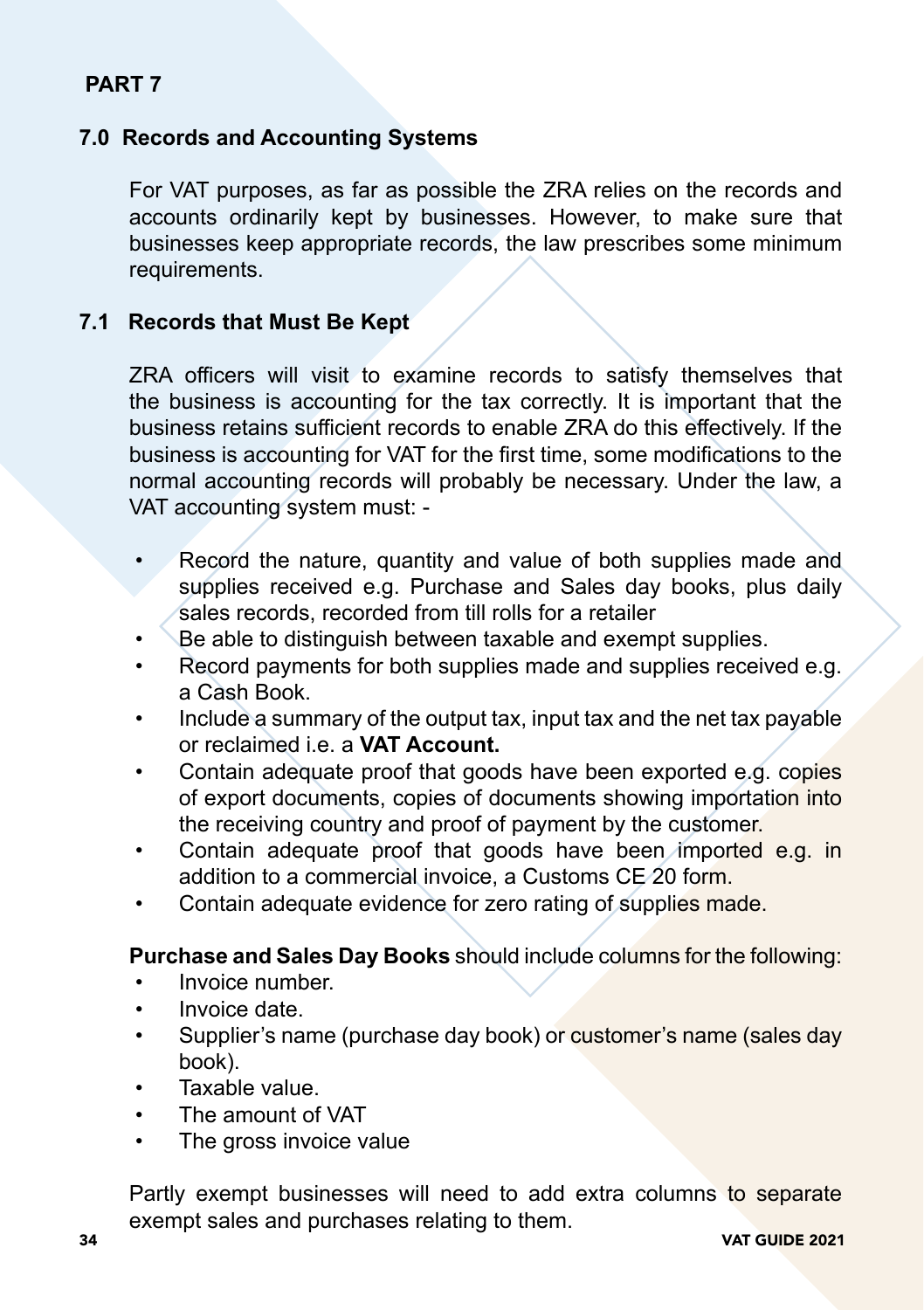# **7.2 Records to be maintained by retail businesses**

Retail businesses must keep copies of all daily retail transactions, such as till rolls, books etc. and copies of any invoice or receipt books used.

**Retailers are warned that failure to use a fiscal cash register to record all sales made and the under recording of takings will be treated as a serious offence and heavy penalties imposed.**

# **7.3 The VAT Account**

This is a summary of transactions for an accounting period showing the source of the figures on the VAT return. It is invaluable in demonstrating how a business arrives at the figures.

| <b>Example VAT Account: Period Ending 31st December, 2012</b>           |         |  |  |
|-------------------------------------------------------------------------|---------|--|--|
| <b>Output VAT</b> on sales and other outputs (Box 1 of the VAT Return): |         |  |  |
| Cairo Road shop VAT on cash sales                                       | K1,000  |  |  |
| Plus Northmead Shop VAT on cash sales                                   | K2, 500 |  |  |
| Plus VAT on Invoiced Sales                                              | K1, 500 |  |  |
| Sub Total VAT on Sales                                                  | K5,000  |  |  |
| Less VAT on credits given for returned goods                            | K 300   |  |  |
| <b>Total Box 1</b>                                                      | K4, 700 |  |  |

**Input VAT** on domestic purchases and other inputs (Box 2 of the VAT Return):

| VAT on domestic purchases and expenses          | K <sub>2</sub> .500  |
|-------------------------------------------------|----------------------|
| <b>Less VAT on credits received for returns</b> | $K$ 200              |
| Sub Total Input VAT                             | K <sub>2</sub> , 300 |
| Less VAT accidental over claim in June          | $K$ 100              |
| <b>Total Box 2</b>                              | K <sub>2</sub> , 200 |

**Input VAT** on Imports (Box 3 of the VAT Return):

| <b>Imports</b>     | K 700 |
|--------------------|-------|
| <b>Total Box 3</b> | K 700 |

**Total Input VAT** total of Box 2 and Box 3 (Box 4 of the VAT return):

| <b>Total Box 4</b> | K 2,900              |
|--------------------|----------------------|
| Plus Box 3         | K 700                |
| Box 2              | K <sub>2</sub> , 200 |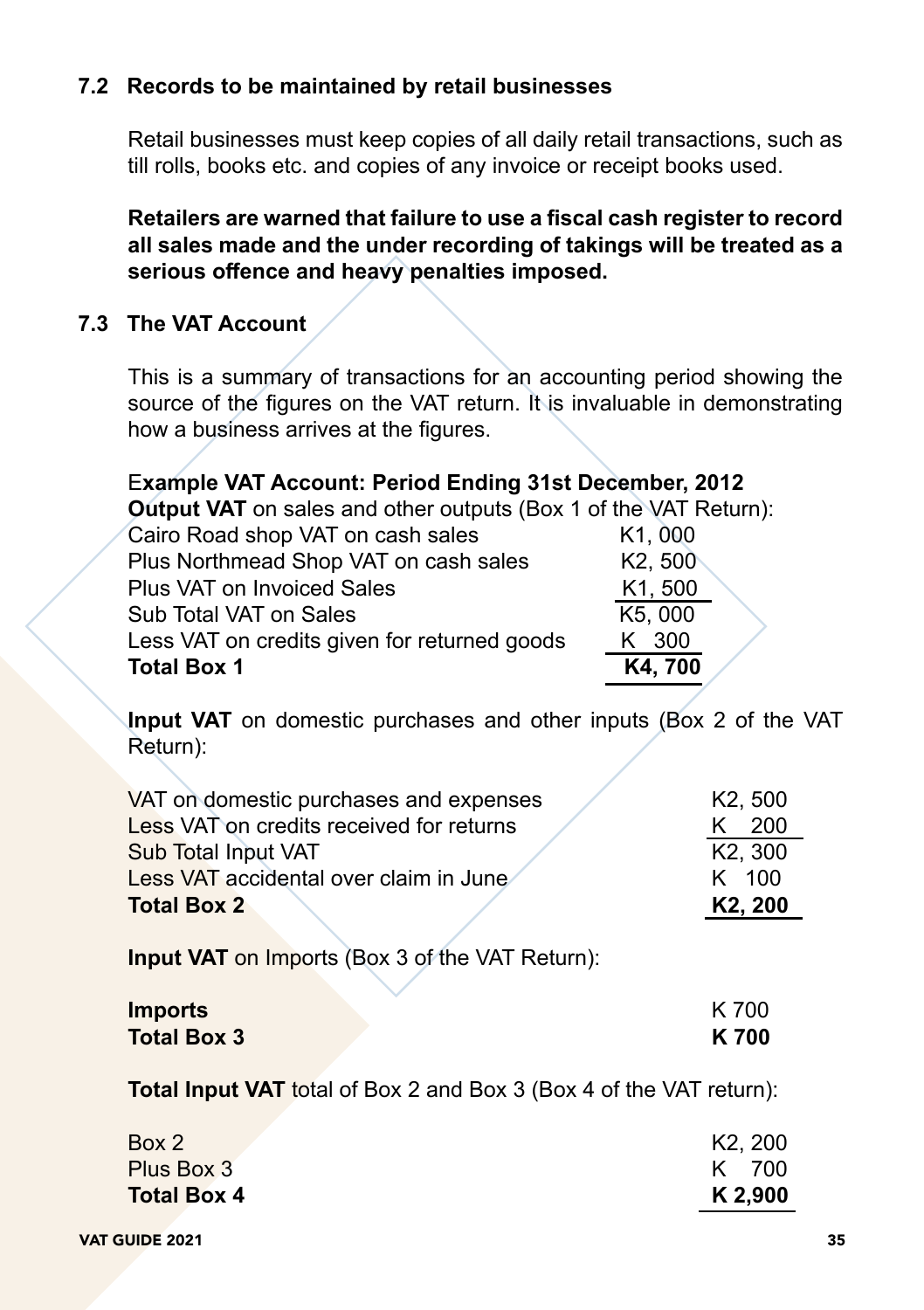**Total VAT payment or Repayable** Box 1 Minus Box 4 (Box 5 of the VAT return): Total Box1 K4, 700<br>Minus Total Box 4 K2, 900 Minus Total Box 4 K2, 900<br>Total Box 5 K1, 800 Total Box 5

#### **7.4 Retention of Records**

All records and accounts, including tax invoices and credit notes, must be preserved in English for a minimum of 6 years and made available for inspection to authorised officers of the ZRA on demand.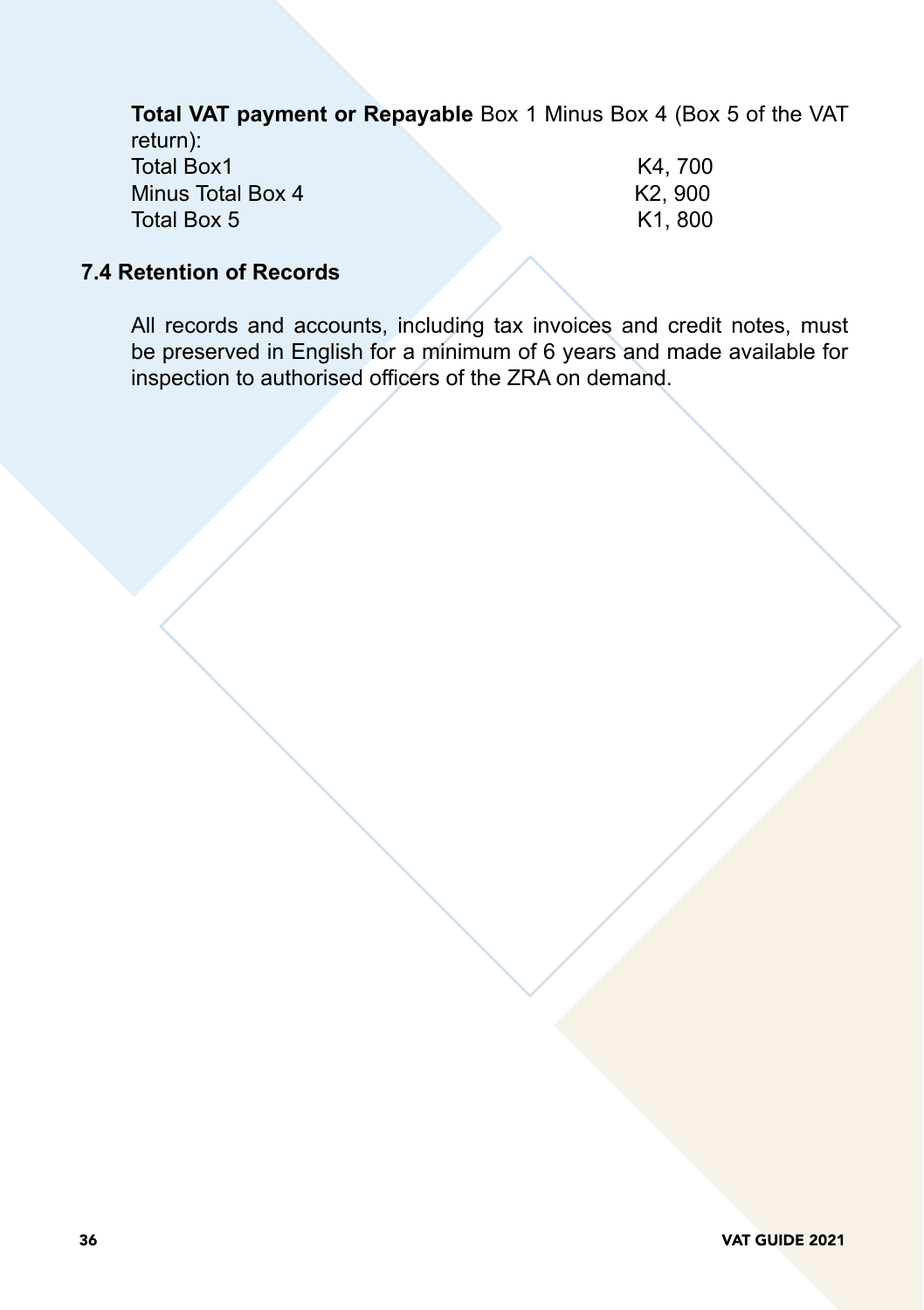### **8.0 Making VAT Payments and Returns**

A VAT return for each tax period, and any VAT payable, must be submitted to ZRA **not later than the 5th day after the end of a tax period for returns submitted manually, and not later than the 18th day after the end of a tax period for returns submitted online.**

Failure to make a return and/or to pay the tax due by the due date will result in penalties and interest charges being applied as follows:

- For late submission of a return, the penalty is K300, or 1/2 % (0.5%) of the tax payable (whichever is greater) for each day that the return is not submitted.
	- For late payment of VAT, the penalty is  $1/2\%$  or  $(0.5\%)$  of the tax due for each day the VAT is unpaid
- Interest is chargeable for each month or part of a month that a payment is overdue and is charged at the Bank of Zambia discount rate plus 2%.

Where a repayment return or a 'nil' return is made late, late submission penalties are still chargeable.

#### **8.1 Enforcement of un-paid tax**

Tax due including interest and penalties is a debt to the Republic and is recoverable by the Commercial-General. To recover the debt, the Commissioner-General may use any or a combination of the following enforcement tools:

- **Offset of tax:** The tax debt may be recovered by offsetting the liability against any tax refund due to the taxpayer.
- **• Time to pay:** The Commissioner-General may allow a taxpayer to pay the tax debt over a specified period of time. Note that where a time to pay agreement has been entered into, any outstanding balances will attract interest.
- **Garnishee:** A tax debt may be recovered from any person whom the Commissioner-general knows that he owes the defaulting taxpayer some money.
- **• Warrant of distress:** The Commissioner-General may distrain movable goods and chattels belonging to the taxpayer in order to recover a debt.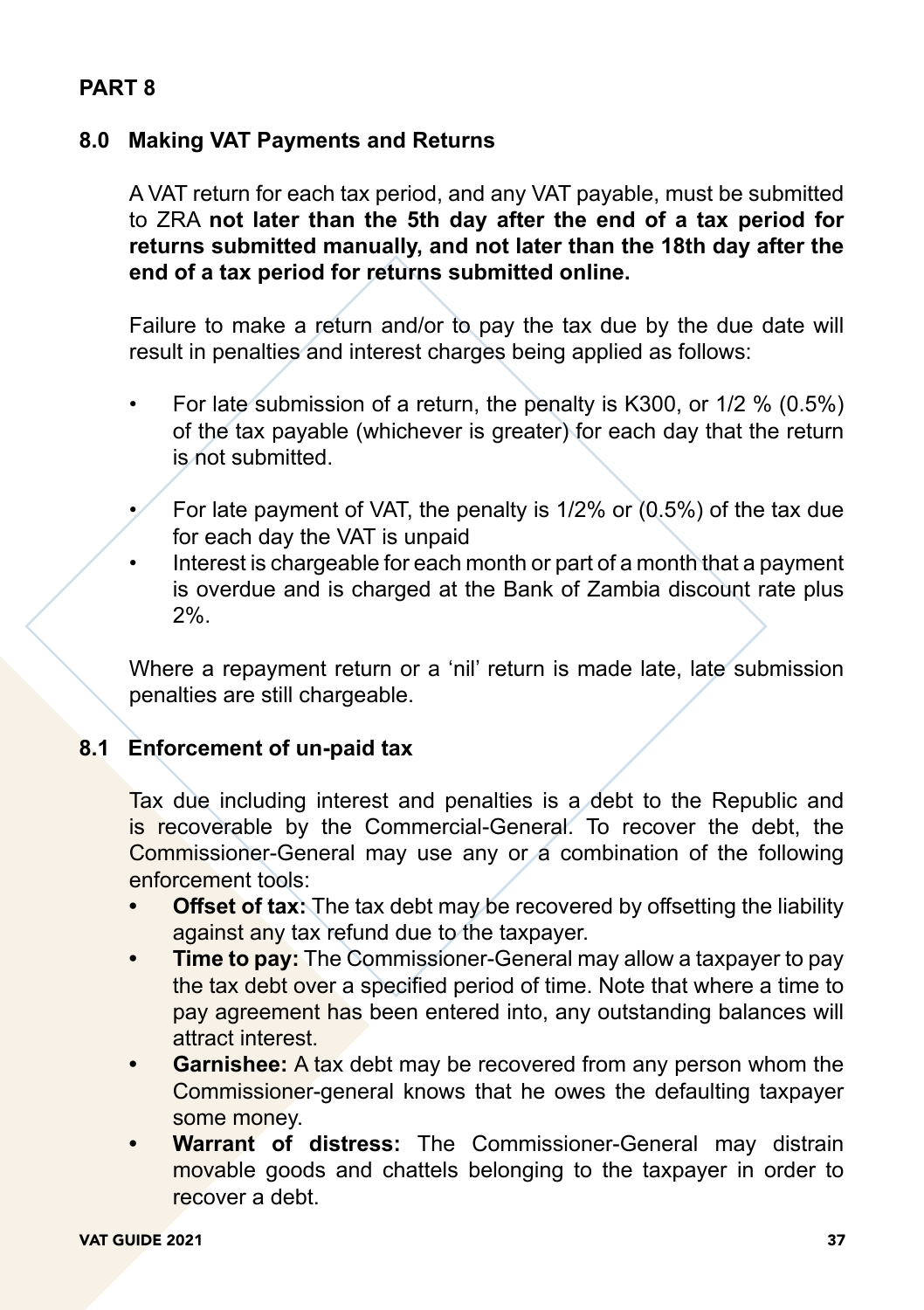- **• Charge on land:** The Commissioner-General may register a caveat on land belonging to the taxpayer who owes a tax debt until such time that the debt has been paid in full.
- **• Court proceedings:** The Commissioner-General may obtain an order of the court to recover a tax debt due.

#### **8.2 Errors and omissions**

Interest is chargeable at the Bank of Zambia discount rate plus 2% on amounts under- declared on VAT returns e.g. under-declarations discovered and assessed following a VAT inspection visit.

Also, a taxable supplier is required by law to include on his next VAT return all under-declarations; and over-declarations discovered on previous returns. In applying any interest or penalty in relation to such corrections the Commissioner-General shall take into account circumstances of the correction.

**8.3 False returns, documents, information, statements etc. and fraudulent evasion** 

# **8.3.1 Penalties for submission of false returns and documents**

Any person who, in relation to a particular tax period makes a return or other declaration, furnishes any document or information or makes any statement, whether in writing or otherwise, that is false in any material particular commits an offence and is liable, on conviction in respect of that tax period, in the case of-

- (a) first offence, to a fine not exceeding sixty thousand penalty units;
- (b) second offence, to a fine not exceeding one hundred and twenty thousand penalty units;
- (c) third offence, to a fine not exceeding two hundred and forty thousand penalty units; and
- (d) for any subsequent offence, to a fine not exceeding three hundred thousand penalty units or to imprisonment for a term not exceeding three years, or to both. The change increases the penalty in respect of furnishing false returns, documents, statements or information and introduces a graduated penalty system for subsequent violations.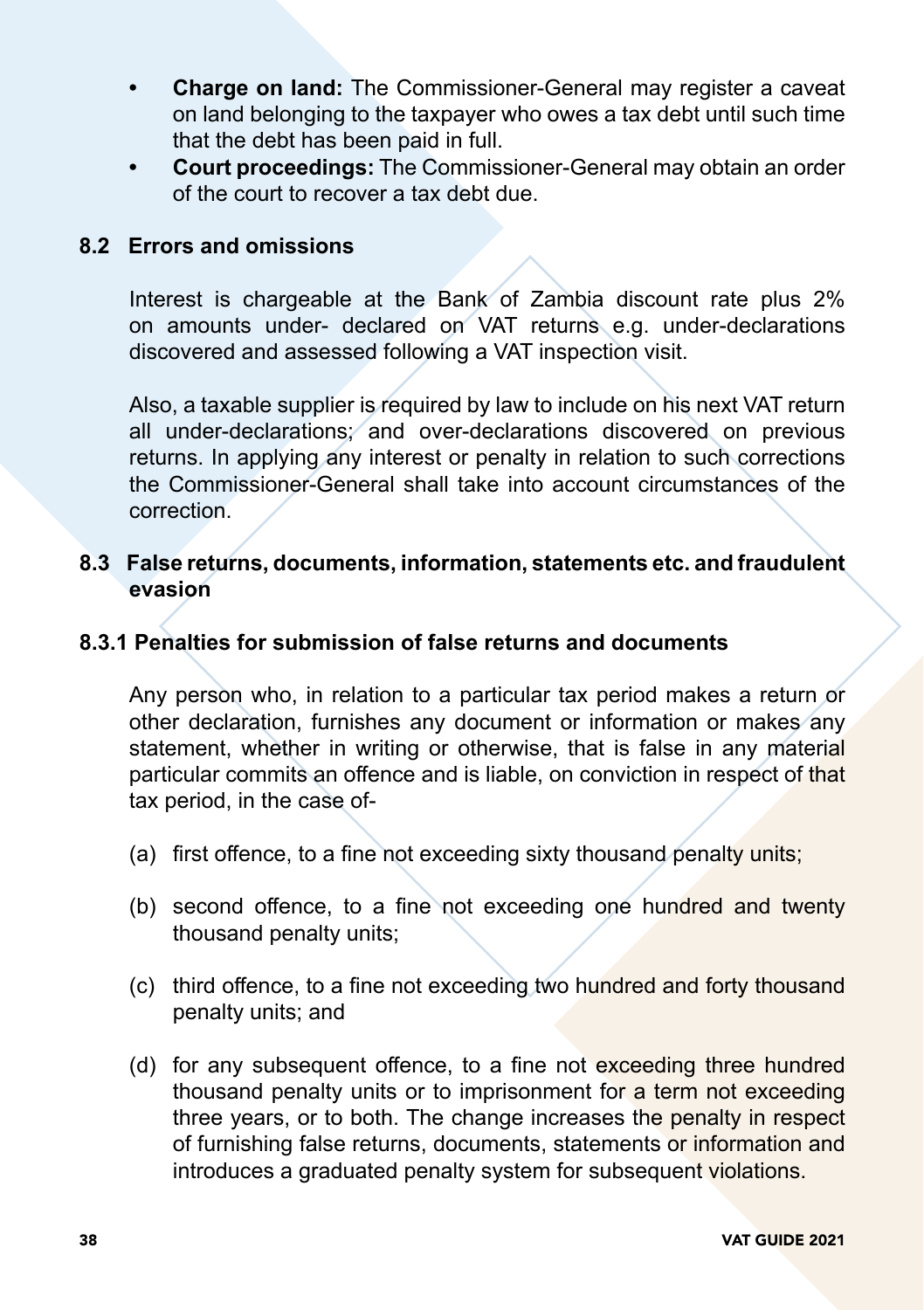The following are the Kwacha equivalent penalty amounts shown in the table below:

| <b>Offense</b> | <b>Penalty Unit</b><br><b>Maximum</b> | <b>K/Penalty Unit</b> | <b>Kwacha Equivalent</b> |
|----------------|---------------------------------------|-----------------------|--------------------------|
| First          | 60,000                                | 0.30                  | 18,000                   |
| Second         | 120,000                               | 0.30                  | 36,000                   |
| <b>Third</b>   | 240,000                               | 0.30                  | 72.000                   |
| <b>Others</b>  | 300,000                               | 0.30                  | 90,000                   |

## **Penalties for False Returns and Statements**

# **8.3.2 Penalties for Tax Evasion**

A person who deals in or accepts the supply or importation of any goods, or the supply of any services, having reason to believe that the proper tax has not been or will not be paid or that any deduction or credit has been or will be falsely claimed in relation thereto shall be guilty of an offence and shall be liable, on conviction, to a fine not exceeding three hundred thousand penalty units or six times the amount of the tax whichever is greater, or to imprisonment for a term not exceeding three years, or to both.

# **8.4 Non-Standard Tax periods**

# **8.4.1 Accounting at a time of supply**

Except as otherwise allowed or directed by the Commissioner-General, a taxable supplier whose annual turnover does not exceed the statutory threshold (currently at K800, 000); or who is involved in farming of seasonal crops may apply for quarterly tax accounting periods.

The quarterly tax accounting periods will be January to March, April to June; July to September; and October to December.

# **8.4.2 Accounting for VAT by Oil Marketing Companies**

Except as otherwise allowed or directed by the Commissioner-General, a taxable supplier, being an Oil marketing Company (OMC) shall withhold output tax on hydrocarbon oils and oil products supplied by TAZAMA Petroleum Limited and remit the output tax to the Commissioner-General within ten (10) days following the end of the accounting period in which the output tax is withheld.

A schedule of the output tax withheld shall be lodged within five days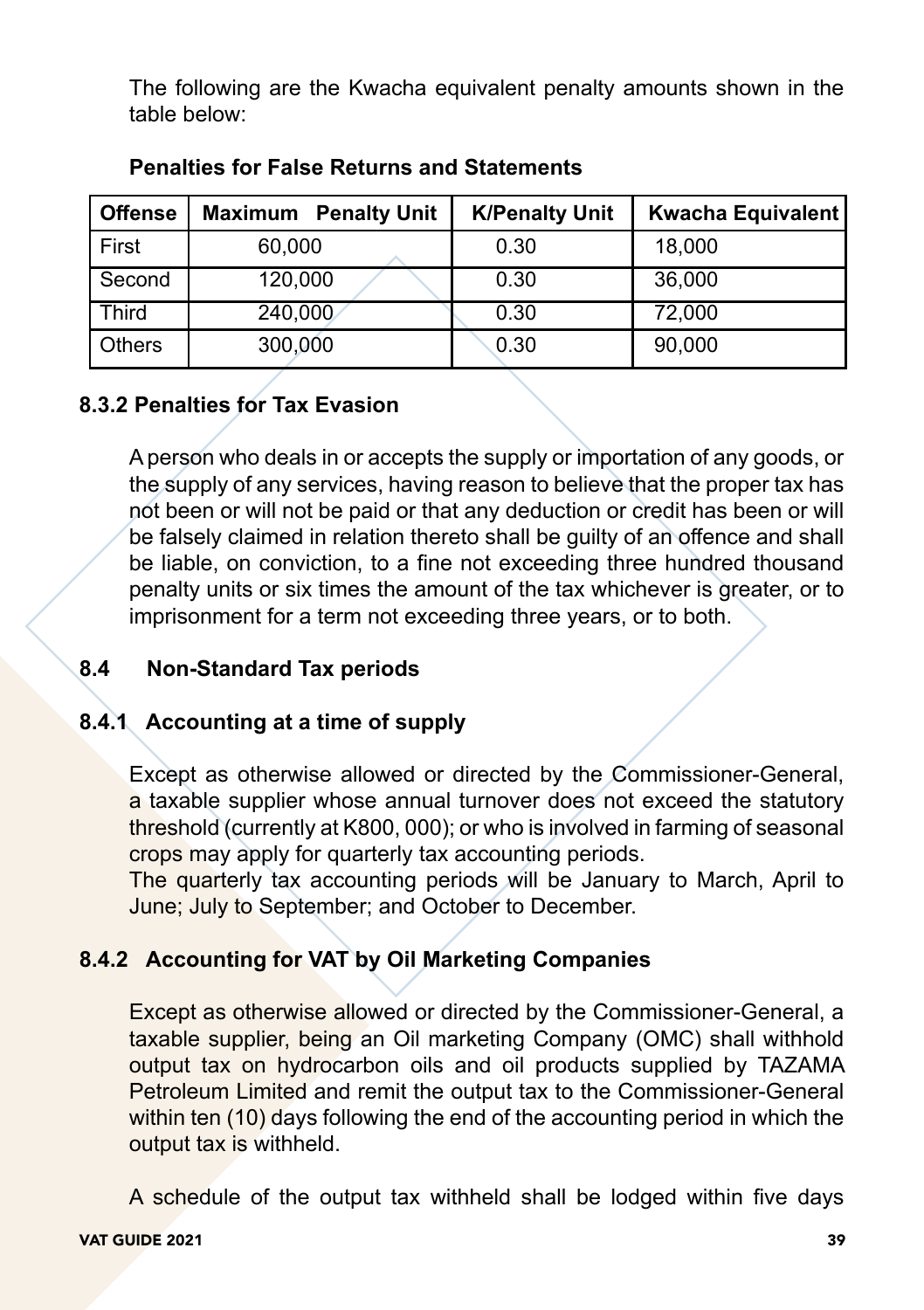following the end of the accounting period, or within such period as approved by the Commissioner-General in writing to the taxable supplier. The schedule of uplifts constitutes a return for purposes of output tax on hydrocarbon oils and oil products supplied by TAZAMA Petroleum limited whose accounting periods shall be as follows:

- First to the tenth day of each calendar month for the first return of the month;
- Eleventh to the twentieth day of each calendar month for the second return of the month; and
- The remaining days of the calendar month for the third return of the month

# **8.5 Accounting for VAT withheld by appointed agents**

The Commissioner-General may appoint a taxpayer as an agent to withhold tax on Payments made to taxable suppliers of goods and services received in a particular Month and lodge a return relating to Value Added<br>Tax withheld in the form and manner prescribed by the Commissioner-Tax withheld in the form and manner general within sixteen (16) days following the end of the month in which the output tax is withheld. The appointment by the Commissioner-General shall be by written notice and the agent will account for the tax withheld and pay the tax in a manner specified by the Commissioner-General. An agent who discovers that errors were made on previous schedules may adjust the subsequent schedule and provide a statement in writing to the Commissioner-General explaining the circumstances under which the errors were made. The Commissioner-General shall consider the reasons for errors made in determining the amount of any interest or penalty to be charged.

#### **8.6 Repayment of VAT**

When the input tax of a business exceeds the output tax in any given accounting period, the difference is refunded to the supplier. Legally, refunds should be made within 30 days after lodgement of the return. Taxpayers are advised to submit such returns immediately after the accounting period and not wait for the due date.

In order to detect incorrect claims and to discourage fraud before making repayments, ZRA verifies selected refund claims. Every effort is made to ensure that such verifications are done as quickly as possible but some delay may be there before some repayments can be made.

It should be noted that the Authority may sometimes require a taxpayer to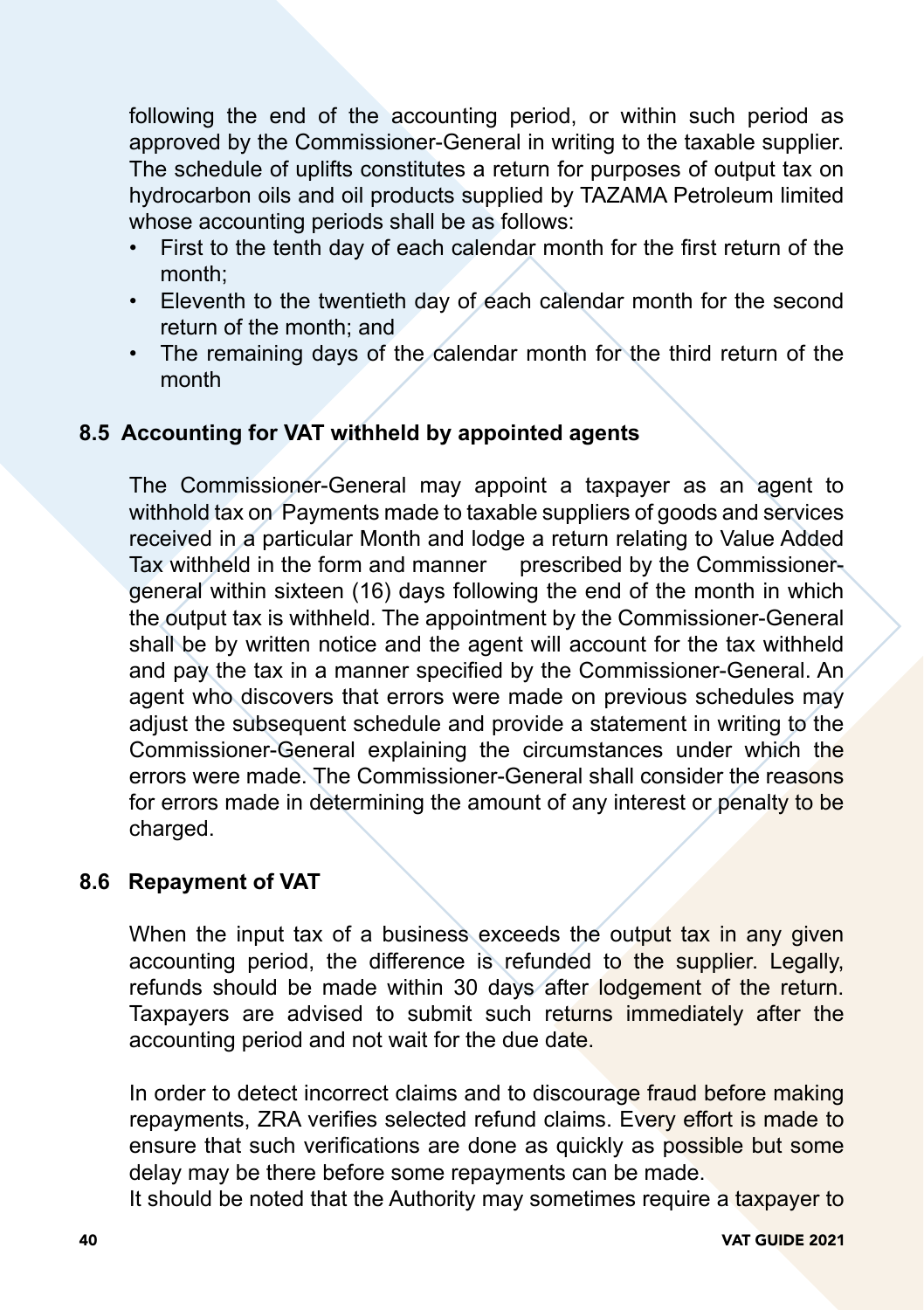pay some form of security before a refund can be paid.

#### **8.7 Use of electronic payment machines**

A taxable supplier shall provide an electronic payment machine at a point of sale for use as a mode of payment for the customer. It is an offence for a taxable supplier:

(i) Not to have an electronic payment machine at the point of sale; and (ii) To deny usage of the electronic payment machine as a payment option upon request by a customer.

Where there is network failure, it is expected that a customer shall be availed a printout from the payment machine as proof of failure to connect.

## **8.7.1 Penalties for failure to avail an electronic payment machine**

Failure to have an electronic payment machine or to avail it to a client on request is an offence and, on conviction, attracts a maximum fine of ninety thousand penalty units which is equivalent to K27,000.00.

#### **8.7.2 Exemptions from use of electronic payment machines**

The following shall be exempted from the requirement to have a payment machine:

- (i) Suppliers that EXCLUSIVELY receive payments through electronic/ bank transfers;
- (ii) Suppliers that EXCLUSIVELY receive payments through cheques; and
- (iii) Suppliers that EXCLUSIVELY receive payments through a combination of electronic/bank transfers and cheques; and
- (iv) Farmers that make seasonal sales.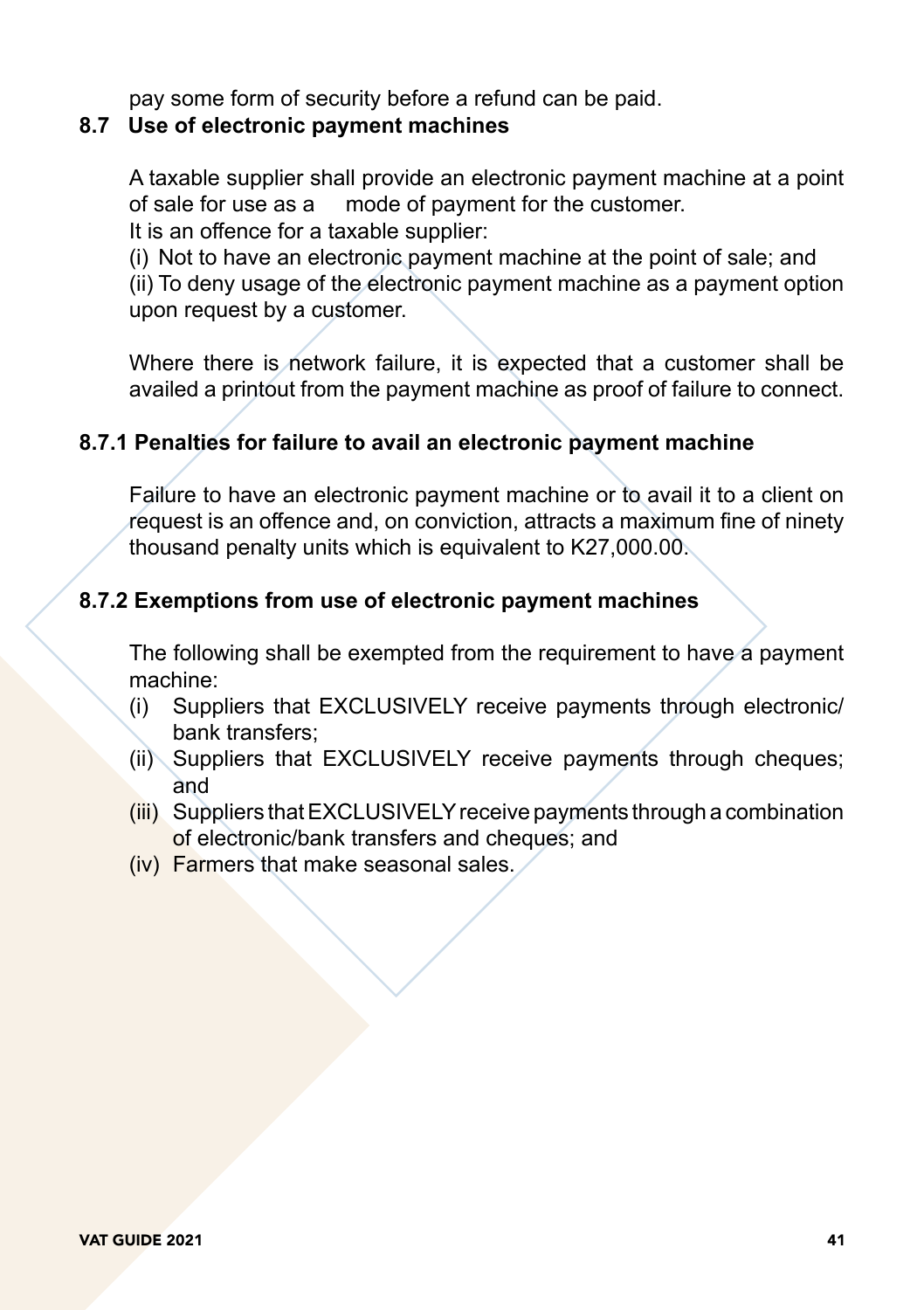# **9.0 Supplies made by or through agents**

An agent is someone who acts for, or represents someone else (a principal) in arranging supplies of goods or services. Supplies arranged by an agent are made by or to the principal he represents. The principal cannot avoid the liability to account for VAT on supplies made or to pay VAT on purchases by using an agent.

People who carry on a business on their own account sometimes use the words 'agent' and 'agency' to describe their trading style. For example, distributors, sole concessionaires and motor agents usually trade as principals on their own account, and employment agencies and travel agents are not usually agents in all their activities. On the other hand, some people who normally trade as principals, such as solicitors and architects, may occasionally arrange supplies as agents for their clients. **Whatever the trading style, the procedures in this section can only be used where an agent arranges supplies, which are made by someone else.**

To be an agent, one must have agreed with the principal to act on behalf of that principal in relation to a particular transaction. This may be a written or oral agreement or merely inferred from the way the parties conduct their business affairs. Whichever form this relationship takes:

- It must always be clearly established between the two parties, and the agent must be able to show to ZRA that the transactions are being arranged for the principal, rather than on the agent's account.
- The agent will not be the owner of any goods that are being bought or sold.
- The agent will not alter the nature or value of any of the supplies made between the principal and third parties.

#### **9.1 Accounting for VAT on agency services**

An agent will usually be involved in at least two separate supplies at any one time:

- Supplies arranged by an agent between the principal and a third party.
- The supply of the agent's services to the principal for which the agent charges a fee or commission.

of the principal and the third party and the supplies for the agent to the<br>var guipe 2021 It is important to distinguish between supplies made by the agent on behalf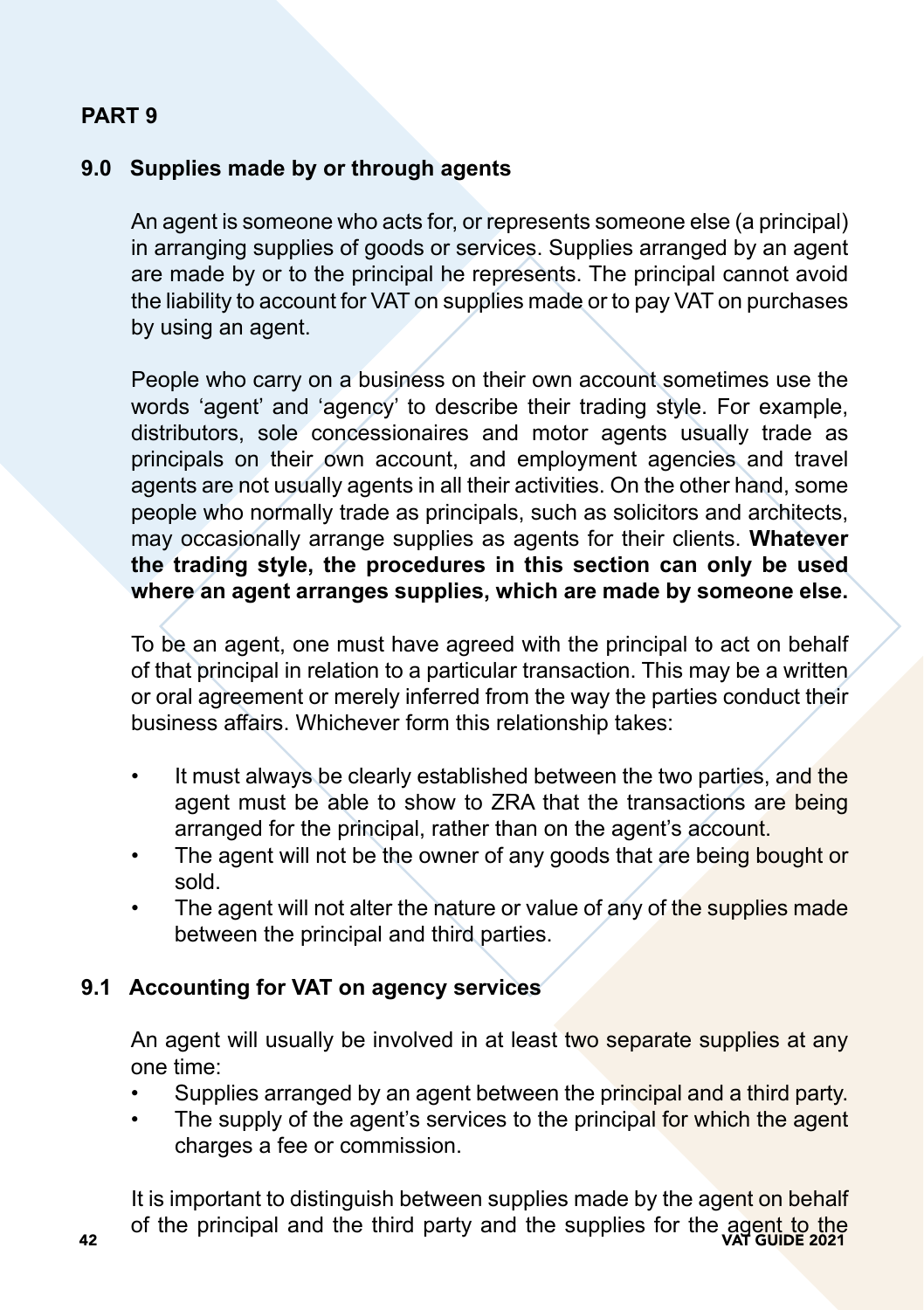principal.

As the agent is making or receiving the supplies arranged as an agent for the principal, it is the responsibility of your principal (or the third party) to account for output tax on the supplies.

The normal VAT rules apply and the agent must account for VAT on the services for which a fee or commission is charged to the principal.

# **9.2 Agents recording transactions in their own name**

Agents often issue invoices in their own name (or receive invoices made out to them) for supplies they arrange on behalf of their principals. In these circumstances they may, for VAT purposes, be treated as though they were a supply by the seller to the agent and by the agent to the buyer provided:

- Both the seller and agent are registered for VAT; and
- $\cdot$  The supplies are taxable

# **9.3 Invoicing for supplies made through a selling agent**

 The following example illustrates the accounting procedure used when tax is due on supplies made through a selling agent.

A registered person sells standard-rated goods for a taxable value of K1, 000 to another registered person. The seller uses an agent who acts in his own name. The agent takes a commission of 10%.

The seller must issue a tax invoice to the agent, showing:

| Goods | K <sub>1</sub> , 000 |
|-------|----------------------|
| VAT   | 160                  |
| Total | K <sub>1</sub> ,160  |

The seller accounts for K160 output tax. The agent may claim K160 as input tax.

|       | The agent must issue a tax invoice to the buyer showing: |
|-------|----------------------------------------------------------|
| Goods | K <sub>1</sub> .000                                      |
| VAT   | 160                                                      |
| Total | K <sub>1</sub> .160                                      |

The agent accounts to ZRA for K160 output tax. The buyer may reclaim K160 as input tax.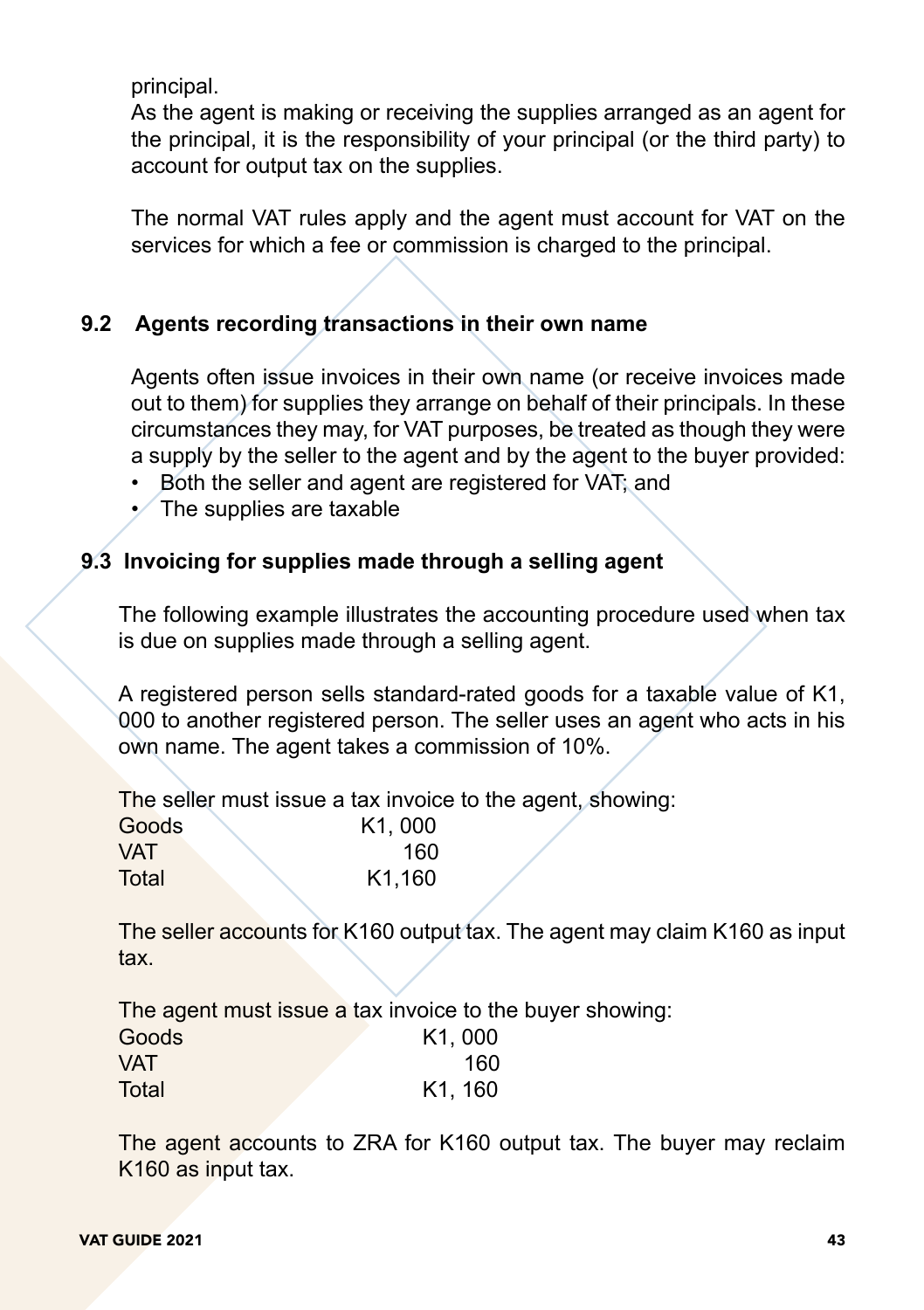The agent must also issue a tax invoice when he makes his charge to the seller, his principal, for his own services showing:

| 10% Commission | K <sub>100</sub> |
|----------------|------------------|
| VAT at 16%     | 16               |
| Total          | K <sub>116</sub> |

The agent accounts to ZRA for K16 output tax. The seller can claim input tax of K16.

In this example, the amount of money that passes between the agent and the principal (the sale) may only be K1, 044, since the agent might deduct his commission from the amount collected from the buyer, paying the balance to the principal. But the full VAT invoicing procedure must still be followed.

#### **9.4 Invoicing for supplies obtained through a buying agent**

The following example illustrates the accounting procedure used for such transactions;

A registered business uses an agent to buy goods with a taxable value of K1,000 on their behalf from another registered business. The agent is registered for VAT and charges K50 for his services.

The seller issues a tax invoice to the agent, showing:

| Goods | K <sub>1</sub> , 000 |
|-------|----------------------|
| VAT   | 160                  |
| Total | K1, 160              |

The seller accounts to ZRA for K160 output tax. The agent may claim K160 input tax.

The agent must also issue a tax invoice to his principal with VAT for the supply of his service.

| Commission | K50 |
|------------|-----|
| <b>VAT</b> | 8   |
| Total      | 58  |

Secondly, the agent issues another tax invoice with VAT to the buyer for the supply of goods.

| Goods      | K <sub>1</sub> , 000 |
|------------|----------------------|
| <b>VAT</b> | 160                  |
| Total      | K <sub>1</sub> , 160 |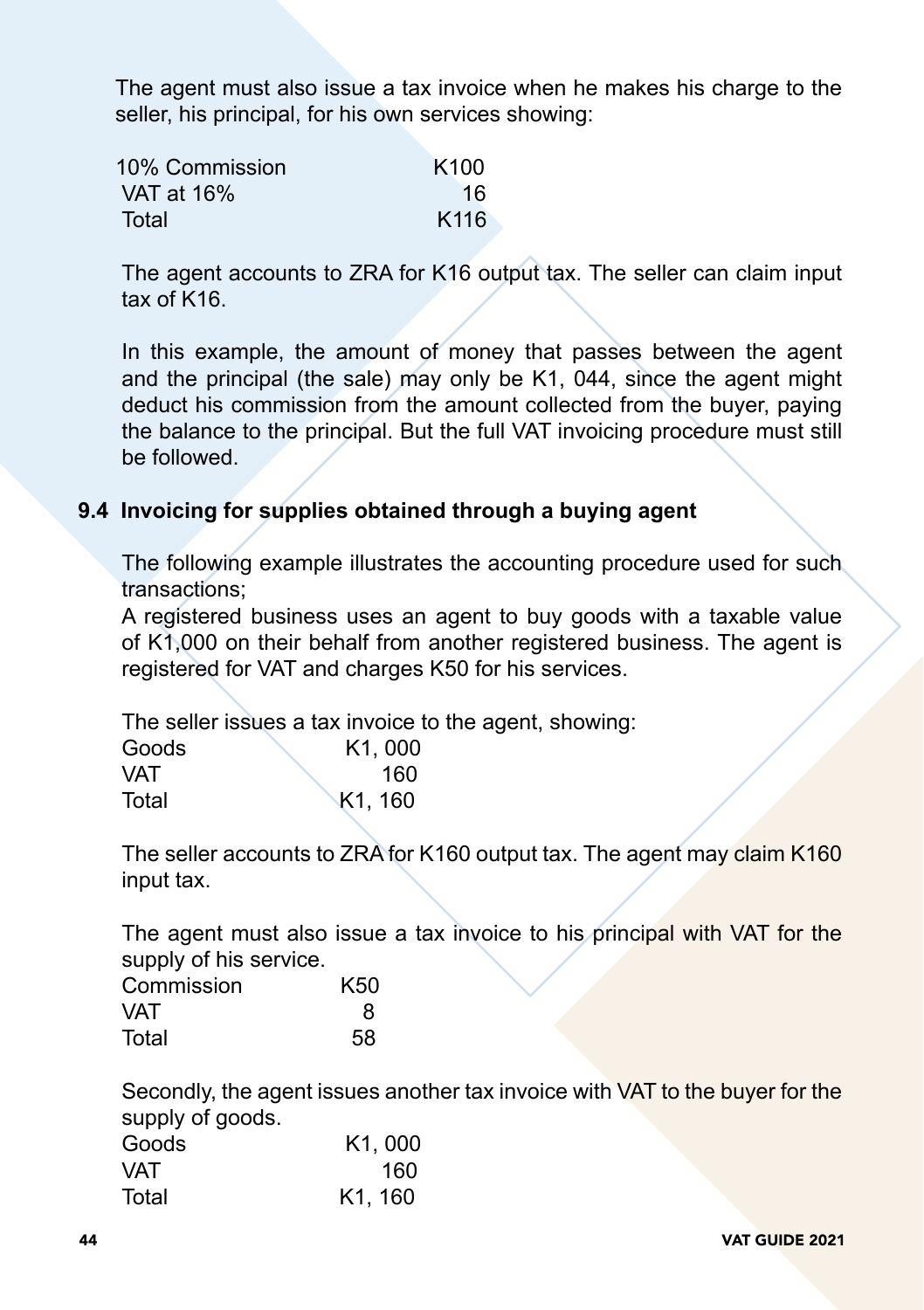#### **9.5 Auctioneers**

The rules in this section apply when an auctioneer offers goods for sale as the agent of the seller. If, an auctioneer sells own goods as a principal, the normal VAT rules will apply.

Some auctioneers also charge a "buyer's premium" as an additional charge to a successful bid, which for VAT purposes is consideration for a separate supply of services by the auctioneer to the buyer and it is always standard rated.

An auctioneer may be asked to arrange sales of goods in satisfaction of a debt e.g. under a court order. If the debtor is a registered person and the goods are part of his business assets, this is a taxable supply and the proceeds of the sale are treated as tax inclusive and the seller must account for the tax. The seller must issue a normal tax invoice.

## **PART 10 – INSURANCE PREMIUM LEVY**

**10.0** The arrangement, provision, or transfer of insurance services is exempt from VAT. The exemption from VAT extends to all types of commissions charged by Insurance Brokers in the course of arranging insurance services.

In addition to being exempt from VAT, commission earned by Insurance Brokers from the arrangement of insurance services (brokerage services) will not be subject to an insurance premium levy.

However, insurance premiums in respect of insurance policies for all classes of insurance business carried on by insurers, insurance agents or brokers except reinsurance are subject to an insurance premium levy at the rate of 3%.

#### **10.1 Submissions of Returns by Insurance businesses**

All registered suppliers are required under the VAT Act - Section 16(3) to submit returns on a monthly basis unless the Commissioner-General by notice in writing to a particular supplier determines another accounting period.

The due date for the submission of the return and payment of the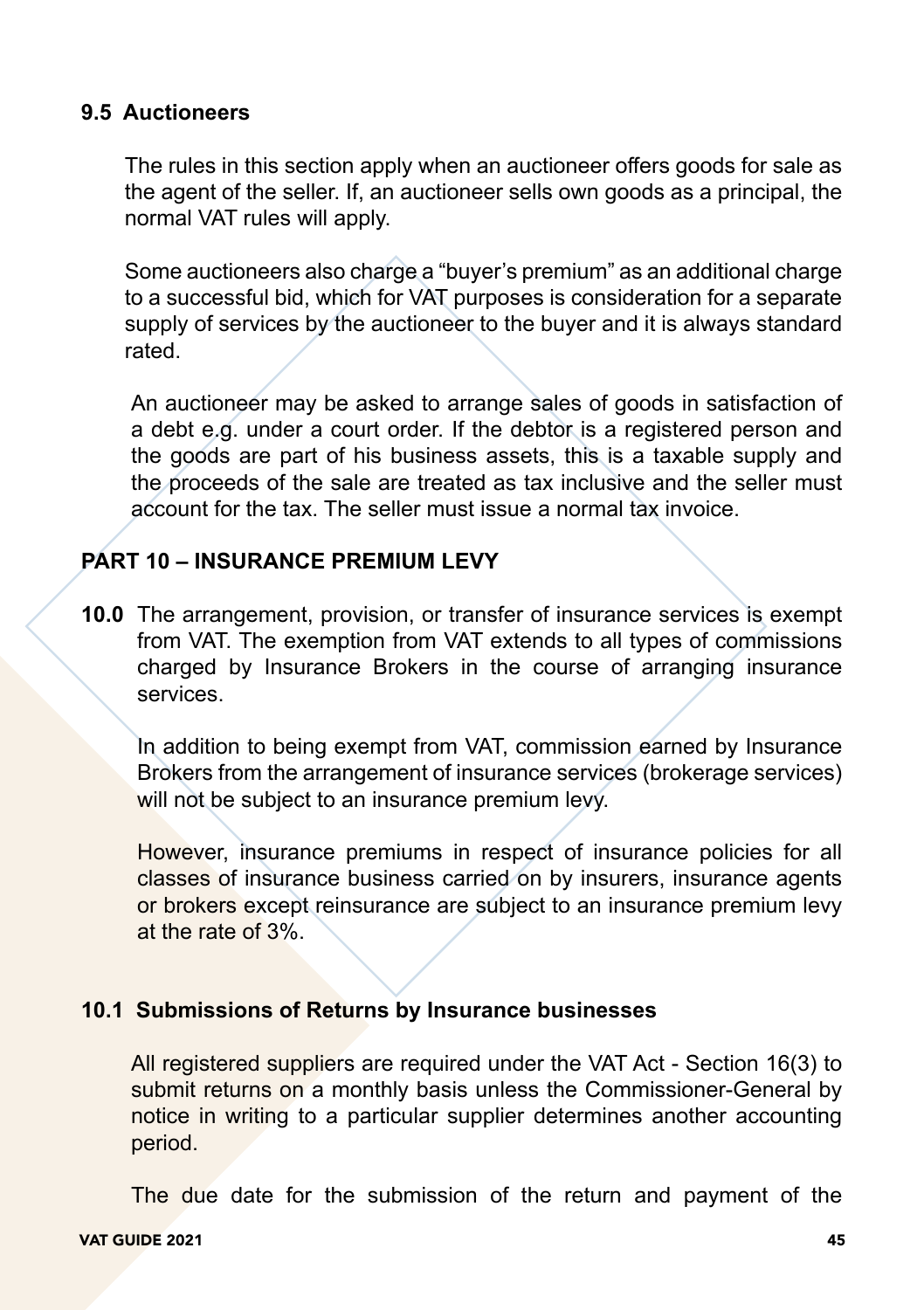Insurance Premium Levy is the 18th day of the month following the period/ month to which the return relates. This is in accordance with section 7 of the Insurance Premium Levy Act which provides for the application of the Value Added Tax Act provisions in respect of filing of returns for the levy and Section 5 that provides for the due date for the payment.

The obligation to remit the levy lies with the insurer, insurance agent or broker.

# **PART 11**

## **11.0 Bad Debt Relief**

The general rule is that all VAT registered suppliers (except those authorised to use Cash Accounting) should remit to ZRA VAT due on VAT return. However, VAT paid to ZRA but not received from a customer may, subject to the rules below, be claimed back.

# **11.1 Rules for Claiming Bad Debt Relief**

VAT paid to ZRA but not received from the customer can be claimed back if:

- The claim is made on or after 27th January 1996.
- The debt has been outstanding for 18 months or more.
- The debtor has been declared insolvent by a court of law i.e.
	- $\Box$  If the defaulting customer is a person, sole trader or partnership, who has been declared bankrupt by the courts or,
	- $\Box$  If the debtor is a limited company, the court has ordered it's winding up and an appointed liquidator or receiver has issued a certificate to the effect that in his opinion the company would not meet the debts of unsecured non-preferential debts.

# **11.2 How to Claim Bad Debt Relief**

A supplier who wishes to claim relief for bad debts must:

#### **Step1**

Make a claim to the administrator, receiver or liquidator against his debtor for the VAT inclusive amount that he is owed by the insolvent debtor.

#### **Step2**

Obtain a written statement from the administrator, receiver or liquidator to the effect that the debtor is insolvent and that he cannot pay the debt.

#### **Step 3**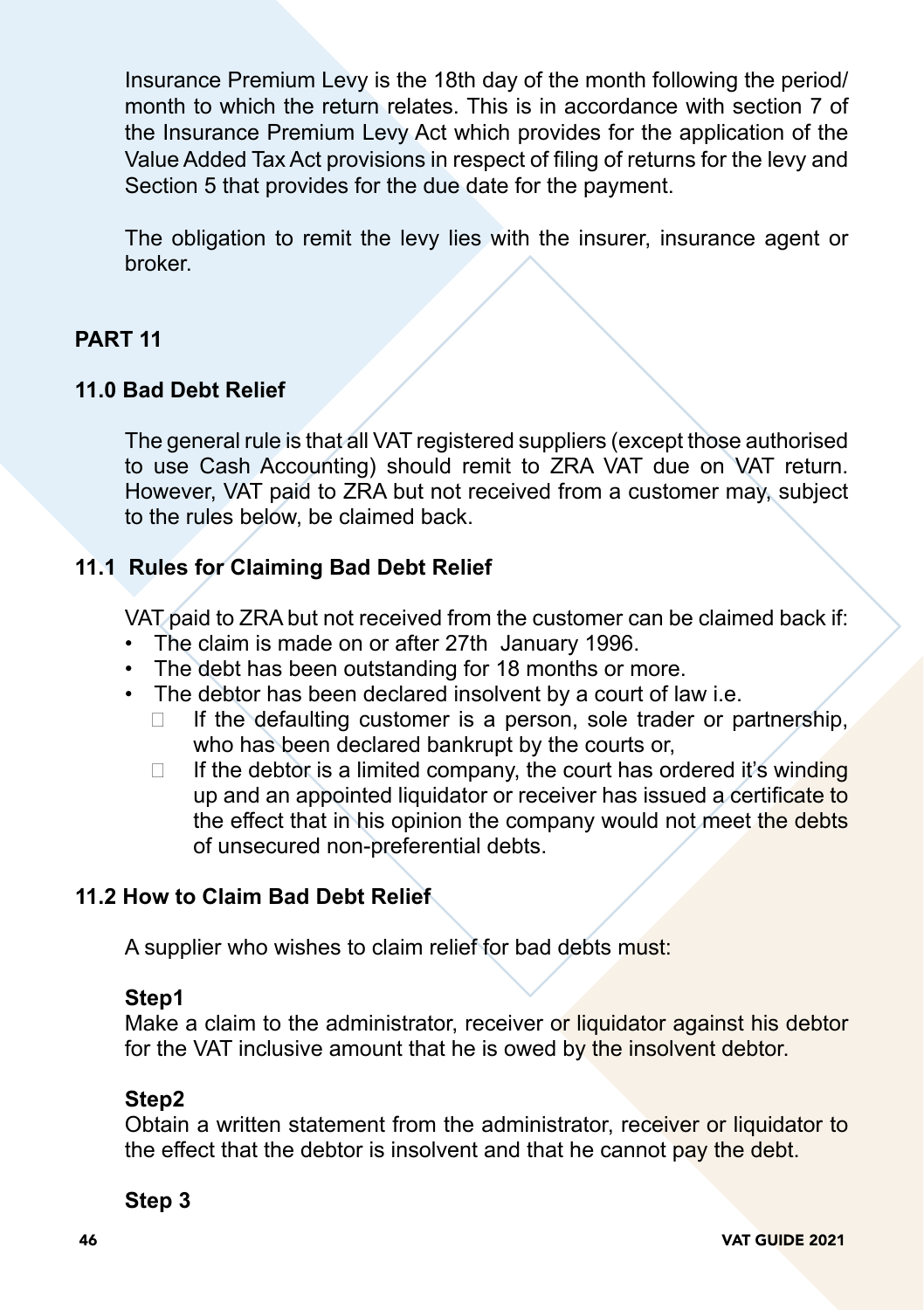Claim a credit for the amount of VAT remitted in respect of the bad debt by adding the Bad Debt Relief to the input tax incurred on domestic purchase on the VAT Return.

## **11.3 Records to Be Kept for Bad Debt Relief**

For ZRA to be satisfied that claims to Bad Debt relief are correct, VAT registered suppliers claiming Bad Debt Relief should retain the following documentary evidence:

- • A copy of the tax invoice issued to the debtor in connection with the supply that later became a bad debt.
- Evidence that the VAT being claimed as Bad Debt Relief was remitted to ZRA
- Copies of correspondence referred to in steps 1 and 2 above.

# **PART 12**

## **12.0 Appeals and Requests for Review**

A taxpayer who disagrees with a decision or determination made by ZRA in relation to VAT may request for a review through the review committee. And if still aggrieved by the review committee's decision, the taxable supplier may appeal to the Commissioner - General of ZRA before lodging a dispute with the Tax Appeals Tribunal.

#### **12.1 ZRA Internal Review**

In order to avoid unnecessary costs being incurred by both parties, the Indirect Taxes & Excise Division of ZRA has put in place an internal review mechanism. Taxable suppliers are encouraged to request the Commissioner Indirect Taxes & Excise to review any decisions, or tax amounts assessed by officers, before lodging an appeal with the Commissioner - General and the Tax Appeals Tribunal. The tax and interest charged on a taxpayer is recoverable after or within the review period immediately after the Commissioner-General's determination of an objection whichever is earlier. The review period is thirty days from the date of notice of the assessment.

#### **12.2 The Tax Appeals Tribunal**

A taxable supplier who is not satisfied with the decision made by ZRA may appeal to the Tax Appeals Tribunal within thirty days of notice of determination by ZRA.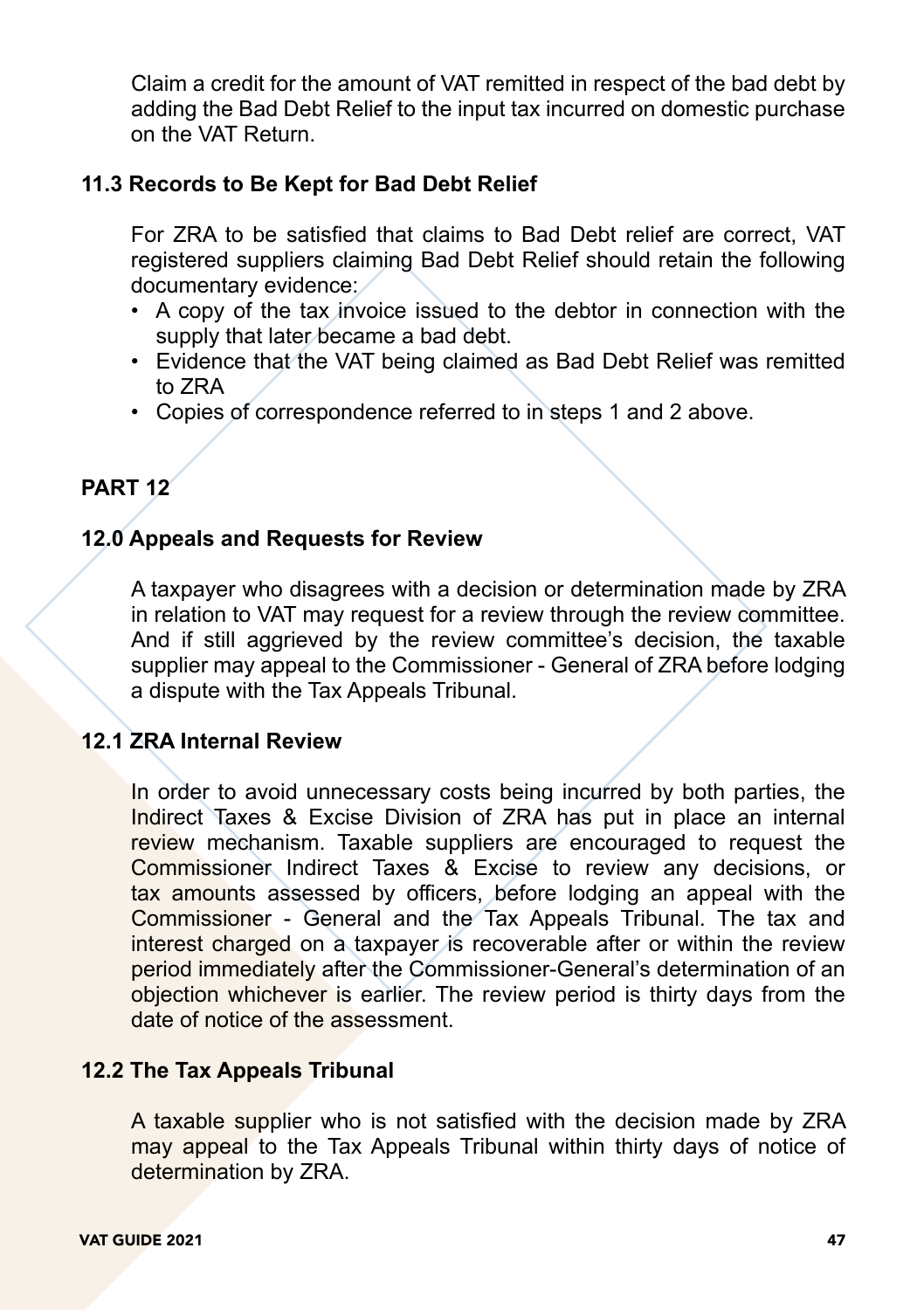#### **12.3 Appealable Matters**

For VAT, a taxable supplier may make an appeal on decisions or determinations made by ZRA in relation to:

- Registration or cancellation of registration or refusal to register a supplier.
- The tax assessed to be payable on any supply of goods or services or the importation of any goods.
- The amount of any input tax that may be credited to any taxable supplier.
- The application of any rule providing for the apportionment or disallowance of input tax; or
- Any notice requiring early payment of tax or security.

# **12.4 Appeal Conditions**

An appeal shall be lodged with the Tribunal within thirty days from the date of the decision or determination of the Commissioner – General and must comply with the Tax Appeals Tribunal Regulations, (Statutory Instrument No. 143 of 1998).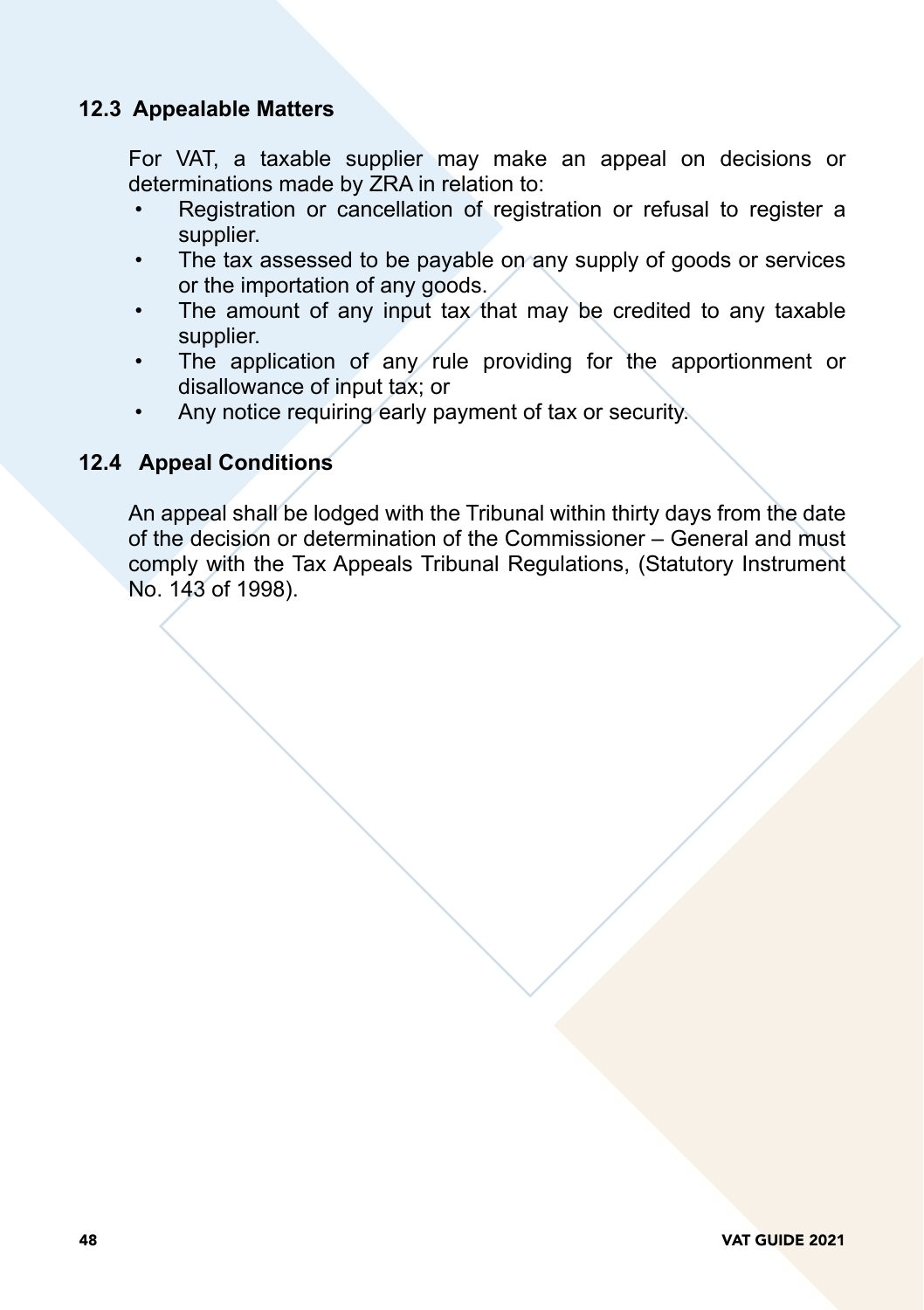# **PART 13 - Appendices**

#### **APPENDIX 1**

# **GOODS ON MINIMUM TAXABLE VALUE**

#### **SPECIFIED SUPPLIES**

- (1) Bulk and bagged cement (local and imported)
- (2) Carbonated drinks (local and imported)
- (3) Non-carbonated drinks (local and imported)
- (4) Clear beer (local and imported)
- (5) Opaque beer (bulk and packed)
- (6) Cigarettes (local and imported)
- (7) Air time
- (8) Mineral water (local and imported)
- (9) Sugar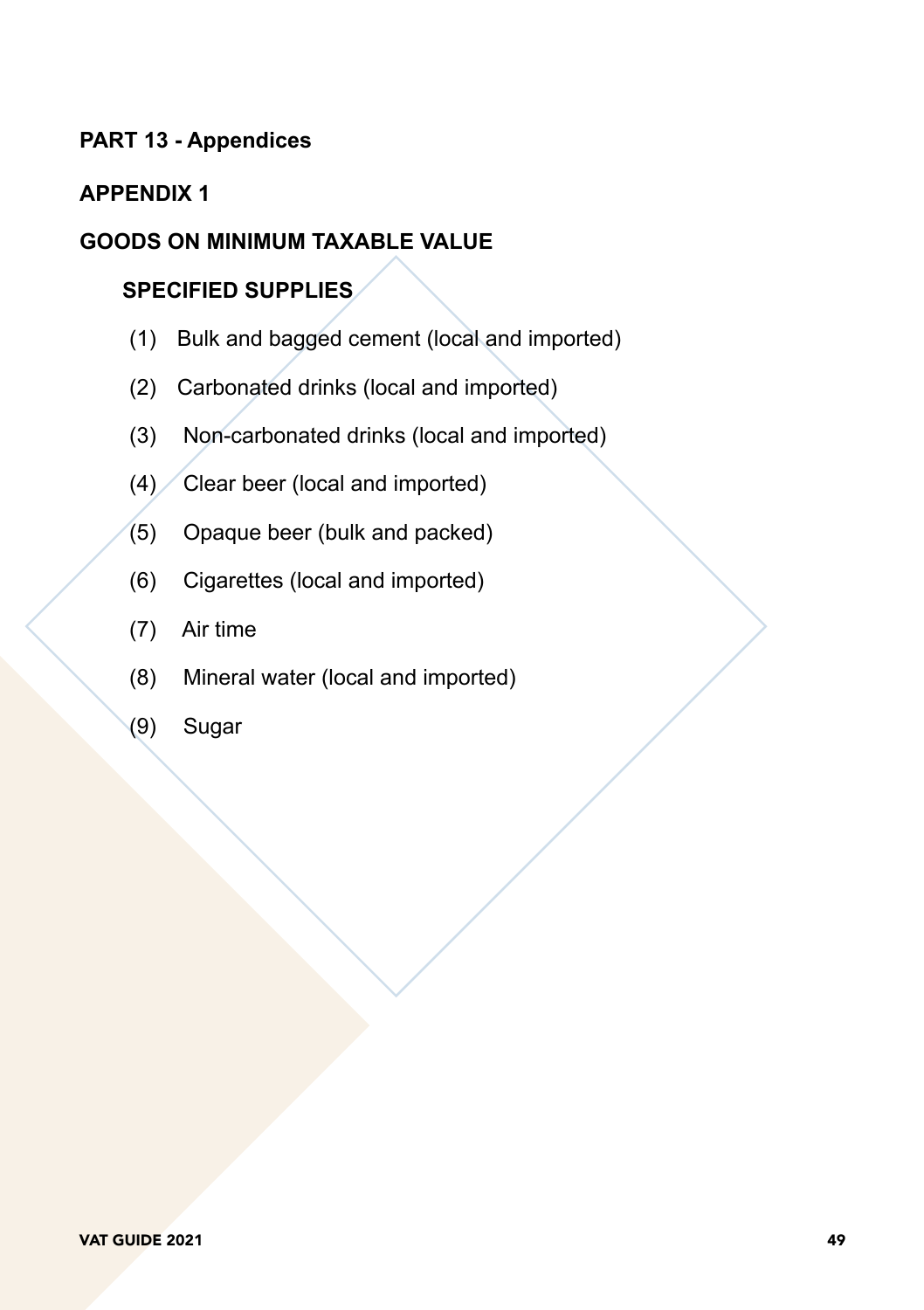## **APPENDIX 2**

## **PARTIAL EXEMPTION METHODS OF APPORTIONMENT OF INPUT TAX**

#### **First Method**

**Steps 1** - Calculate the value of the taxable supplies made in the prescribed accounting period

**Step 2** - Calculate the value of all supplies made in the prescribed accounting period

**Step 3** - Calculate the amount of tax payable on supplies (purchases) made to the supplier in that accounting period.

**Step 4** - Divide the amount obtained in Step 1 by the amount obtained in Step  $2$ , i.e. **Taxable supplies in period**

# **All supplies in period**

Input tax that can be claimed in the accounting period is the product obtained by multiplying the amount obtained in step 3 by the amount obtained in step 4, i.e.

 **Taxable supplies in period** All supplies in period X

**All supplies in period VAT payable on purchases in period**

#### **Second Method**

**Step1** - Divide input tax for the prescribed accounting period into categories:-

a. Category A - Input tax directly attributed to taxable supplies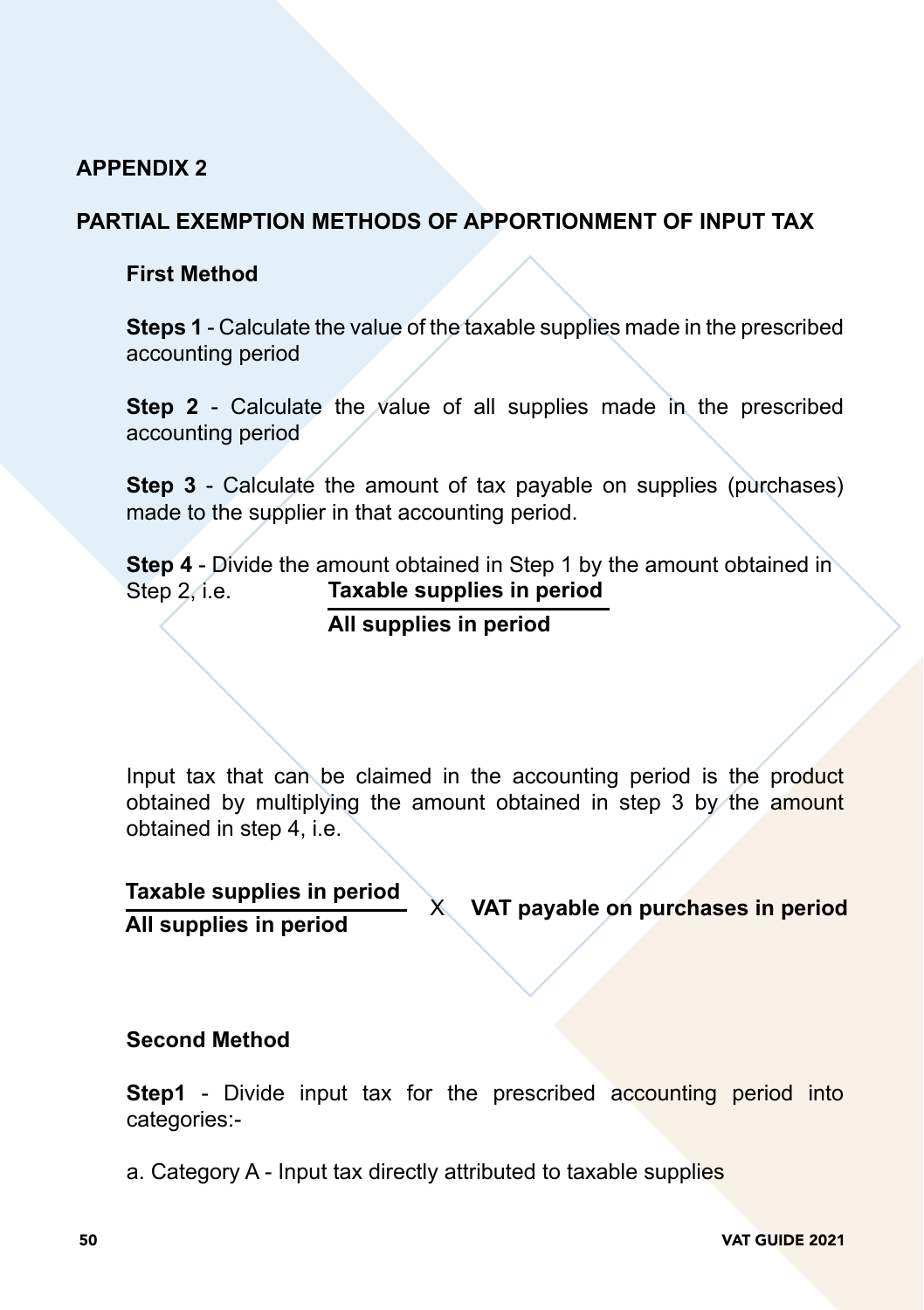b. Category B - Input tax directly attributable to exempt supplies

c. Category C - Input tax that is paid for the purposes of the business but is not directly attributable to either taxable or exempt supplies (e.g. VAT on electricity bills, rental bill, etc.)

**Step2** - Calculate the value of taxable supplies made in the prescribed accounting period.

**Step 3** - Calculate the value of all supplies made in that period.

**Step 4** - Divide the amount obtained in Step 2 by the amount obtained in Step 3, i.e. **Taxable supplies in period**

**All supplies in period**

Input tax paid for the purposes of the business but is not directly attributable either to taxable or exempt supplies (input tax in Category C), equal to the proportion mentioned in Step 4 is deemed to be attributable to taxable supplies and may be claimed as a deduction with the amount of tax in Category A, i.e.

 $\frac{1}{\text{All supplies in period}} \times$ **Taxable supplies in period All supplies in period VAT payable on purchases in period**

**+ Input tax directly attributable to taxable supplies**

# **(Step 4 X Category C) + Category A**

#### **Third Method**

- **Step 1** Calculate the value of taxable supplies made in all prescribed accounting periods in the accounting year
- **Step 2**  Calculate the value of all supplies made in that period.
- **Step 3** Calculate the amount of tax payable on supplies made to the supplier in that period.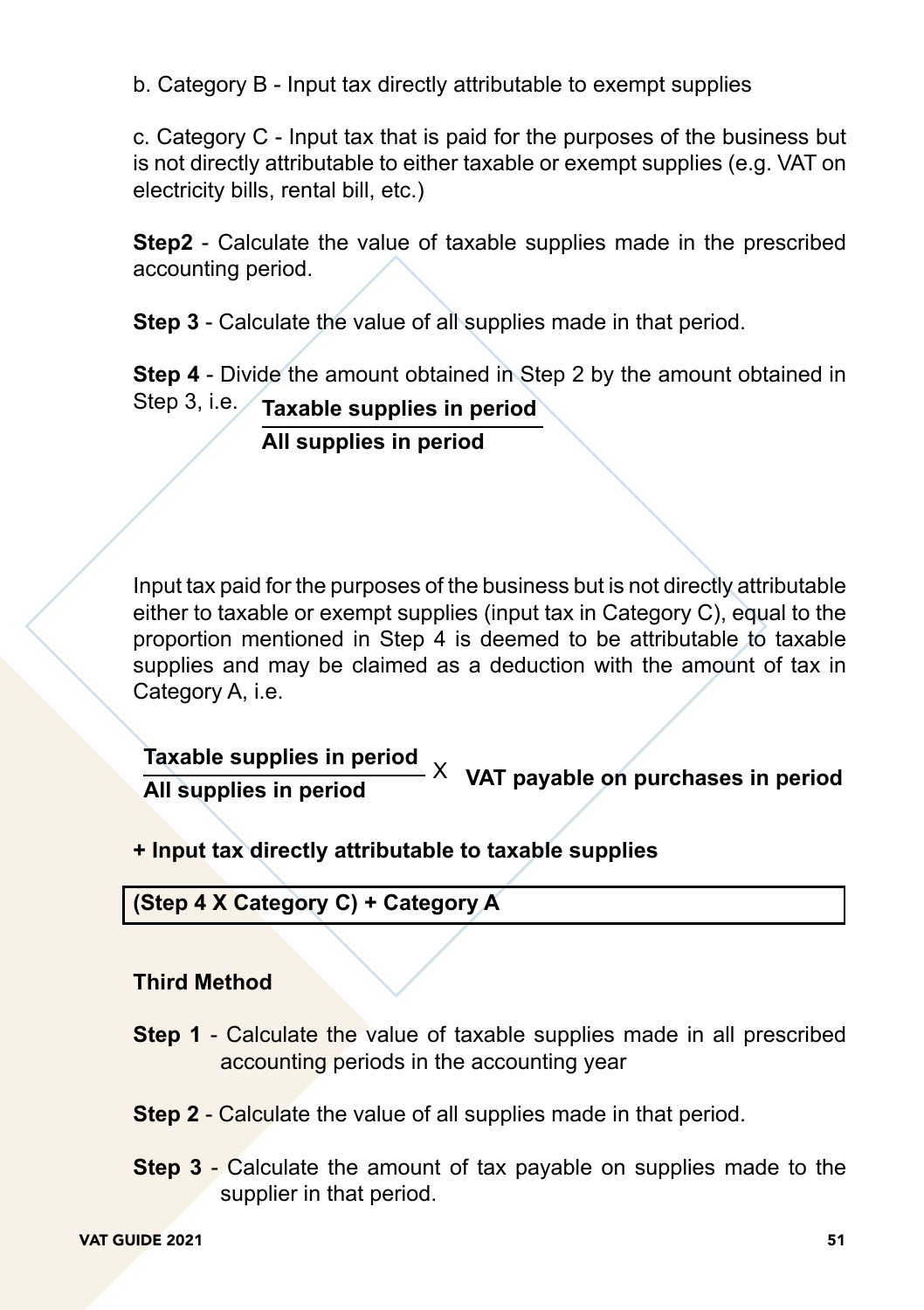**Step 4** - Divide the amount obtained in Step 1 by the amount obtained in Step 2.

# **Taxable supplies made in periods in accounting year All supplies made in accounting year**

Input tax that can be claimed as a deduction or credit in the prescribed accounting periods is the product obtained by multiplying the amount obtained in Step 4 by the amount obtained in Step 3, less the amount already reclaimed in earlier accounting periods in that accounting year.

# <u>X</u> **Taxable supplies made in periods in accounting year All supplies made in accounting year**

# **VAT payable on that accounting year**

**Less amount reclaimed in earlier accounting periods in that accounting year**

# **Fourth Method**

**Step1** - Divide input tax for the prescribed accounting year into categories:-

a. Category A - input tax that is directly attributable to taxable supplies

b. Category B - input tax that is directly attributable to exempt supplies

c. Category C- input tax that is paid for the purpose of the business that is not directly attributable either to taxable or exempt supplies.

**Step 2** - Calculate the value of taxable supplies made in the prescribed accounting year.

**Step 3** - Calculate the value of all supplies in that year.

**Step 4** - Divide the amount obtained in Step 2 by the amount obtained in Step 3, i.e.

# **Taxable supplies made in periods in accounting year**

**All supplies made in accounting year**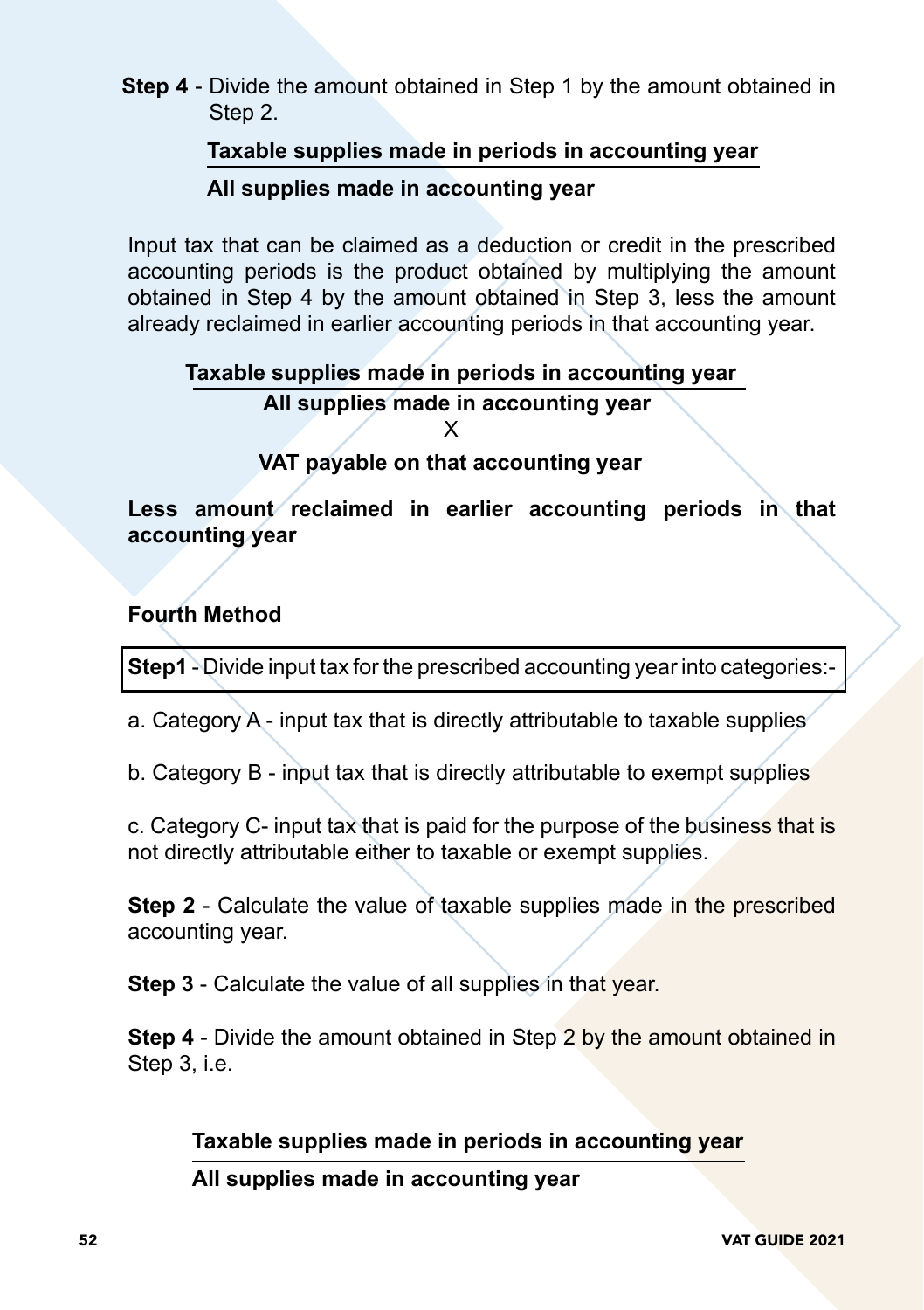A proportion of input tax in Category C above, equal to the proportion mentioned in Step 4, is deemed attributable to taxable supplies and may together with the amount in Category A be claimed as a deductible or credit for the prescribed accounting year, to the extent that is exceeds any amounts already deductible or credited in earlier prescribed accounting periods in that accounting year.

# **Taxable supplies in accounting year** X Category C

**All supplies in accounting year**

+ **Input tax directly attributable to taxable supplies (Category A)**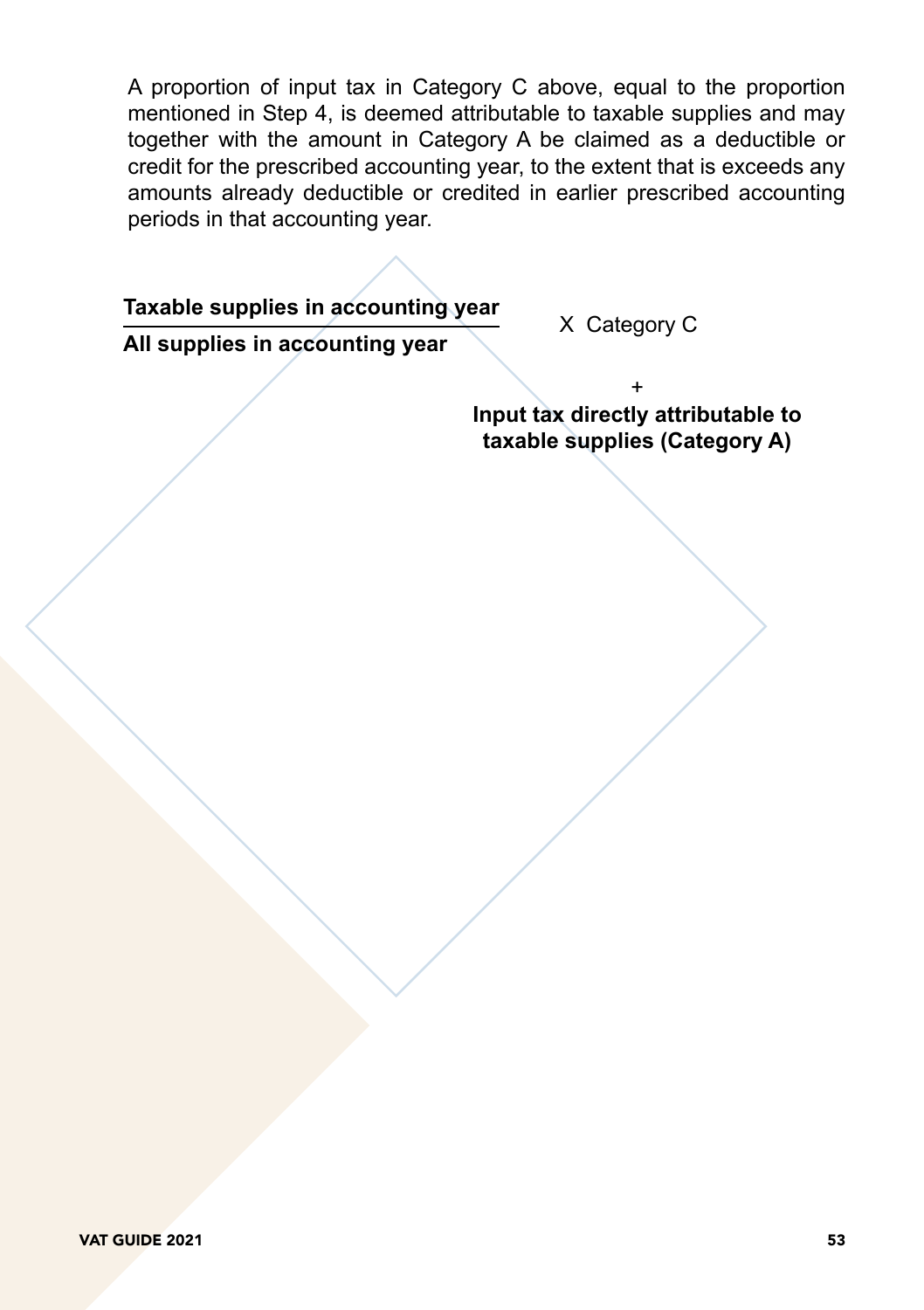National Call Centre Revenue Hall P.O Box 35710 Lusaka Tel:(0211) 381111/ 0960 091111/ 0971 281111 Short Code: 4111 Email: advice@zra.org.zm

Assistant Director Indirect Taxes & Excise – Lusaka Returns & Payments / Taxpayer Services P. O. Box 35710 Lusaka Tel: 021 1 383201

Station Manager Indirect Taxes & Excise - Livingstone P .O .Box 60597 **Livinastone** 

Tel: 021 1 383815 Mobile: 0971283815

Station Manager Indirect Taxes & Excise –

Assistant Director Design, Monitoring & International Relations – Business & Administrative Support P .O .Box 35710

#### Lusaka

Tel: 021 1 383237 Mobile: 0971283237

Station Manager Indirect Taxes & Excise - – Kabwe  $P$   $O$   $Box$  80909 Kabwe Tel: 021 1 381005 Mobile: 0971281005

Assistant Director Design, Monitoring & International Relations – Policy & Legislation P .O .Box 35710 Lusaka Tel: 021 1 382520

Mobile: 0971282520

Assistant Director Indirect Taxes & Excise – Ndola  $P$   $O$   $Box$  70181 Ndola Tel: 021 1 384101 Mobile: 0971284101

Chipata P.O Box 510632 Chipata Tel: 0211381900 Mobile: 0971281900

Station Manager Indirect Taxes & Excise – Solwezi P.O. Box 110368 Solwezi Tel: 021 1 384906 Mobile: 0971284906

Assistant Director Indirect Taxes & Excise – **Kitwe** P .O .Box 20855 Kitwe

Tel: 021 1 384512 Mobile: 0971284512 Station Manager Indirect Taxes & Excise – Kasama P .O .Box 410728 Kasama Tel: 021 1 381801 Mobile: 0971281801

Station Manager Indirect Taxes & Excise – Chinsali P .O .Box 480002 Chinsali Tel: 021 1 381540 Mobile: 0971281540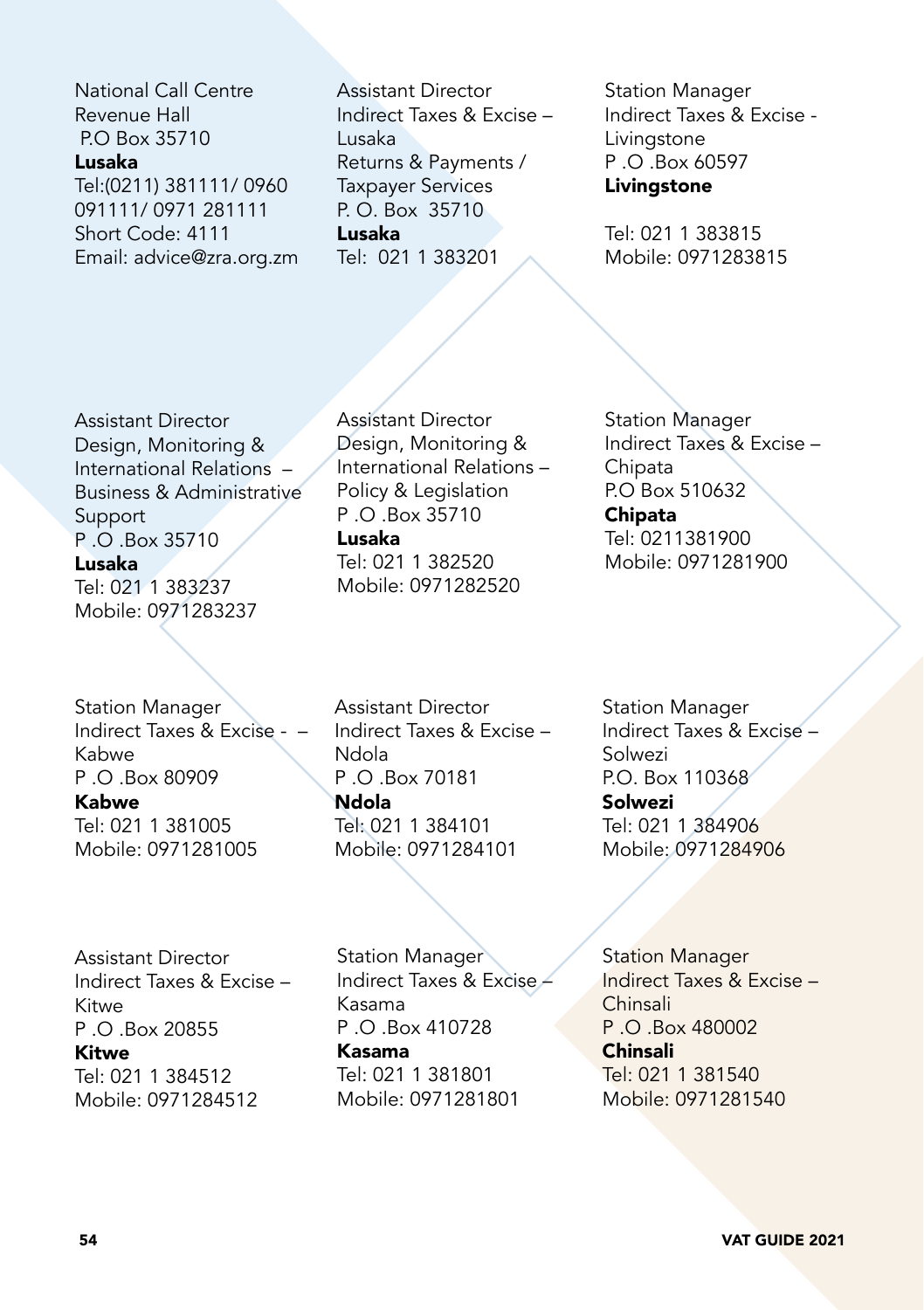# **DUE DATES**

Tourism Levy

Insurance Premium Levy 18th of every month

14<sup>th</sup> of every month

Excise

Value Added Tax (VAT) 18th of every month

 $15<sup>th</sup>$  of every month

Withholding Value Added Tax (WVAT) 16<sup>th</sup> of every month

VAT GUIDE 2021 **1999 - 1999 - 1999 - 1999 - 1999 - 1999 - 1999 - 1999 - 1999 - 1999 - 1999 - 1999 - 1999 - 199**